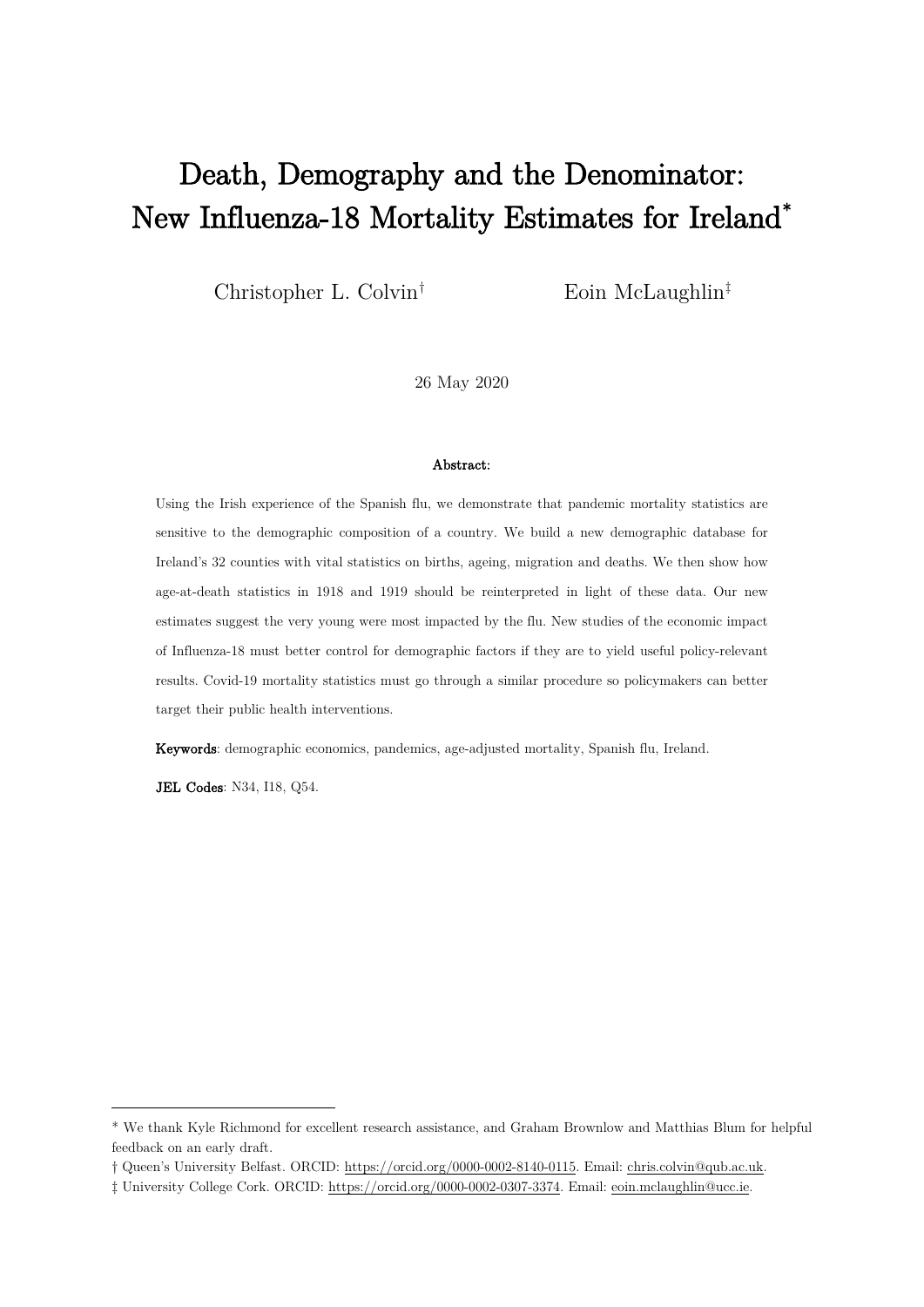## 1. Introduction

Lessons from the Great Depression were widely employed by economists and policymakers to understand and respond to the Great Recession (Eichengreen 2012). As the world's last truly global pandemic before Covid-19, the influenza pandemic of 1918-1919 ("Influenza-18") is now being used in much the same way. A plethora of new studies has already emerged which use this historical pandemic to discuss the potential social, economic and political impacts of Covid-19 (see, e.g., Barro et al. 2020; Carillo and Jappelli 2020; Correia et al. 2020; Dahl et al. 2020; Lilley et al. 2020; Lin and Meissner 2020; Velde 2020).

But learning lessons from history is hard and the history profession has long shied away from doing so out of fear that practically anything can be justified by appealing to one or other interpretation of past events (Colvin and Winfree 2019). The advantage economists had in the last crisis was that we knew a lot about the Great Depression; indeed, the field of macroeconomics originated in that very crisis. Economists do not have this same advantage when they look to Influenza-18 to draw their lessons; we are relatively new to this topic and run the risk of making rookie errors which distort our findings and may lead to bad policy choices. We highlight one such error in this paper and then prescribe a solution from the field of demography.

Influenza-18 was a high-mortality virus with significant social repercussions. The Spanish flu, as it is still commonly known, infected approximately one-third of the world's population and had a death toll between 50 and 100 million (Jordan et al. 2018), with 2.64 million deaths in Europe alone – 1.1 per cent of the continent's population (Ansart et al. 2009). Like Covid-19 (WHO 2020), the influenza A virus subtype H1N1 responsible for the 1918-1919 pandemic was so deadly because it led to secondary bacterial pneumonia infections and respiratory failure (Taubenberger 2006). [Figure 1](#page-27-0) plots the crude mortality rate of the constituent polities of the UK, alongside other countries, between 1900 and 1920. It reveals the severity of the pandemic, but it also highlights the fact that Influenza-18 took place within a high disease environment where epidemics were more commonplace than today.

Influenza-18 originated from an unknown source (Taubenberger et al. 2001), and typically arrived in countries in major trading ports – carried, among others, by military personnel returning from the battlefields of World War I. It diffused through populations in a process of spatial contagion in three waves, the second being the deadliest (Smallman-Raynor et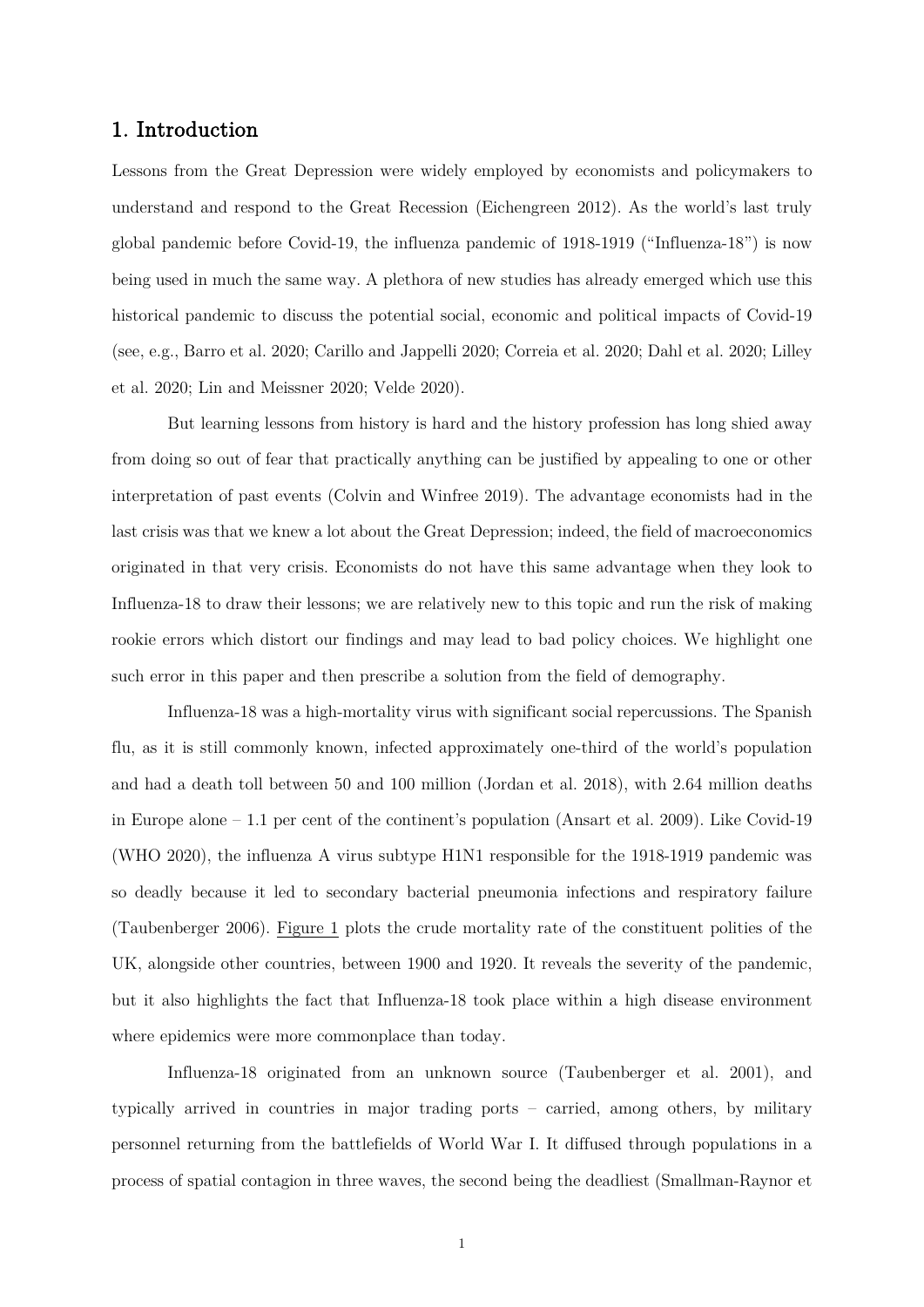al. 2002). While all areas of the world saw excess mortality, rates differed significantly across countries; the disease proved particularly deadly in developing countries (Chandra et al. 2012). There was also significant heterogeneity in the flu's health impact within countries, an outcome driven by local differences in demography, density, economy, environment and policy (Patterson and Pyle 1991; Hatchett et al. 2007; Clay et al., 2018).

Age mattered. Indeed, worldwide the conventional wisdom is Spanish flu was particularly fatal to those aged between 20 and 40 years (Johnson and Mueller 2002). One hypothesis is these young adults were immunologically naïve, with older age groups benefitting from inbuilt immunity due to expose to previous influenza outbreaks (Palese 2004; Taubenberger 2006). [1](#page-2-0) Sex also mattered; men tended to be affected more by the disease than women (Noymer and Garenne 2000). However, this immediate female advantage was somewhat attenuated by a subsequent decade-long convergence of female with lower male life expectancy, possibly a result of selection.<sup>[2](#page-2-1)</sup>

Although we know about these, and other, demographic factors, much of the discussion about age- and sex-related mortality during the Spanish flu tends to rely on fragile population estimates, raw death counts and crude mortality rates when it should be using age-adjusted mortality rates based on vital statistics. Many scholars appear unaware that their chosen population statistics are arithmetic interpolations (e.g., Correia et al. 2020). Studies that do incorporate population growth in turn do not acknowledge the limitation of the underlying estimation methodology (e.g., Lilley et al. 2020). A closer reading of their data sources would have highlighted the problem; contemporaneously it was acknowledged that 'owing to recent unusual migrations of the population and the fact that 1916 [1917, 1918, 1919] is far away from the last census year, the estimates are probably too high in some cases and too low in others' (Census Bureau 1918b, p. 62; 1919, p. 77; 1920, pp. 118-119; 1921, pp. 118-119).[3](#page-2-2)

Some of this year's new crop of pandemic economics studies make no acknowledgement of, let alone an adjustment for, the demographic composition of countries and regions, either for 1918 or today (e.g., Lin and Meissner 2020). But if one location has a higher mortality rate than

<span id="page-2-1"></span><span id="page-2-0"></span><sup>&</sup>lt;sup>1</sup> Given what we know about disease contagion in societies which fail to shut down their economies to preserve life (Hatchett 2007), we can also speculate the working-age population was inherently more at risk of catching the disease. <sup>2</sup> Male flu victims represented a group which would have been more at risk of contracting and dying from tuberculosis, a disease which consequently disproportionately affected females (Noymer 2012).

<span id="page-2-2"></span><sup>3</sup> After the 1920 US census, estimated growth by state was re-estimated as 'the populations are estimated by the arithmetical method based on the 1910 and 1920 censuses' (Census Bureau 1922, p.74).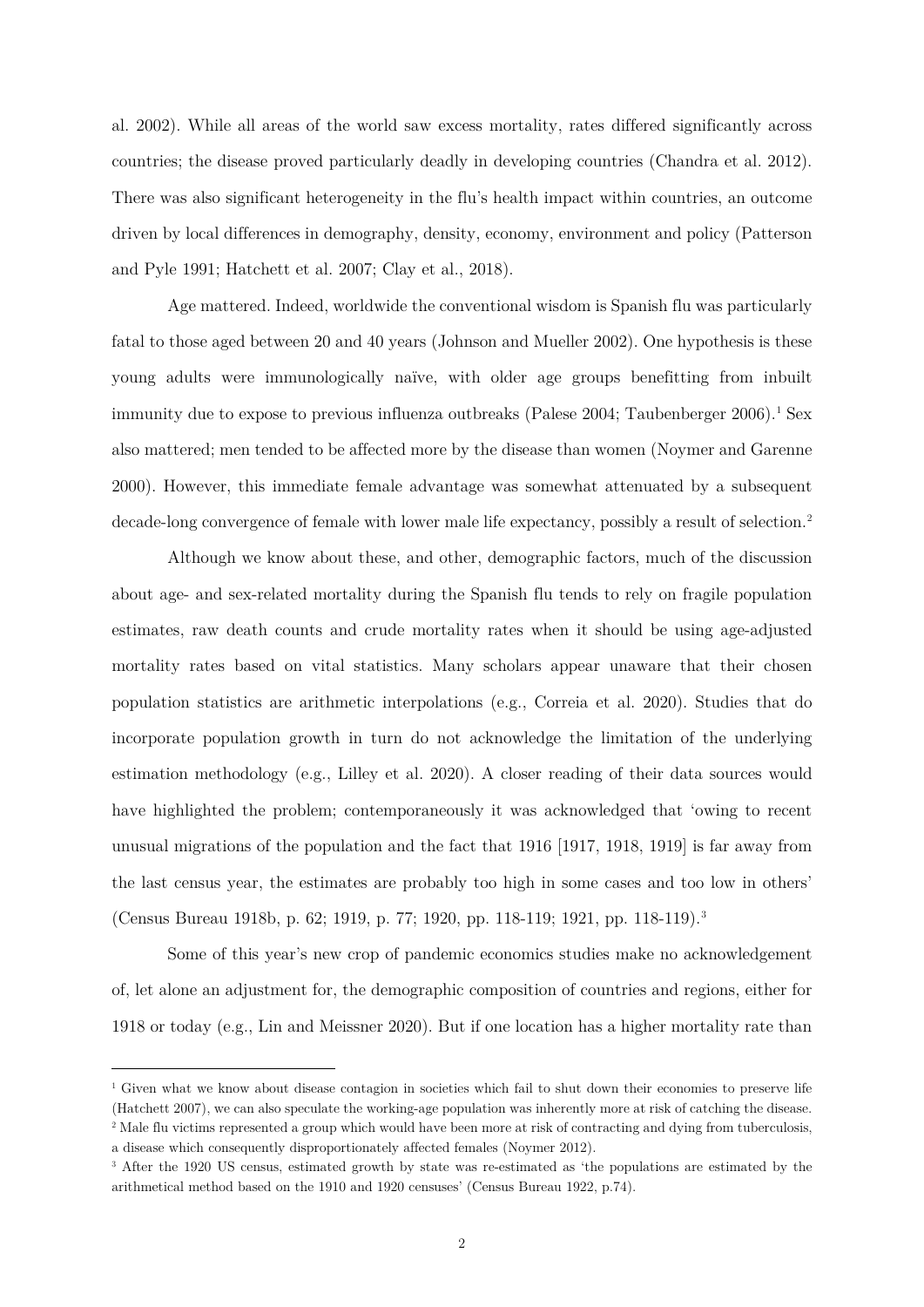another, and also has a higher share of the population over 65 years of age, or a greater proportion of women, then we need to adjust for these differences before any inferences can be drawn about the efficacy of public health policy, the speed of economic recovery or the electoral consequences of lockdown measures. Even those studies which do take note of the differential demographic impact fail to consider its consequences.<sup>[4](#page-3-0)</sup>

Why has the existing literature focusing on the "wrong" demographic groups during Influenza-18, or ignored demography altogether? We think this is because scholars tend to make use of "convenient" data, typically derived from the closest previous census. We demonstrate this choice distorts the denominator in mortality statistics. We measure the consequence of this methodological mistake using the case of Ireland, then a developing region of one of the world's most advanced economies. We show that choosing the convenient denominator means scholars fail to take full account of demographic change during World War I, a war in which large numbers of Irish men were sent to their deaths on the battlefields of Etreux, Gallipoli, Ypres, Hulluch, Passchendaele and the Somme.

Using what demographers call the "component method" (Long 1993), we construct a new spatially-disaggregated demographic dataset for the case for Ireland. Our analysis of this dataset suggests the very youngest in society, those under the age of five, had the highest mortality rates during the Spanish flu. We think this finding has potentially significant implications for economic analysis linking mortality rates with other datasets, in this and other settings, historical or present day. Policymakers are currently making difficult choices about non-pharmaceutical public health interventions, or weighing up the costs and benefits of financial support to firms, industries or regions. Our 100-year-old historical analogue demonstrates that carefullyconstructed population data and sensible demographic adjustments are necessary for our economic analyses to be useful to them. [5](#page-3-1)

<span id="page-3-0"></span><sup>4</sup> Correia et al. (2020), for example, exploit regional variation in Spanish flu mortality to look at the pandemic's subsequent economic impact, but do not control for regional heterogeneity in population structure.

<span id="page-3-1"></span><sup>&</sup>lt;sup>5</sup> See Dowd et al. (2020) and Kulu and Dorey (2020) for recent applications of demographic adjustment to Covid-19 death rates.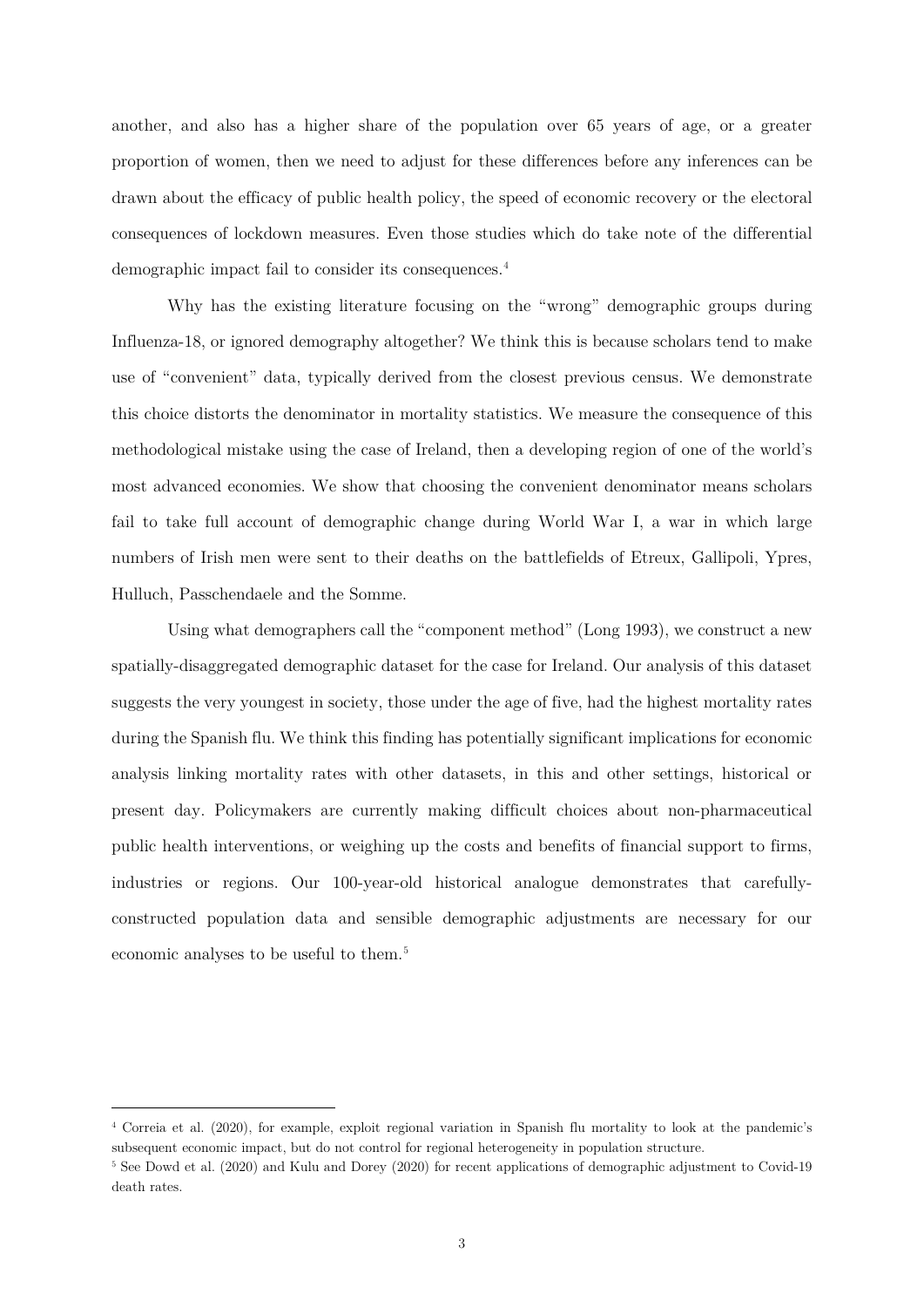### 2. The Irish Case

The impact of the Spanish flu on Ireland was first quantified by Ireland's then-Registrar-General, Sir William John Thompson, in an article published just after the pandemic concluded (Thompson 1919). Thompson's methodology was simpler than that used by his counterparts in London, limiting his scope to influenza and pneumonia as the two causes of death associated with the pandemic. He estimated an influenza mortality rate of 243 per 100,000 in 1918, with urban areas experiencing a rate of 370 per 100,000. He ascribed to the Spanish flu 45 of the 140 per 100,000 who died of pneumonia. He calculated this excess mortality rate by comparing pneumonia deaths in 1918 with 1917. This brought Ireland's total N1H1-related mortality rate to 288 per 100,000 for 1918.

The Irish experience of the Spanish flu was recently brought back to life by the archival work of Ida Milne in a 2018 monograph, based on her 2011 PhD dissertation. Milne's book is a rich description of life during the pandemic, including details on the public policy response, particularly in the province of Leinster. Her analysis of Ireland's medical infrastructure highlights how the country's local funding model for healthcare provisioning was incapable of dealing with a national health crisis. She describes how Irish officials had recently adopted international conventions on the collection and classification of health statistics, making Ireland's official statistics comparable with other countries. However, as elsewhere in the world, she notes how doctors struggled to define cause of death; many individuals recorded as dying of tuberculosis, bronchitis, heart failure and other maladies probably died of the Spanish flu. Official statistics therefore likely underestimate the pandemic's true impact. Milne conservatively estimates that 20,000 people died in the pandemic in Ireland, from which she infers one-fifth of the island's population must have contracted the disease (Milne 2018, chap. 3).

Another important contribution to the Irish historiography is the PhD dissertation of Caitríona Foley, published as a monograph in 2011. Foley's social history focuses on how "ordinary people" reacted to the pandemic. She recounts how Ireland's medical professionals understood the science of infection and catalogues the various treatments they used. An interesting feature of her work is that she puts the Spanish flu into its long run historical context, highlighting the fact that Ireland regularly suffered epidemics, including the so-called Russian flu in the early 1890s (Foley, 2010).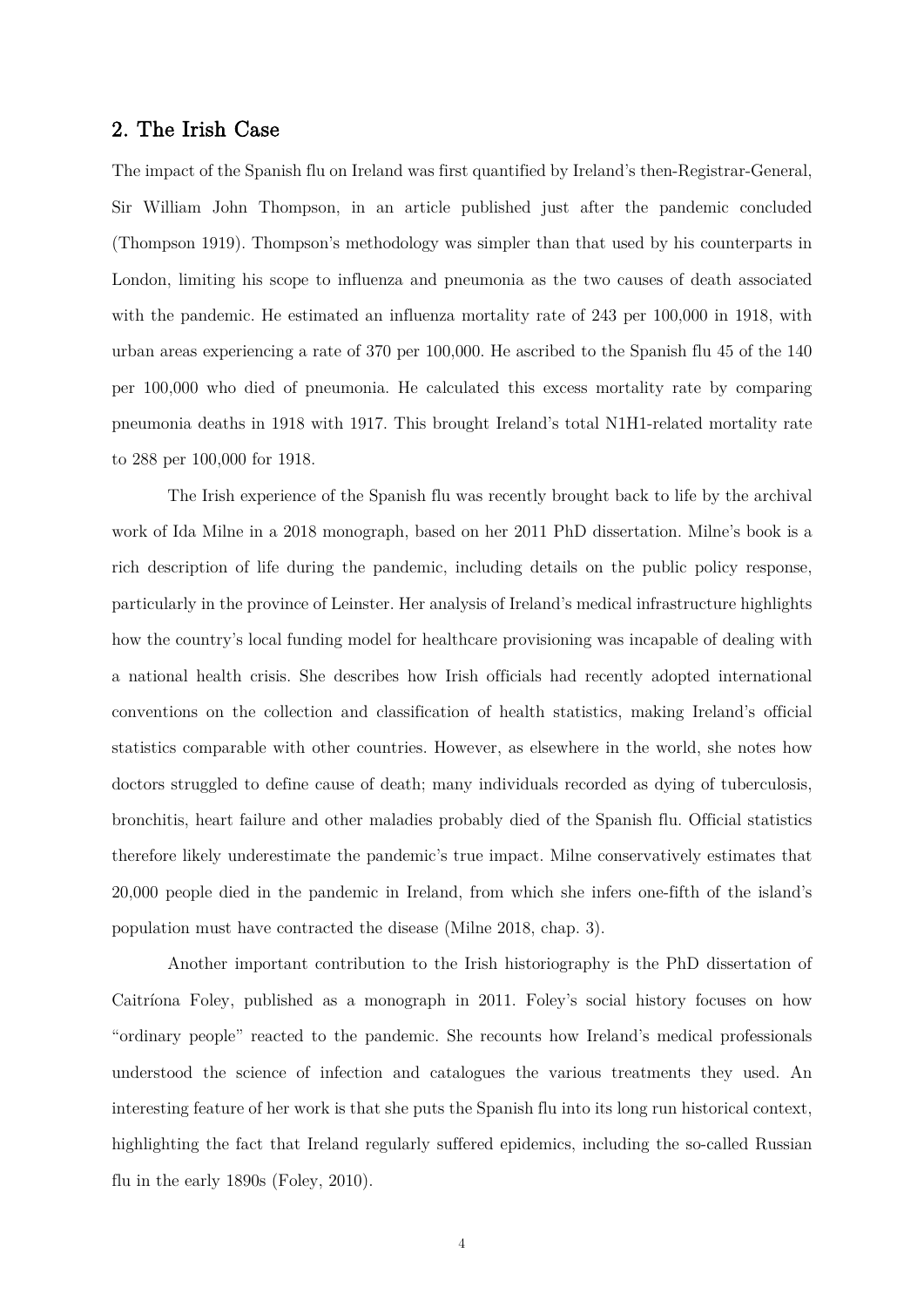Most relevant to our own research is an unpublished PhD dissertation by Patricia Marsh, completed in 2010. She describes how the public responded to the pandemic in Ireland's northern province: businesses were shut while their employees fell ill; sporting events and public meetings were cancelled; and libraries, primary (national) schools and the university (Queen's) were closed as a public health measure. She carries out an in-depth demographic analysis for the entire island (chap. 2), uncovering the precise timing of each of the three waves of the pandemic. Exploiting the same official government sources we use in this current paper, and adopting the more sophisticated methodology of the then-Registrar General of England and Wales, she re-calculates excess mortality statistics for Ireland using a broader list of causes of death than Thompson. She estimates there may have been up to 14,000 additional deaths than previously ascribed to the flu, taking the total pandemic death toll to 34,000, and yielding a mortality rate of 782 per 100,000 population.

A recent work of quantitative history to make use of Irish influenza statistics is de Bromhead et al. (2020). The article is an analysis of the 1918 general election, which took place on 28 December and gave the previously-obscure Sinn Féin party the majority of Ireland's 105 Westminster MPs. Using the same official sources we use, de Bromhead et al. calculate crude mortality rates at the Poor Law Union level, the lowest administrative division at which health statistics were reported. They then use GIS software to allocate these to electoral constituencies – not an easy task since there were fewer such districts and the two sets of boundaries do not line up. They find higher Spanish flu mortality is associated with a lower turnout on election day, but they argue this did not affect the overall electoral outcome.

To calculate the mortality rate, a demographic researcher requires a denominator: the relevant population, the average population exposed to risk of death during the defined time period. Up-to-date population estimates are necessary for a variety of administrative indicators, such as vital statistics and disease incidence (Long 1993). For their denominators, Thompson, Milne, Marsh and de Bromhead et al. all use the population taken from a census of Ireland conducted on 24 April 1911 (BPP 1913a). This choice is understandable as the most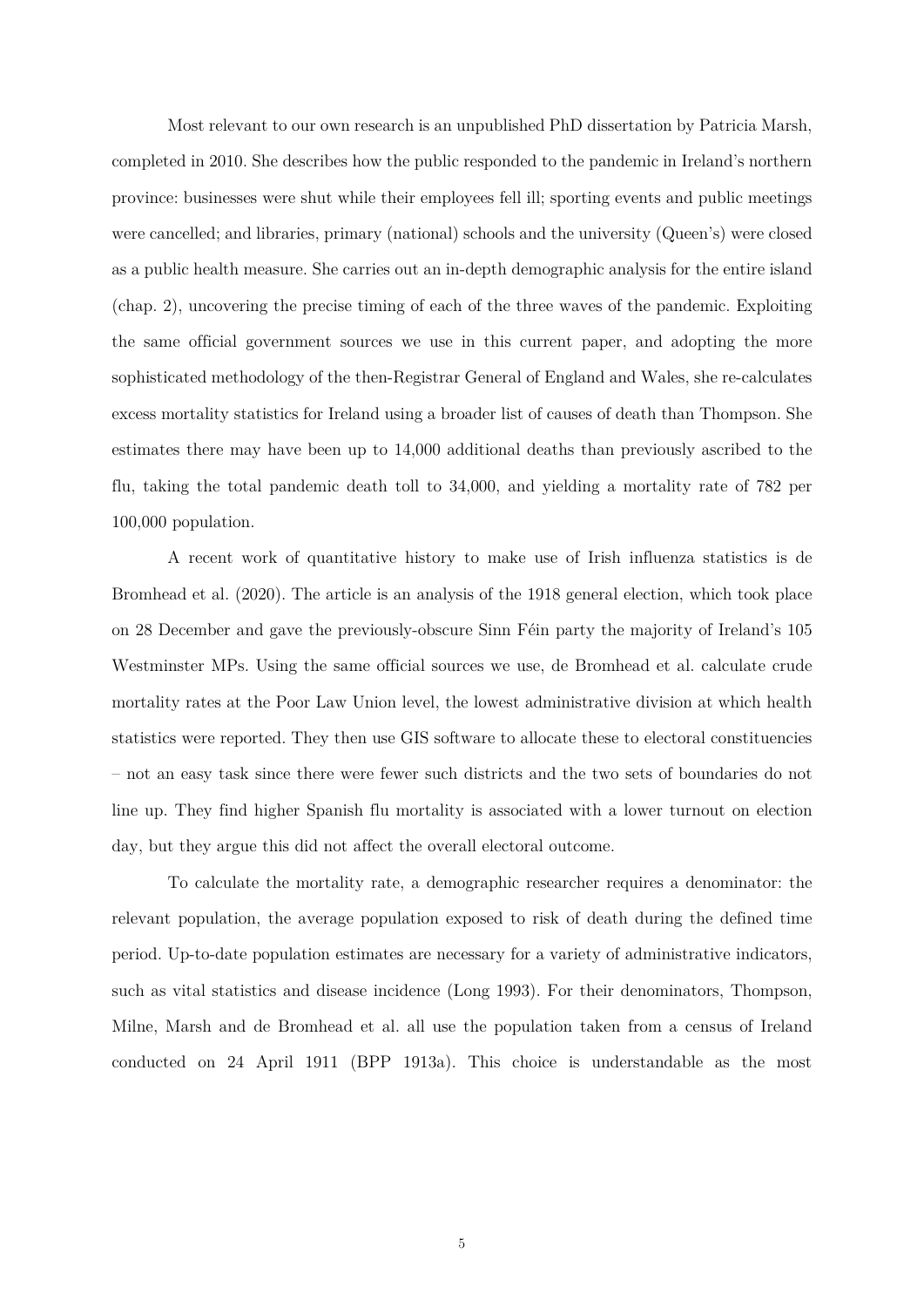comprehensive sources for demographic data are censuses, and 1911 was the most recent census year.[6](#page-6-0)

But populations can change suddenly. Relying solely on the 1911 census means Thompson and the others fail to take account of changes in population due to births, ageing, migration and deaths since 1911; their population estimates are not sufficiently up to date. Notably the 1911 census fails to take account of the falling birth rates, the ageing population and changes in the composition of deaths due to warfare. Irish scholars of the Spanish flu are not alone in their choice to use the closest census. Around the world the most recent census year to the 1918-1919 pandemic were typically around 1910 (ex ante/pre-pandemic) or 1920 (ex post/post-pandemic), and so this same "error" is being repeated across the entirety of this literature.

## 3. Methodology

In order to measure the demographic impact of the Spanish flu, we need to estimate a denominator for our mortality statistics; the closest pre- or post-pandemic census years 1911 or 1926 will distort the true effects of the pandemic. At the most basic level the population has changed in terms of births, ageing, migration and deaths in the intervening period. This was a very turbulent era, with the outbreak of a global war in August 1914 which lasted until November 1918, and a rebellion in Dublin City in April 1916; the 1926 census is therefore not an appropriate choice because it bookends a revolutionary period and Ireland's partition.

To more comprehensively understand the impact of the pandemic, we need to make postcensal estimates of the population in 1918 and 1919 to calculate influenza-related mortality rates in 1918 and 1919:

$$
M_t = \frac{D_t}{P_t} \times 100,000\tag{1}
$$

where  $M_t$  is the mortality rate per 100,000 population in year t;  $D_t$  is the number of deaths in year t; and  $P_t$  the base population in year t, typically measured mid-year. Because the nature of the disease means men and women were impacted differently, we need to calculate this separately

<span id="page-6-0"></span><sup>6</sup> This census was based on a house-to-house collection of data and was considered by census officials to be their bestyet.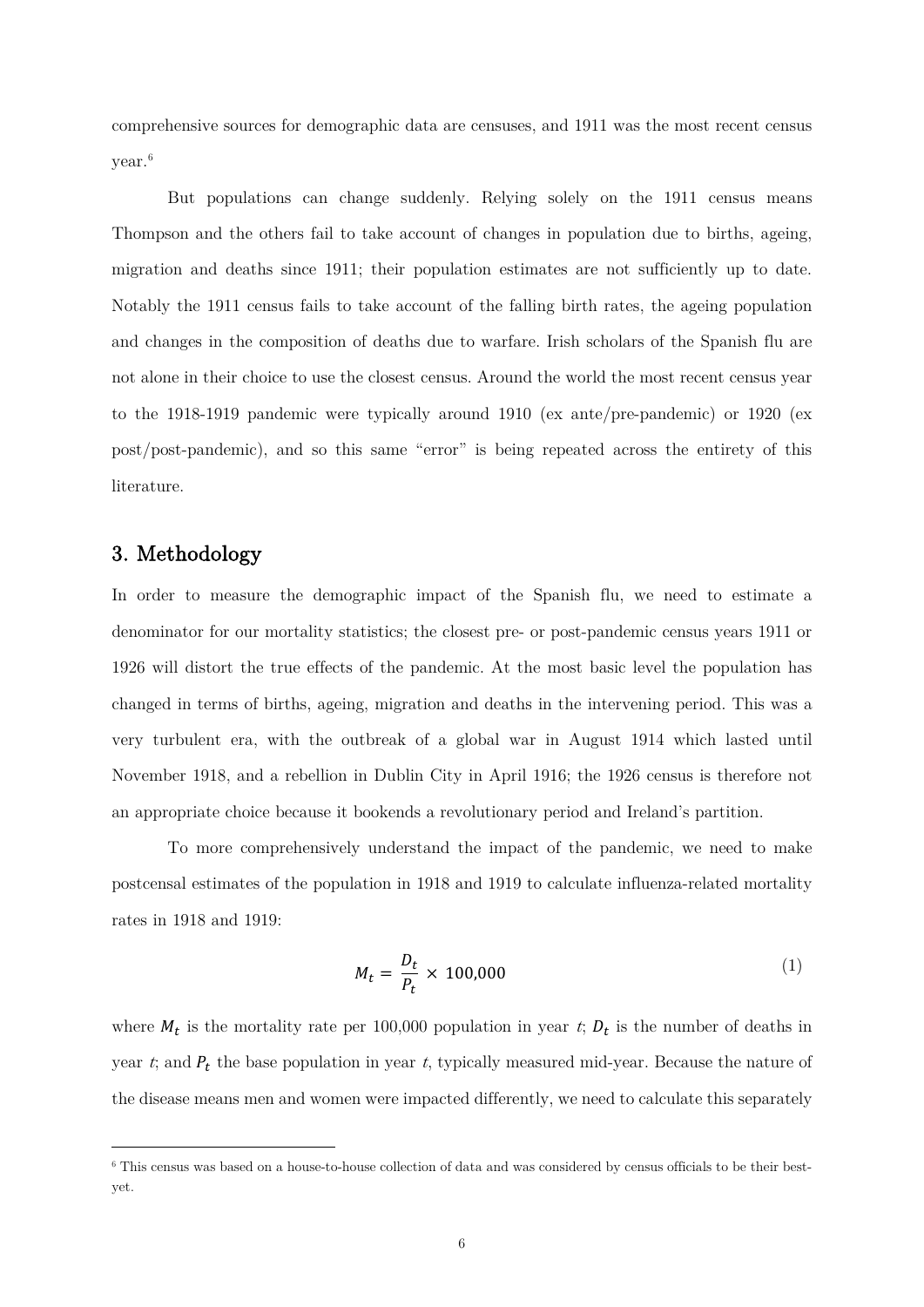by sex. After sex, age is the single most crucial variable when studying mortality (McGehee 2004); we need an accurate picture of the age structure of the population. Only once we have population by sex at each age are we able to calculate age-specific mortality rates:

$$
M_{sat} = \frac{D_{sat}}{P_{sat}} \times 100,000 \tag{2}
$$

where  $M_{sat}$  is the mortality rate per 100,000 population for sex s at a specific age or age-range a in year t;  $D_t$  is the number of deaths for sex s at that age or age-range a in year t; and  $P_{sat}$ the base population for sex s in that age or age-range a in year t, typically measured mid-year.

Demographers have long observed that comparisons of mortality using crude death rates alone can be misleading as the demographic (sex, age) composition of a population will affect the level of the observed death rate (Linder and Grove 1947, p. 60). Although the crude mortality rate is a weighted average mortality based on the age composition of a given population, we need to take account of age differences in order to make meaningful comparisons across populations with different age distributions. For example, if geographic location X has a higher mortality rate than location Y, but X also has a higher share of the population under five years of age than Y, we need to adjust for this difference. We can do this by imposing group weightings from a "standard" population. Doing this creates a hypothetical death rate which assumes the demographic composition of the population under study equals that of the standard population.

We report several estimates of a standard population. In order to make meaningful contemporary comparisons we calculate a weighted average standard population for 1911 using data on OECD age structures that were reported in the 1911 Census of England and Wales (BPP 1917a, p. 63). [7](#page-7-0) We also compare these with three modern standard populations: 1940 (US Standard Million), 1960 (World Standard Million) and 2000 (WHO Standard Population) (NCI 2012; Ahmad et al. 2001).<sup>[8](#page-7-1)</sup> We report these standard population weights in [Table 1,](#page-21-0) alongside our own estimates for Ireland.[9](#page-7-2) The latter standard populations are most relevant for Covid-19; the earlier age structures are more relevant for Influenza-18.

<span id="page-7-0"></span><sup>7</sup> For OECD countries, we take: Australia, Austria, Belgium, Canada, Denmark, England and Wales, France, Germany, Ireland, Italy, the Netherlands, Norway, Portugal, Scotland, South Africa, Sweden, United States.

<span id="page-7-1"></span><sup>8</sup> World Standard Population data are available from the WHO website [\(https://apps.who.int/healthinfo/statistics/mortality/whodpms/definitions/pop.htm\)](https://apps.who.int/healthinfo/statistics/mortality/whodpms/definitions/pop.htm).

<span id="page-7-2"></span><sup>9</sup> Spatially disaggregated population weights are available for 1911 from the authors. See NCI (2012) for other years.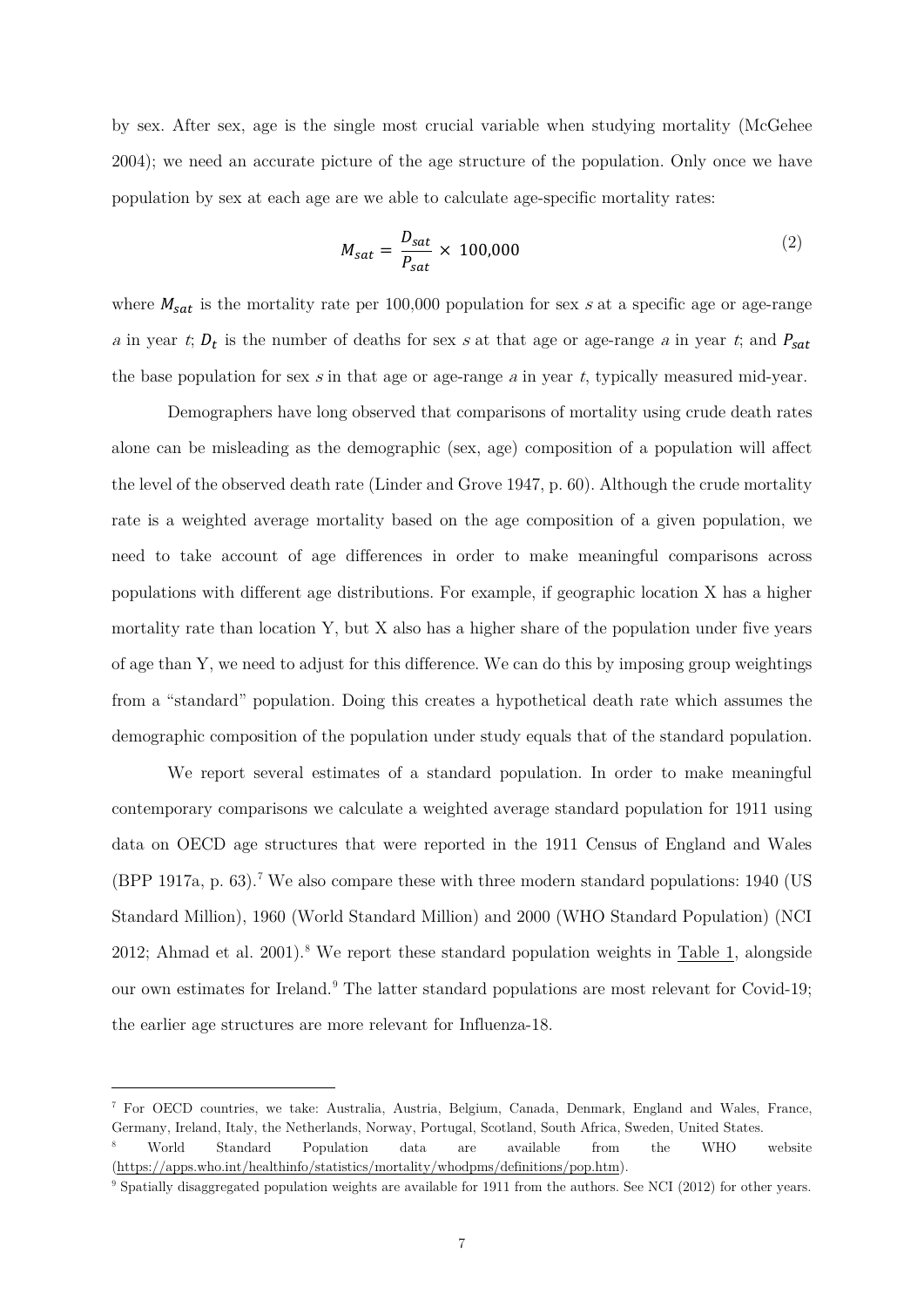Here we adopt a direct age standardisation approach using:

$$
m_{1st} = \frac{\sum m_{sat} P_a}{P} \times 100,000 \tag{3}
$$

where lower-case  $m_{1st}$  refers to the mortality rate of the specific population under study;  $P_a$  is the standard population at each age; and  $P$  is the total standard population. Effectively this means we calculate a weighted average age-specific mortality rate.

Ireland's system of registration of births, marriages and deaths commenced in 1864. Annual reports collated registration statistics from various districts (Poor Law Unions) throughout the country and aggregated these to county, province and national level. We rely on these data as our sources for  $D_t$ . The data were collated by age of death, sex, and cause of death. Age-specific cause of death was only recorded for influenza and pneumonia in 1918 and 1919. We digitised all *Registrar General Reports* between 1911 and 1920 to estimate our postcensal populations to use as the denominator in our mortality statistics (BPP 1912b, 1913c, 1914b, 1915b, 1916c, 1917c, 1918b, 1919b, 1920b, 1921b). The base population for our age structure estimates comes from the 1911 census (BPP 1913a), which was digitised by Clarkson et al. (1997). To estimate the population in 1918 and 1919, we then use the component method from demography, which takes account of vital statistics in the intervening years (1911-1918). Essentially, we update the census with data on population flows. We use the following equation:

$$
P_{\text{sat}} = P_{\text{sat}(t-1)} + (B_{\text{sat}} - D_{\text{sat}} + I_{\text{sat}} - E_{\text{sat}}) \tag{4}
$$

where  $P_{\text{sact}}$  is the population for sex s at age or age-range a in county c at time t; and B, D, I and <sup>E</sup>are within-year births, deaths, immigration and emigration, respectively.

The component method of estimating population change has been carried out by census bureaus throughout the world since at least the start of the 1900s (Long 1993). Annual population estimates at a national level were reported in the Registrar General Reports, and their methodology is straightforward: 'by adding the births registered in each year to the estimated population for the previous year, deducting the deaths and the number of emigrants' (BPP 1921b, p. 40). Essentially, we follow this same procedure at a district level for Ireland's 32 counties, while also adjusting for ageing and immigration.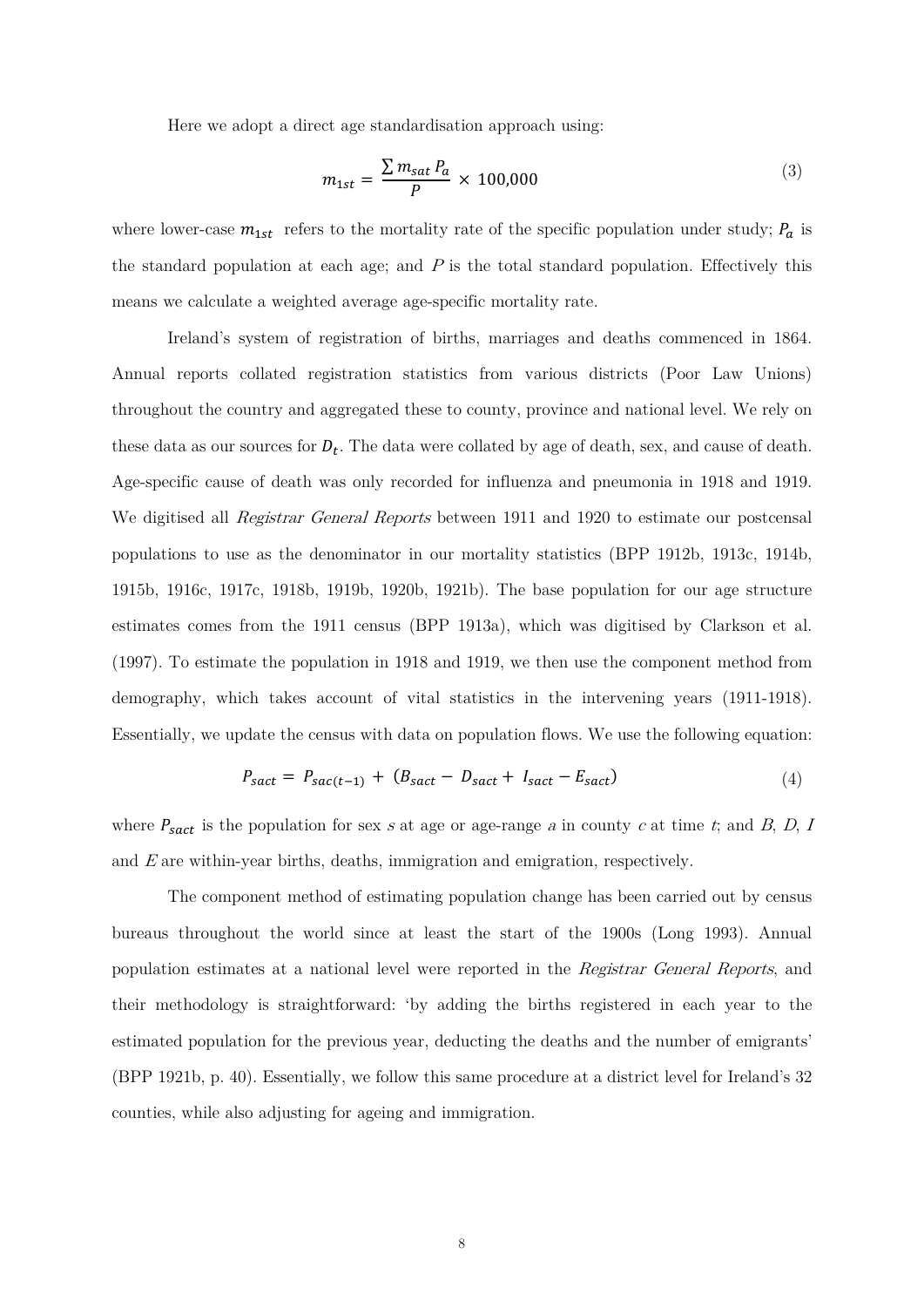We use direct measurement of births, deaths, immigrants and emigrants using annual immigration figures from Social Welfare (1955, p. 326). [10](#page-9-0) We focus here on international rather than internal migration.[11](#page-9-1) Deaths are recorded by age range in Ireland's vital statistics, and so we can account for deaths within defined five-year age bins. Emigration age profiles are available from contemporary records (BPP 1912a, 1913b, 1914a, 1915a, 1916a, 1917b, 1918a, 1919a, 1920a). Immigration was considerably smaller than emigration, so effectively this is a net migration story.

To estimate and annually update the age structure of the population, we move a share of each age bin forward one year, assuming a survival rate for the last year in the cohort. We explain the procedure for the age bin covering 25-29 year-olds as an example of our methodology. First we account for all deaths and migration flows. Then we bring a share of the population forward to the next bin; the 29-year-olds are moved to the 30-34 bin and are replaced in the 25- 29 bin by 24-year-olds from the 20-24 bin. We adjust for the 24- and 29-year-old survival rates using weights calculated from the same age band in the 1926 census, the next census of Ireland following the 1911 census. [12](#page-9-2)

We collapse all ages over 65 into one single age band as there are perceived discrepancies with age statements in the 1911 censuses of Ireland. Ireland's census commissioners believed the 1911 was more accurate than previous census in terms of age statements as there was less heaping (reporting of rounded ages at 0 or 5) in the final report.<sup>[13](#page-9-3)</sup> The commissioners believed older people had in the past under-stated their age, but because of the recent introduction of the 1908 Old Age Pension for over-70s, they had for the first time 'ascertained their correct age' (BPP 1913a, p. 25). Ireland's long history of youth emigration had left the country with an older population (Akenson 1993; Fitzpatrick 1980, 1984). It is likely that over-65s were therefore

<span id="page-9-1"></span><span id="page-9-0"></span><sup>10</sup> These are mostly return migrants from emigrant destination (see Fernihough and Ó Gráda 2019). Pre-war immigration was 20% of the emigration total. We assume immigration follows a similar spatial pattern as emigration. <sup>11</sup> Census figures provide details of location of birth of the population. We can estimate internal migration by comparing the 1901 and 1911 censuses (BPP 1901; 1913a). In 1901, 11.38% of the population of counties were born outwith the county; in 1911, this figure rose to 13.20%. This equates to a growth of 0.18% per annum. The outliers in this were the major urban centres (Belfast and Dublin), with the lowest rate of internal migration seen in the west of the island (Kerry, with 3.85% in 1901 and 3.96% in 1911). Internal migration tended to be to the nearest urban centre, so province- rather than county-level statistics essentially already incorporate internal migration.

<span id="page-9-2"></span><sup>&</sup>lt;sup>12</sup> This census was conducted separately for the by then jurisdictionally partitioned island (Government of Northern Ireland 1929; Roinn Tionscail agus Tráchtála 1928, 1929).

<span id="page-9-3"></span><sup>&</sup>lt;sup>13</sup> See Blum et al. (2017) for a discussion of age heaping in Irish census data.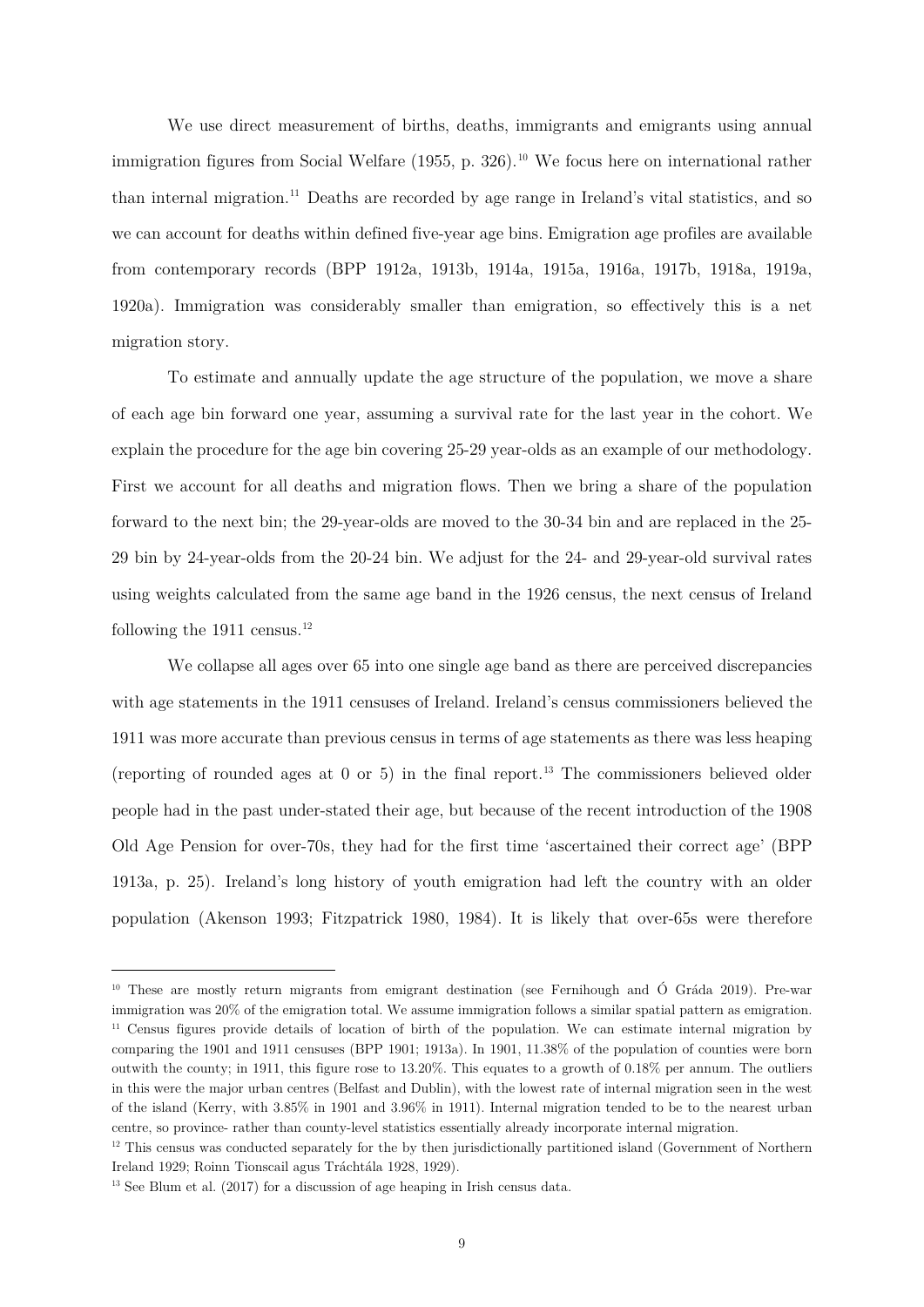already a disproportionate share of the population, for demographic rather than nefarious reasons. However, Budd and Guinnane (1991) fear there was a deliberate overstatement of age to qualify for the pension. Collapsing the age bins over 65 years of age is our way to circumvent the possibility of overstatement of ages, while not trying to manipulate the underlying census.

Military enlistment during World War I is effectively treated as emigration in the Registrar General's population estimates as it was a sizeable population movement to the battlefields of Europe. Subsequent demobilisation was treated as return migration (immigration). For example, in the population estimates for 1914, the male population decreases by 49,881, and in 1919 it increases by 63,000 (BPP 1921b). We follow a similar procedure. To adjust for military enlistment during World War I, we estimate the total enlistment in Ireland (134,202) from contemporary military sources (BPP 1921a, p. 9; WO 1922, p. 363).<sup>14</sup>

We detect the county composition of Irish enlistment from a further parliamentary source which covers 97 per cent of the total Irish recruits (BPP 1916b). The age of military service was between 19 and 41, but government statisticians noted 'the male population of Ireland is composed chiefly of young men up to 18 years of age and of men over 50, as a large proportion of the remainder emigrates to the United States and Colonies' (BPP 1921a, p. 9). Estimated military mortality is derived from War Office statistics, which imply a mortality rate of 14.13 per cent for all military personnel. Our war-related mortality estimate is lower than Bowman's (2014) estimated 20 per cent mortality.[15](#page-10-1) We have chosen the more conservative death rate of 14 per cent to keep Irish mortality in line with British Isle mortality figures.[16](#page-10-2)

For cause-specific death rates in the influenza pandemic, we report data on deaths attributed to influenza in addition to those attributed to all forms of pneumonia. While the inclusion of pneumonia with influenza deaths was common internationally, such as in the US (see Census Bureau 1920, pp. 29-32; and used, e.g., in Brainerd and Siegler 2003), there are limitations of the data due to mistakenly attributing deaths to other causes; notably, to other

<span id="page-10-0"></span><sup>&</sup>lt;sup>14</sup> Our enlistment figure is considerably lower than Bowman's (2014) recent estimates, who believes 210,000 Irish served in the British Army. This discrepancy is because the Army figures of enlistment for Ireland explicitly exclude 'Irishmen enlisted in Great Britain who came over for the purpose' (BPP 1921a, p. 6).

<span id="page-10-1"></span><sup>15</sup> Bowman's (2014) estimated mortality is 5.7% of all reported British Isle casualties, although his enlistment estimates suggest Irish comprised 4% of the British Army, implying Irish soldiers were over-represented in mortality figures.

<span id="page-10-2"></span><sup>&</sup>lt;sup>16</sup> The average difference between the sum of our county population estimates and those estimated by the Registrar General is -0.26%. We attribute this difference to our treatment of troop movements. Further research could improve population estimates by incorporating more detailed information from more disaggregated registration districts.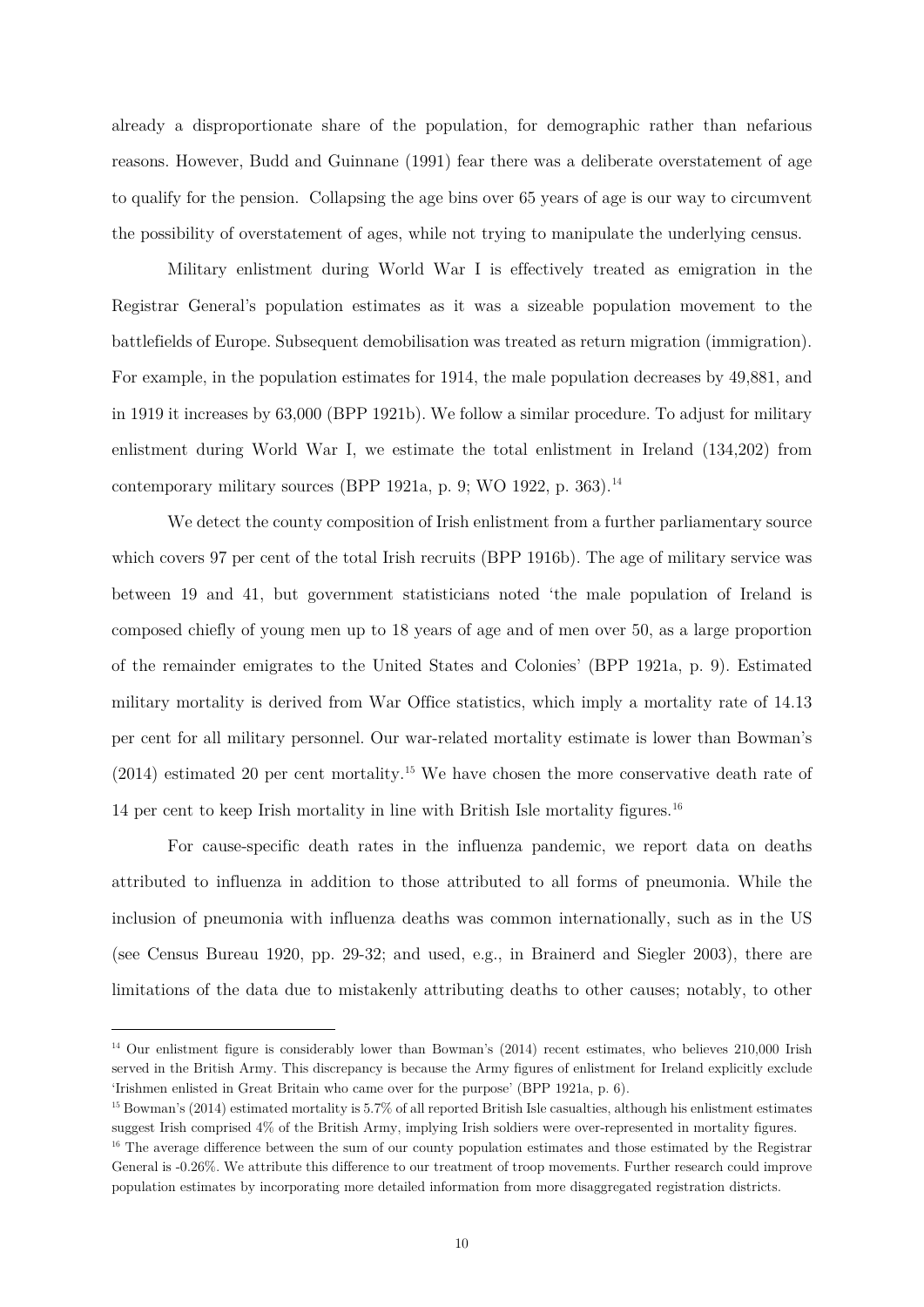respiratory illnesses. However, a no-pandemic counterfactual would also have seen deaths due to influenza and pneumonia; Ireland was a high-disease environment with a poor public health infrastructure and so counting all who died of these two maladies may result in an over-estimate.

To overcome these problems, we also report excess mortality: deaths from all causes relative to what would "normally" have been expected across a given year. Our estimates are based on a comparison of the mean death rate from 1910-1914 with those in 1918 and 1919, calculated by sex and age. The selection of a pre-war mean death rate is an attempt to not distort estimates with wartime spillovers. Moreover, 1915 saw a severe tuberculosis epidemic so including this year would distort the comparison. We report age-adjusted excess mortality using the estimated populations in 1918 and 1919 to account for changes in the composition of the population in the intervening period.

There exist various alternative methodologies for estimating population that are used to make population projections. One such alternative is linear interpolation. This method was used by US census officials in order to ensure timely estimates could be computed; 'the method of arithmetical progression was adopted for computing the estimates of population […] based on the assumption that the increase each year since the enumeration is equal to the annual increase from 1900 to 1910' (Census Bureau 1918a, p. 5).<sup>[17](#page-11-0)</sup> Adopting the interpolation methodology, given the data we now have available, would be rather crude and would hide variation within Ireland.[18](#page-11-1) Especially important in our case is that linear interpolation would yield misleading age compositions as it assumes trends from the previous decade are constant.[19](#page-11-2)

## 4. Findings

Our starting point is a comparison of crude death rates across time and across a selection of countries, in [Table 2](#page-21-1) and [Figure 1.](#page-27-1) Ireland's crude death rate increased from 16.52 per 1,000 in

<span id="page-11-0"></span><sup>&</sup>lt;sup>17</sup> Indeed, it is these linear interpretations of population that are used in recent economic studies of the Spanish flu (e.g., Correira et al. 2020).

<span id="page-11-1"></span><sup>18</sup> At a national level the linear interpolation using the 1901-1911 population growth is close 0.15% per annum, versus 0.18% for 1911-1918 using the component method.

<span id="page-11-2"></span><sup>19</sup> Take two examples: Leitrim's growth rate between 1901-1911 was -0.86% per annum, while the population growth was effectively 0 between 1901-1918 owing to a reduction in emigration. Galway also experienced negative growth between 1901 and 1911 (-0.55%), but experienced growth between 1911 and 1918 (0.15%) owing to falling emigration.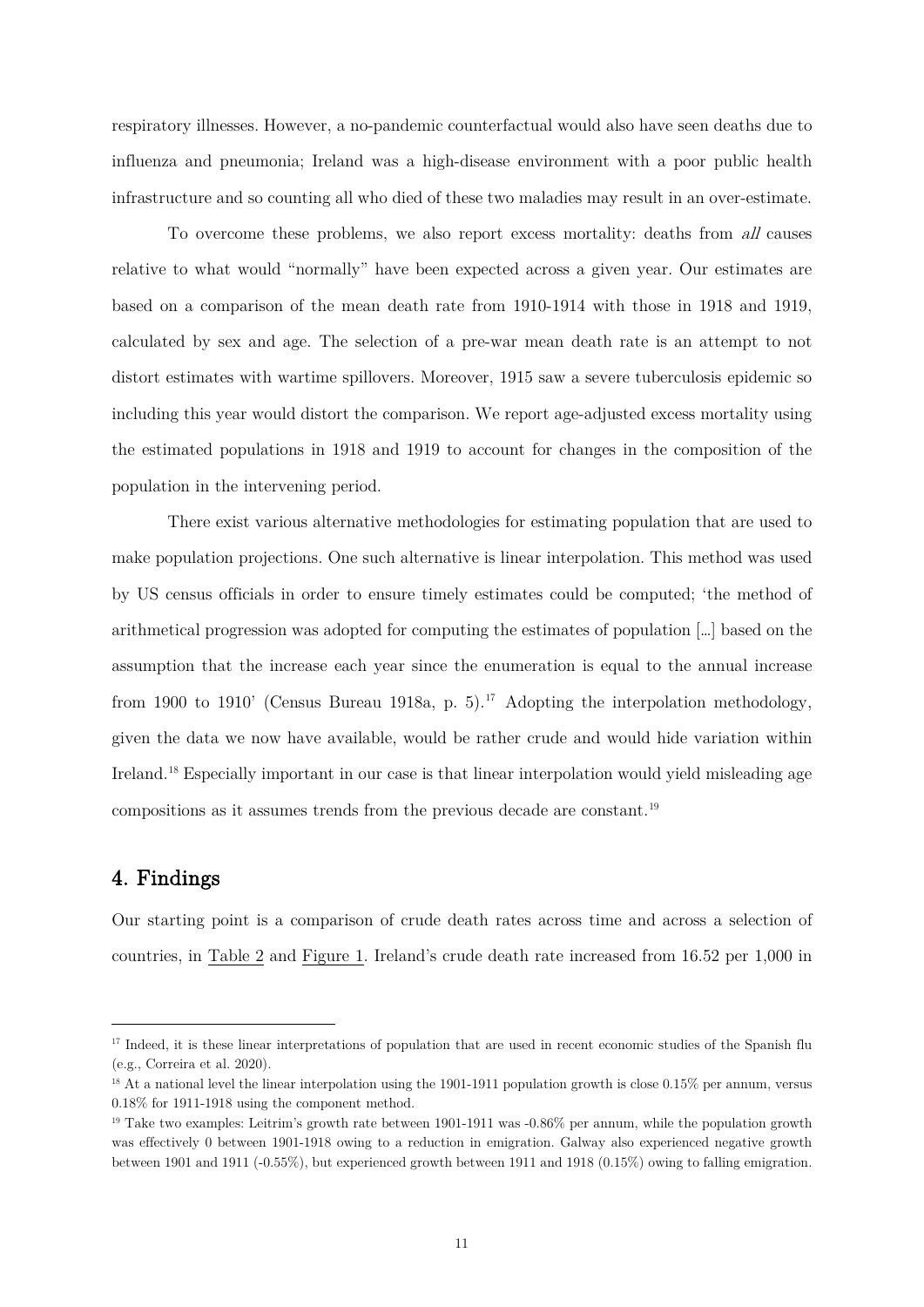1911, to a peak of 18.15 in 1918. But here we see a distinction between Influenza-18 and Covid-19: the prevailing levels of mortality are higher as the Spanish flu pandemic occurs in an era of epidemiologic transition when infectious (exogenous) diseases were a greater cause of death than chronic lifestyle (endogenous) causes of death (Omran 1971; Dyson [20](#page-12-0)10).<sup>20</sup>

Another discernible aspect of [Figure 1](#page-27-1) is the differences in the heights of the mortality spikes in 1918. One of the key distinctions between Ireland and these comparator countries is its unusual history of population decline from the 1850s onwards. The main driver of this decline was emigration; Ireland had the highest emigration rates in the world (Hatton and Williamson 1994, Tab. 1.1). These emigrants were young and the residual population was therefore older. The inverse is true for immigrant receiving countries such as Australia or the US.

Moreover, within Ireland there are demographic difference in terms of migration and age structure. These are illustrated in the various population pyramids reported in [Figure 2.](#page-28-0) Notably, urban centres in the east of the island grew, drawing internal migrants, while the countryside was depleted of youth. Comparing countries by age distribution – as done by contemporary census officials in BPP (1917a) – Ireland is one of the older populations; the share of over-55s was 16 per cent in Ireland versus an average of 12 per cent across other countries listed.<sup>[21](#page-12-1)</sup>

The population of Ireland decreased by 1.32 per cent in the seven years from the 1911 census (see [Table 2](#page-22-0)). This fall in population was driven by a number of factors: a significant fall in birth rates, increasing mortality driven by an outbreak of pandemic tuberculosis in 1915, falling migration during the War, and military enlistment. If we ignore these demographic changes and use the 1911 population as our denominator for 1918 – the methodological choice made by Thompson (1919) and the others – then this implicitly, and incorrectly, assumes no change in the demographic composition of the population.

The changes in the composition are best illustrated through a visualisation of population pyramids. Firstly, as an aggregated national picture, [Figure 2](#page-28-0) illustrates the compositional changes wrought by this declining population. There were noticeable falls in all age cohorts

<span id="page-12-0"></span><sup>&</sup>lt;sup>20</sup> Comparison of crude death rates in the 1910s with modern data shows regions that have undergone the second demographic transition (Lesthaeghe 2014) are 50-60% of those in the 1910s. Such comparisons are somewhat misleading given the changing demographic composition of many countries; in the US, for example, age-adjusted death rates are considerably lower than crude death rates suggest and there are age adjusted disparities between ethnic groups (see, e.g., Kochanek et al. 2019).

<span id="page-12-1"></span><sup>&</sup>lt;sup>21</sup> The over-55 share of the population was  $10\%$  in the US and  $12\%$  in England and Wales (BPP 1917a).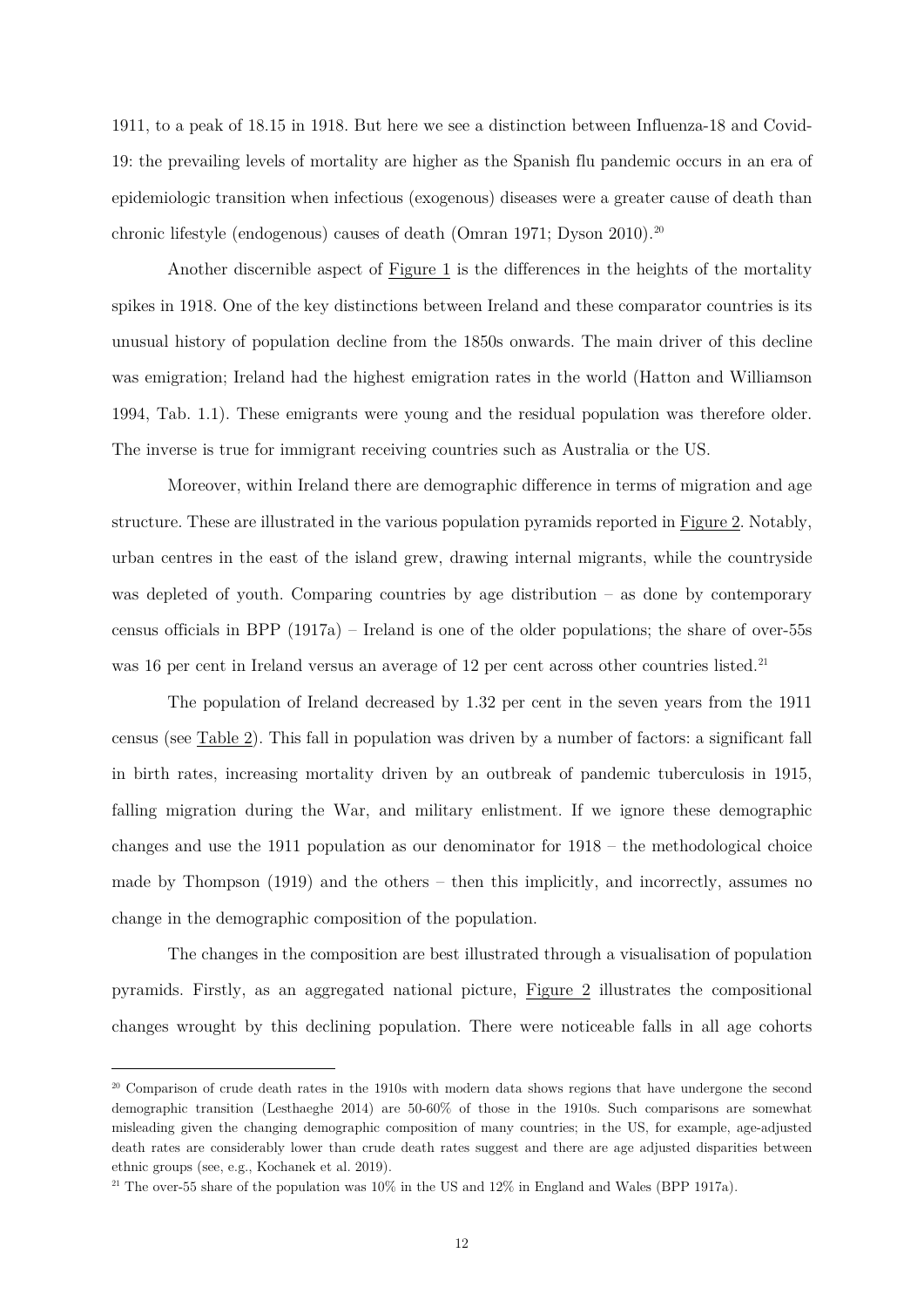except the 5-9 and 55-64 cohorts [\(Panel A](#page-28-1) and [Panel B\)](#page-28-2). There is a distinct difference between male and female population change, as males made up the bulk of military recruits. Disaggregating to Ireland's four historic provinces, we begin to see distinct regional patterns distinguishing the east and west of the island [\(Panel C\)](#page-29-0). Further focusing in on the population in urban versus rural districts illustrates a disproportionate impact of military enlistment on cities [\(Panel D\)](#page-30-0).

The raw data on influenza and pneumonia deaths in 1918 and 1919 are reported in [Table](#page-31-0)  3. If we only look at the age distribution of deaths, we can confirm the view that those aged 20- 40 were disproportionately affected by the influenza pandemic, with approximately 30 per cent of deaths hailing from this age group. However, this does not make allowance for the demographic weighting of these groups. [Table 4](#page-24-0) calculates cause-specific death rates using both the 1911 census weights [\(Panel A\)](#page-24-1) and our 1918/1919 estimated weights [\(Panel B\)](#page-25-0). Across the board, the 1911 weights understate the impact of the pandemic. Adjusting for demographic changes, the Influenza-18 story is more nuanced, and, if anything, it aligns more with conventional mortality statistics, where the youngest and oldest display highest levels of mortality. This pattern is more clearly evident by comparing [Figure 3,](#page-31-0) [Panel A](#page-31-1) with [Panel B.](#page-31-2)

[Table 5](#page-26-0) reports distinct regional patterns in terms of age-specific and age-standardised mortality rates. Leinster and Ulster, located in the east of the island, show considerably higher age-standardised mortality than the rest of the island (Munster and Connaught) and are also high compared to the national average (see [Table 4, Panel B\)](#page-25-0). Focus on the main urban centres also shows much higher mortality across age groups, especially in the younger cohorts (under-5s), and age-standardised mortality rates in urban centres are more than double that of rural populations. This highlights the consequence of urban density for the spread of the disease. Disaggregated county maps of age-adjusted influenza-related mortality are presented in [Figure](#page-32-0)  4, highlighting the considerable variation across the island.

Age-specific excess mortality, reported in [Figure 5,](#page-33-0) show a similar pattern to age-specific influenza and pneumonia; with the exception that the oldest cohorts recorded fewer deaths in 1918 than they had recorded (on average) between 1911 and 1914, thus giving them a negative excess mortality (see [Figure 6](#page-34-0) for a map of age-adjusted excess mortality). Excess mortality more explicitly highlights the consequence of using the 1911 census rather than our estimated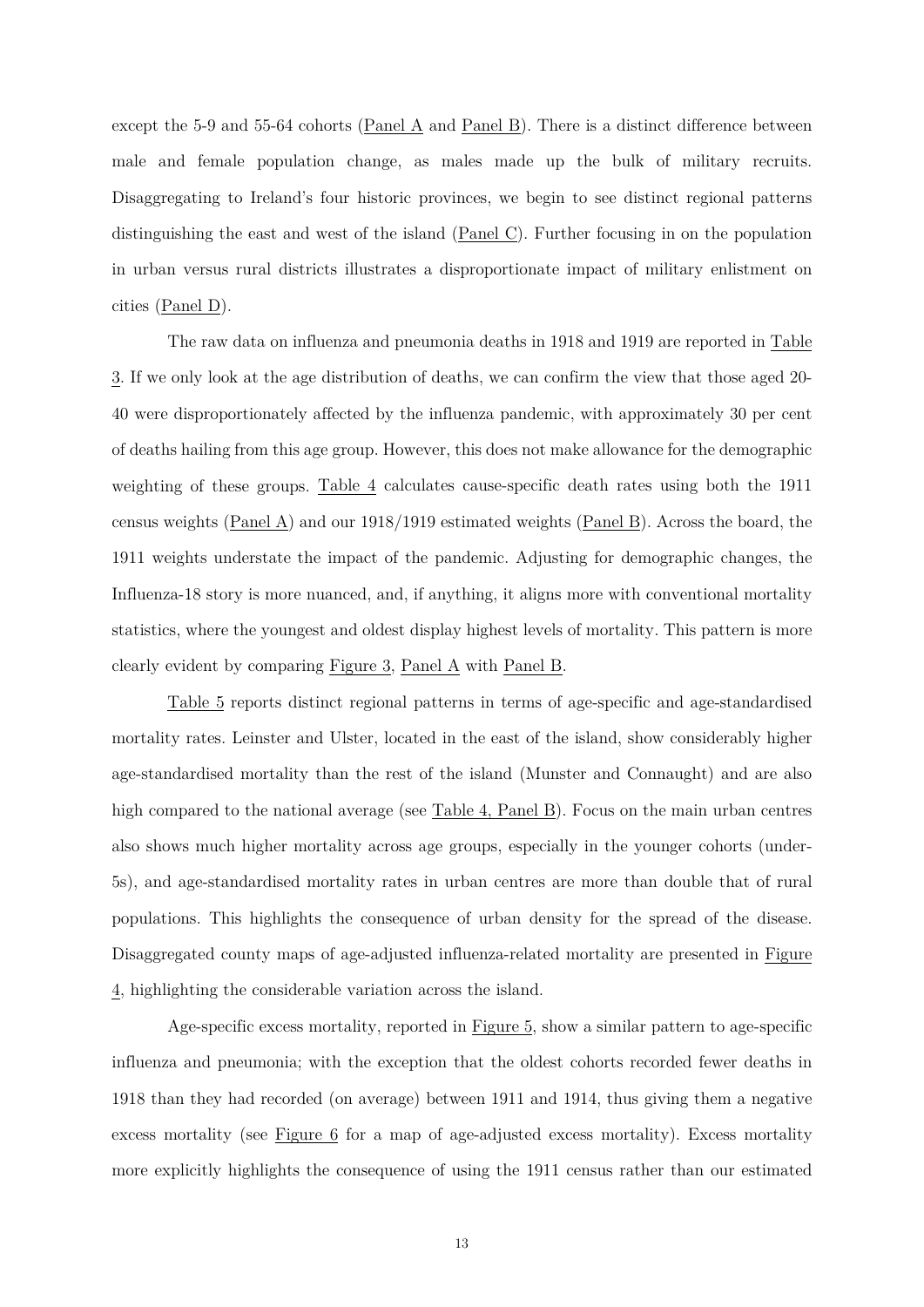1918/1919 denominators. All cohorts display higher excess mortality using 1918 population weights. The 1911 denominator records much lower expected excess mortality in the oldest cohorts than the 1918 denominator.

In contrast to the cause-specific figures shown in Figure [3, Panel B,](#page-31-2) the excess mortality of the prime working aged (25-34) is highest in [Figure 5.](#page-33-0) This, in turn, reflects the fact that the pandemic operated in a competitive disease environment; whether the pandemic killed more children than usual is moot. Excess mortality and age-adjusted excess mortality show a strong positive correlation with age-adjusted influenza and pneumonia mortality [\(Figure 7\)](#page-35-0), with the outlier being Dublin County. This may be explained by the registration of deaths from Dublin County in Dublin City, where many of the region's hospitals were located.

Age of death-specific mortality rates suggest a possible mechanism of infection may have been family units. Across provinces, apart from Connaught, the ratio of the mortality rates of under-5s and 25-34s are of a similar magnitude. This trend is most pronounced for males as the female under-5 cohort has significantly higher mortality than the  $25-34$  cohort.<sup>[22](#page-14-0)</sup> This pattern suggests a possible cofounder related to the economic activity of males. During the War, part of Ireland's labour force was deemed essential for both the war effort and for domestic morale. Reserved occupations in rural Ireland included farmers; the pastoral nature of the agricultural economy meant little social interaction. Reserved occupations in urban centres related to transport and factory work (railway and transport workers, food processing, shipbuilding and repairs), where what we would now call "social distancing" was near-impossible.<sup>[23](#page-14-1)</sup>

The major puzzle is why those over 45 had lower than expected mortality (i.e., lower excess mortality compared to the 20-40 cohort). One explanation in the literature is they enjoyed some immunity thanks to previous exposure to influenza strains, such as that in 1900, which was particularly virulent (see Taubenberger 2006). These earlier influenza pandemics may also have selected the population in this age group, leaving only healthier individuals behind. An alternative explanation is these older cohorts were less economically active and so less likely to catch influenza, or less likely to work while recovering from influenza (cf. Milne 2018).

<span id="page-14-0"></span> $22$  This is disproportionately driven by infant mortality (those under the age of one).

<span id="page-14-1"></span><sup>&</sup>lt;sup>23</sup> Another property of the male population is that men deemed physically unfit for military service are among those left behind. It is feasible this selected population was more at risk of dying in the pandemic.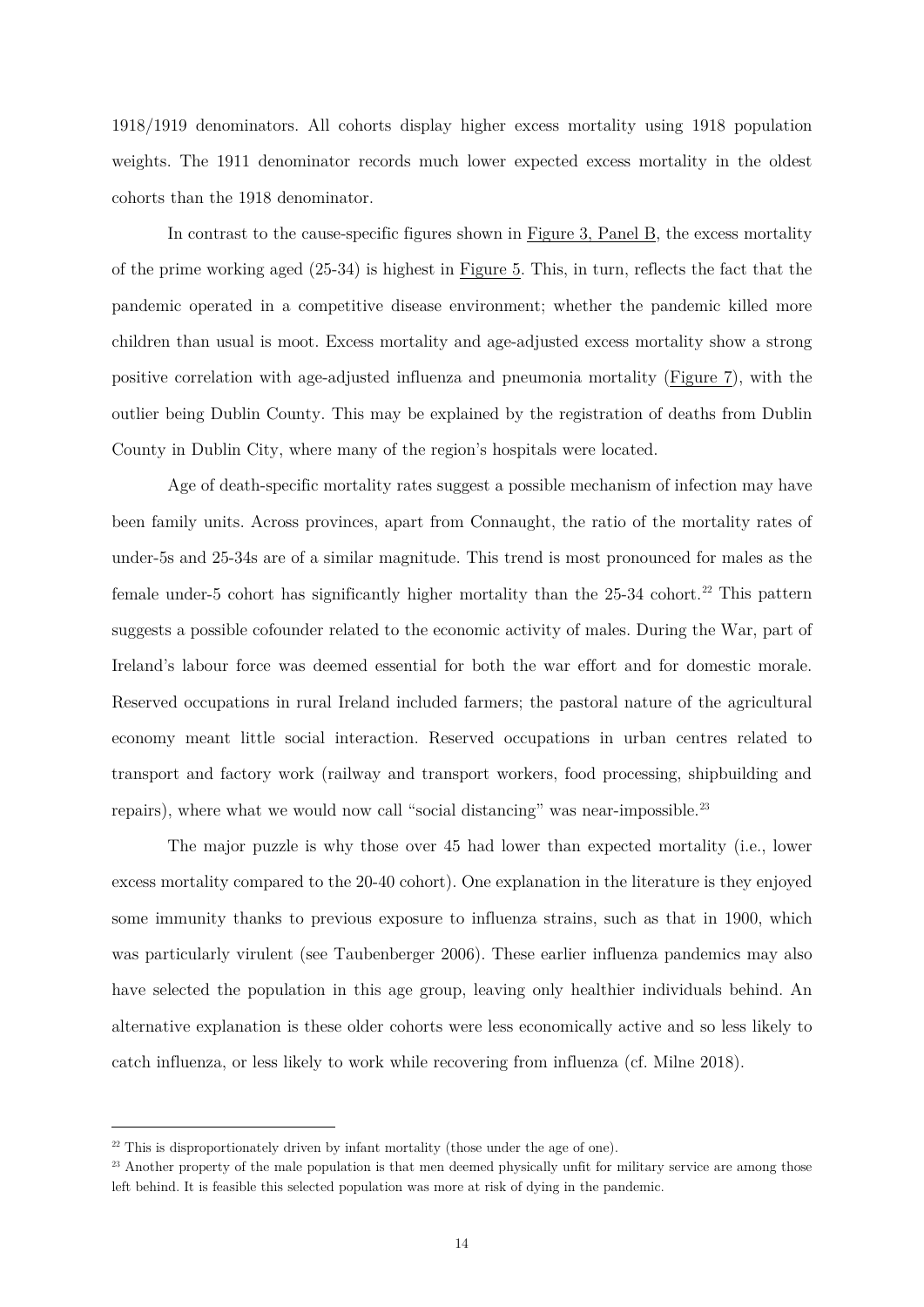We have uncovered marked differences in demographic composition between 1911 and 1918. The most prominent divers of this change were war-related. Most immediately was army enlistment from urban centres, which reduced the male population in the military-active age groups (20-40), the exact population identified in the epidemiology literature as being particularly susceptible to 1918's N1H1 strain. Indirectly this led to a drop in birth rates during the war years. We also show rural centres are older owing to emigration trends – the specific population group traditionally identified as being less affected by the Spanish flu.

## 5. Conclusion

As with the Great Recession referencing the Great Depression for influence in developing policy responses (Eichengreen 2012), the Great Virus of today sees continued reference to historical pandemics. The major analogue for Covid-19 is Influenza-18. The Spanish flu is now widely studied again and referred to both in academic and popular writing, including our own (Colvin and McLaughlin 2020). The Spanish flu was notably even referenced, albeit incorrectly, by the US president (Rupar 2020). However, to fully extrapolate relevant policy lessons, we must first develop a more nuanced understanding of the population-at-risk in 1918. This means employing off-the-shelf methods from the demography literature to take account of the changing demographic composition of populations during the 1910s, a turbulent decade across the globe.

The existing literature on the 1918-1919 pandemic has stressed the importance of age and sex, with males aged 20-40 constituting the population which succumbed most to the virus. Surprisingly, economic studies of the pandemic mostly fail to address this fundamental issue of demography. They simply do not carry out age standardisation. The pandemic occurs late in the census cycle and starts during a world war which resulted in a global population upheaval. Using ex ante population estimates in mortality statistics implicitly assumes the prevailing decade had few demographic implications; adopting ex post population estimates overstates the burden of the pandemic as the dead are no longer counted in the population. Notably, the contemporaneous US influenza rates used in recent economic scholarship suffer from this denominator error; pre-1920 annual population is estimated using arithmetical interpolation from the 1901-1910 census and post-1920 census using arithmetical interpolation from the 1910-1920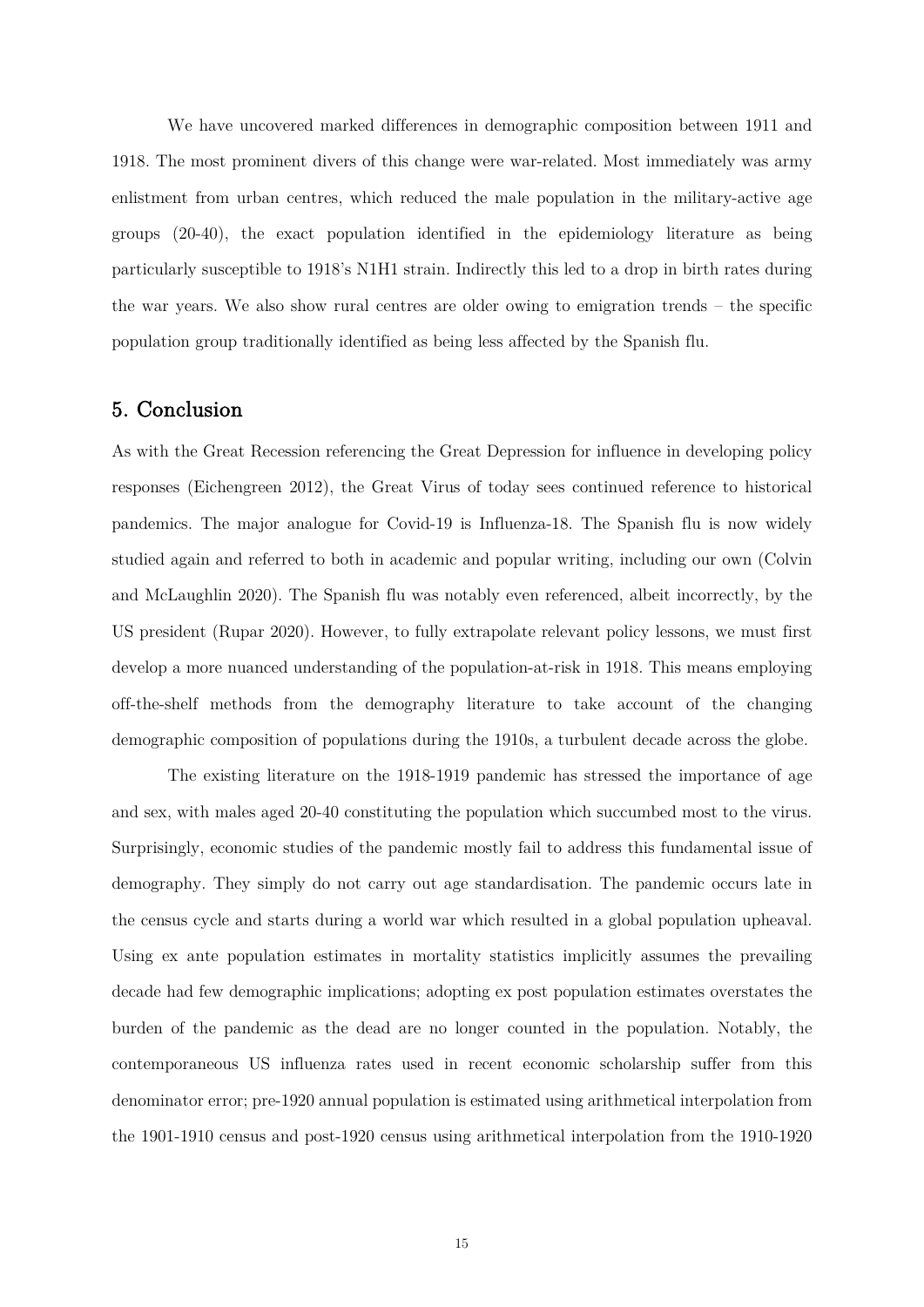census. Scholars should instead spend time to estimate their own denominators for 1918 and 1919 mortality statistics, pieced together from readily-available vital statistics.

Quantitative demographic histories of Ireland end with World War I (see, e.g., Guinnane 1997) and therefore do not address demographic change across the specific period necessary to analyse the 1918-1919 pandemic. We must, therefore, carry out this analysis ourselves. Ireland's experience of Influenza-18 has recently seen important contributions from social and medical historians (most notably: Marsh 2010; Milne 2018). We complement their analysis by updating their figures with a more robust methodology which takes age-at-death into account. While we provide a more nuanced picture of the demographic impact of the flu, our total death toll attributed directly to influenza is not far off their estimates; we use the same sources after all.<sup>[24](#page-16-0)</sup>

However, looking at excess mortality figures tells a different story. Mean annual deaths were 72,706 between 1911 and 1914; 1918 saw 78,695 die and in 1919 this was 78,612. Total excess deaths over both years was 11,895, considerably lower than the raw total influenza and pneunomia death counts. The prevailing high mortality environment in which the pandemic occurred may account for this surprising finding. Influenza crowded out other causes of death; people would likely have died from something else were instead killed by Influenza-18, a phenomenon known in epidemiology as the "harvesting effect" (Noymer 2012). The excess mortality per capita was 163 per 100,000 in 1918 and 115 per 100,000 in 1919. Adjusted for age, the figures are 223 and 123 per 100,000, respectively.

Recent research has found little impact of the 1918-1919 pandemic on economic activity (e.g., Velde 2020; Benmelech and Frydman 2020), but these studies do not account for the different disease environment of the early twentieth century. The 1918 outbreak occurred early in the epidemiological transition, when infectious diseases were still rampant. High mortality rates across what are today's developed countries [\(Figure 1\)](#page-27-1) means that epidemics and pandemics were almost expected. The Spanish flu had wide-reaching global impacts but it occurred only three years after a major tuberculosis epidemic, and 18 years after a particularly bad influenza outbreak. In this sense, Ireland's experience of Influenza-18 is perhaps more akin

<span id="page-16-0"></span> $^{24}$  Using influenza-related cause of death statistics yields an estimated death toll between 20,000 and 31,000 individuals, similar in magnitude to those of Marsh (2010, chap. 2). This represents about 0.7 per cent of Ireland's population – considerably lower than the European total of 1.1 per cent reported by Ansart et al. (2009).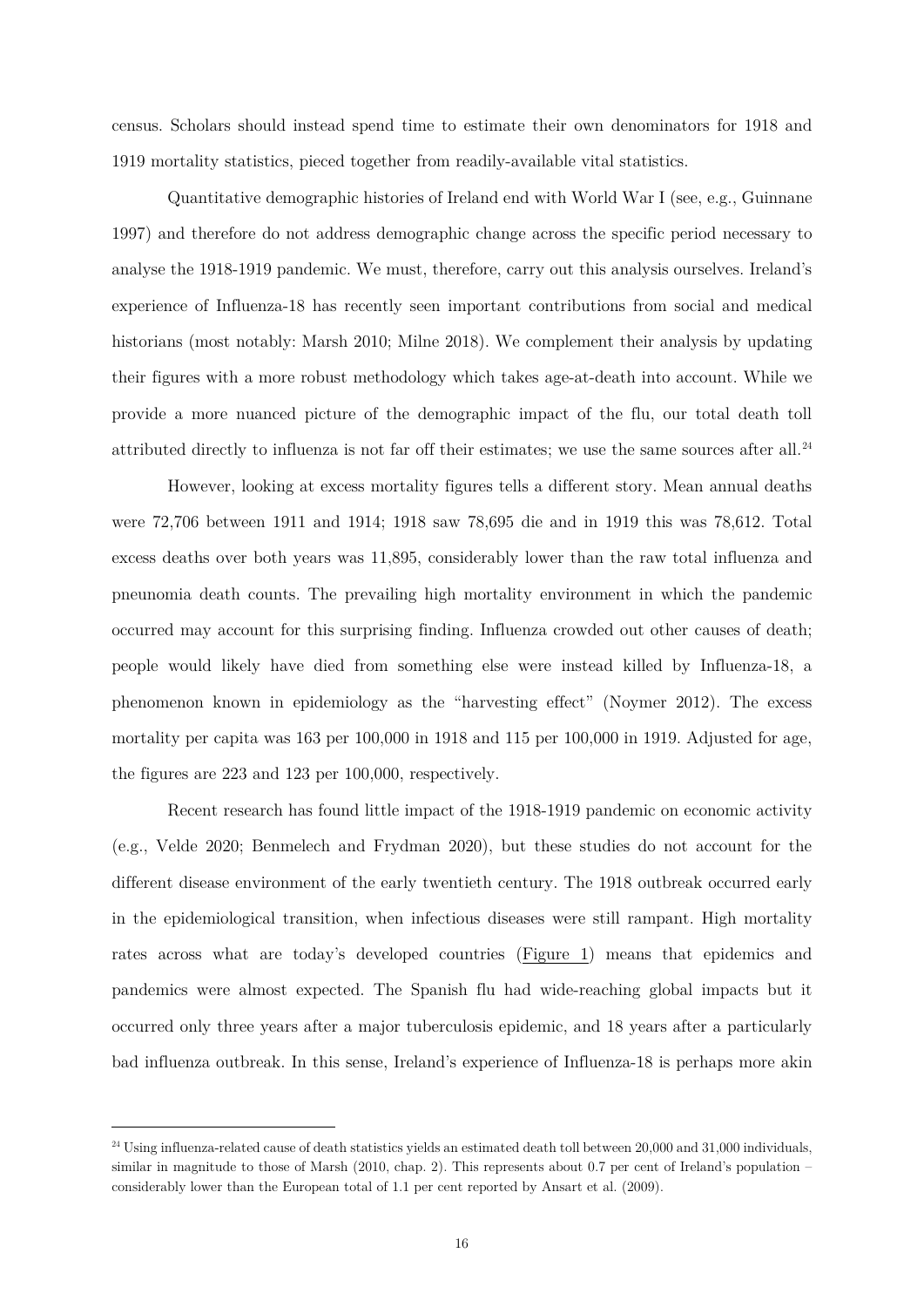to the experience of Asian countries that suffered SARS epidemics in recent memory and thus were probably better prepared for Covid-19.

A quantitative study of the causes, anatomy and consequences of Ireland's experience of Influenza-18 has yet to be conducted. We now have the means to carry out such an analysis, and [Figure 8](#page-36-0) represents a first step. It depicts a series of scatter plots placing counties and urban districts on axes of estimated age-adjusted influenza-related mortality rates in 1918, and economic and social indicators from the 1911 census. Together they suggest strong economic drivers of influenza mortality. More disaggregated data will allow us to address policy-relevant questions, including on the efficacy of Ireland's funding model for medical infrastructure.

### References

#### Official Sources

- British Parliamentary Papers [BPP] (1901) Census of Ireland Part I: Area, Houses, and Population. Dublin, HM Stationary Office [Cd. 847].
- \_\_\_ (1912a). Emigration statistics of Ireland for the year 1911. Dublin, HM Stationary Office. [Cd. 6131].
- $(1912b)$ . Forty-eighth detailed annual report of the Registrar General for Ireland containing a general abstract of the numbers of marriages, births and deaths registered in Ireland during the year 1911. Dublin, HM Stationary Office. [Cd. 6313.]
- \_\_\_ (1913a). Census of Ireland, 1911. General report with tables and appendix. Dublin, HM Stationary Office. [Cd. 6663.]
- \_\_\_ (1913b). Emigration statistics of Ireland for the year 1912. Dublin, HM Stationary Office. [Cd. 6727].
- \_\_\_ (1913c). Forty-ninth detailed annual report of the Registrar General for Ireland containing a general abstract of the numbers of marriages, births and deaths registered in Ireland during the year 1912. Dublin, HM Stationary Office. [Cd. 6917.]
- \_\_\_ (1914a). Emigration statistics of Ireland for the year 1913. Dublin, HM Stationary Office. [Cd. 7313].
- \_\_\_ (1914b). Fiftieth detailed annual report of the Registrar General for Ireland containing a general abstract of the numbers of marriages, births and deaths registered in Ireland during the year 1913. Dublin, HM Stationary Office. [Cd. 7528.]
- \_\_\_ (1915a). Emigration statistics of Ireland for the year 1914. Dublin, HM Stationary Office. [Cd. 7883].
- \_\_\_ (1915b). Fifty-first detailed annual report of the Registrar General for Ireland containing a general abstract of the numbers of marriages, births and deaths registered in Ireland during the year 1914. Dublin, HM Stationary Office. [Cd. 7991.]
- $(1916a)$ . Emigration statistics of Ireland for the year 1915. Dublin, HM Stationary Office. [Cd. 8230].
- \_\_\_ (1916b). Statement giving the particulars regarding men of military age in Ireland. Dublin, HM Stationary Office. [Cd. 8390.]
- \_\_\_ (1916c). Fifty-second detailed annual report of the Registrar General for Ireland containing a general abstract of the numbers of marriages, births and deaths registered in Ireland during the year 1915. Dublin, HM Stationary Office. [Cd. 8416.]
- \_\_\_ (1917a). Census of England and Wales 1911. General Report with Appendices. London, HM Stationary Office. [Cd. 8491.]
- \_\_\_ (1917b). Emigration statistics of Ireland for the year 1916. Dublin, HM Stationary Office. [Cd. 8520].
- \_\_\_ (1917c). Fifty-third detailed annual report of the Registrar General for Ireland containing a general abstract of the numbers of marriages, births and deaths registered in Ireland during the year 1916. Dublin, HM Stationary Office. [Cd. 8647.]
- \_\_\_ (1918a). Emigration statistics of Ireland for the year 1917. Dublin, HM Stationary Office. [Cd. 9013].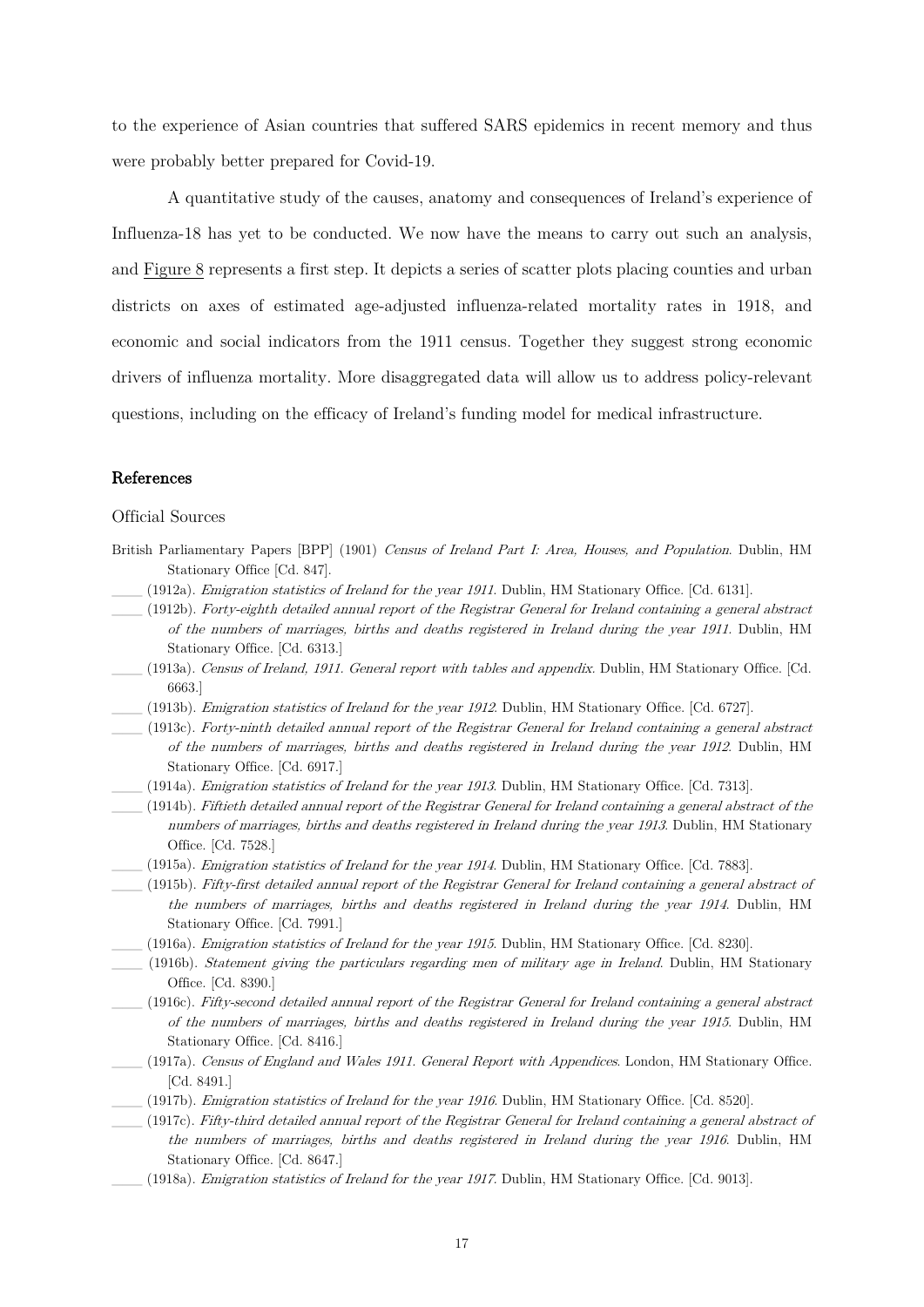- \_\_\_ (1918b). Fifty-fourth detailed annual report of the Registrar General for Ireland containing a general abstract of the numbers of marriages, births and deaths registered in Ireland during the year 1917. Dublin, HM Stationary Office. [Cd. 9123.]
- \_\_\_ (1919a). Emigration statistics of Ireland for the year 1918. Dublin, HM Stationary Office. [Cmd. 77].
- \_\_\_ (1919b). Fifty-fifth detailed annual report of the Registrar General for Ireland containing a general abstract of the numbers of marriages, births and deaths registered in Ireland during the year 1918. Dublin, HM Stationary Office. [Cmd. 450.]
- \_\_\_ (1920a). Emigration statistics of Ireland for the year 1919. Dublin, HM Stationary Office. [Cmd. 721].
- \_\_\_ (1920b). Fifty-sixth detailed annual report of the Registrar General for Ireland containing a general abstract of the numbers of marriages, births and deaths registered in Ireland during the year 1919. Dublin, HM Stationary Office. [Cmd. 997.]
- \_\_\_ (1921a). General Annual Reports on the British Army for the period from 1 October 1913, to 30 September 1919. Dublin, HM Stationary Office. [Cmd. 1193.]
- \_\_\_ (1921b). Fifty-seventh detailed annual report of the Registrar General for Ireland containing a general abstract of the numbers of marriages, births and deaths registered in Ireland during the year 1920. [Cmd. 1532.]
- Department of Social Welfare (1955). Report of Commission on Emigration and Other Population Problems, 1948- <sup>1954</sup>. Dublin, Stationery Office. R. 84 (Pr. 2541).
- Government of Northern Ireland (1929). Census of Population of Northern Ireland 1926: General Report. Belfast, HM Stationary Office.
- Roinn Tionscail agus Tráchtála (1928). Census of Population 1926 Vol. 1: Population, Area and Valuation of Each District Electoral Division and of Each Large Unit of Area. Dublin, The Stationary Office.
- (1929). Census of Population 1926 Vol. V, Part I: Ages, Orphanhood and Conjugal Conditions. Dublin, The Stationary Office.
- United States Bureau of the Census [Census Bureau] (1918a). Estimates of the Population of the United States, 1910, 1911, 1912, 1913, 1914, 1916, and 1917. Washington DC, Government Printing Office
- (1918b). Mortality Statistics 1916. Washington DC, Government Printing Office.
- \_\_\_ (1919). Mortality Statistics 1917. Washington DC, Government Printing Office.
- (1920). Mortality Statistics 1918. Washington DC, Government Printing Office.
- (1921). Mortality Statistics 1919. Washington DC, Government Printing Office.
- \_\_\_ (1922). Mortality Statistics 1920. Washington DC, Government Printing Office.
- War Office [WO] (1922). Statistics of the Military Effort of the British Empire during the Great War, 1914-1920. London, HM Stationary Office.

#### Secondary Literature

- Ahmad, O. B., Boschi-Pinto, C., Lopez, A. D., Murray, C. J. L., Lozano, R., and Inoue, M. (2001). Age Standardisation of Rates: A New WHO Standard. GPE Discussion Paper Series, Paper No. 31. World Health Organisation.
- Akenson, D. H. (1993). The Irish Diaspora: A Primer. Toronto, P. D. Meany.
- Ansart, S. Pelat, C., Boelle, P.-Y., Carrat, F., Flahault, A., and Vallerona, A.-J. (2009). Mortality Burden of the 1918–1919 Influenza Pandemic in Europe. Influenza and Other Respiratory Viruses, 3, pp. 99–106.
- Barro, R. J., Ursua, J. F., and Weng, J. (2020). The Coronavirus and the Great Influenza Pandemic: Lessons from the "Spanish Flu" for the Coronavirus's potential effects on Mortality and Economic Activity. NBER Working Paper Series, Paper No. 26866. Available at: [https://www.nber.org/papers/w26866.](https://www.nber.org/papers/w26866)
- Benmelech, E., and Frydman, C. (2020). The 1918 Influenza did not Kill the US Economy. CEPR, VoxEU Policy Portal. Available at: [https://voxeu.org/article/1918-influenza-did-not-kill-us-economy.](https://voxeu.org/article/1918-influenza-did-not-kill-us-economy)
- Blum, M., Colvin, C. L., MacAtackney, L, and McLaughlin, E. (2017). Women of an Uncertain Age: Quantifying Human Capital Accumulation in Rural Ireland in the Nineteenth Century. The Economic History Review, 70(1), pp. 187-223.
- Bowman, T. (2014). Ireland and the First World War. In: Jackson, A. (ed.), The Oxford Handbook of Modern Irish History. Oxford, Oxford University Press.
- Brainerd, E., and Siegler, M. V. (2003). The Economic Effects of the 1918 Influenza Pandemic. CEPR Discussion Papers, Paper No. 3791. Available at: [https://ideas.repec.org/p/cpr/ceprdp/3791.html.](https://ideas.repec.org/p/cpr/ceprdp/3791.html)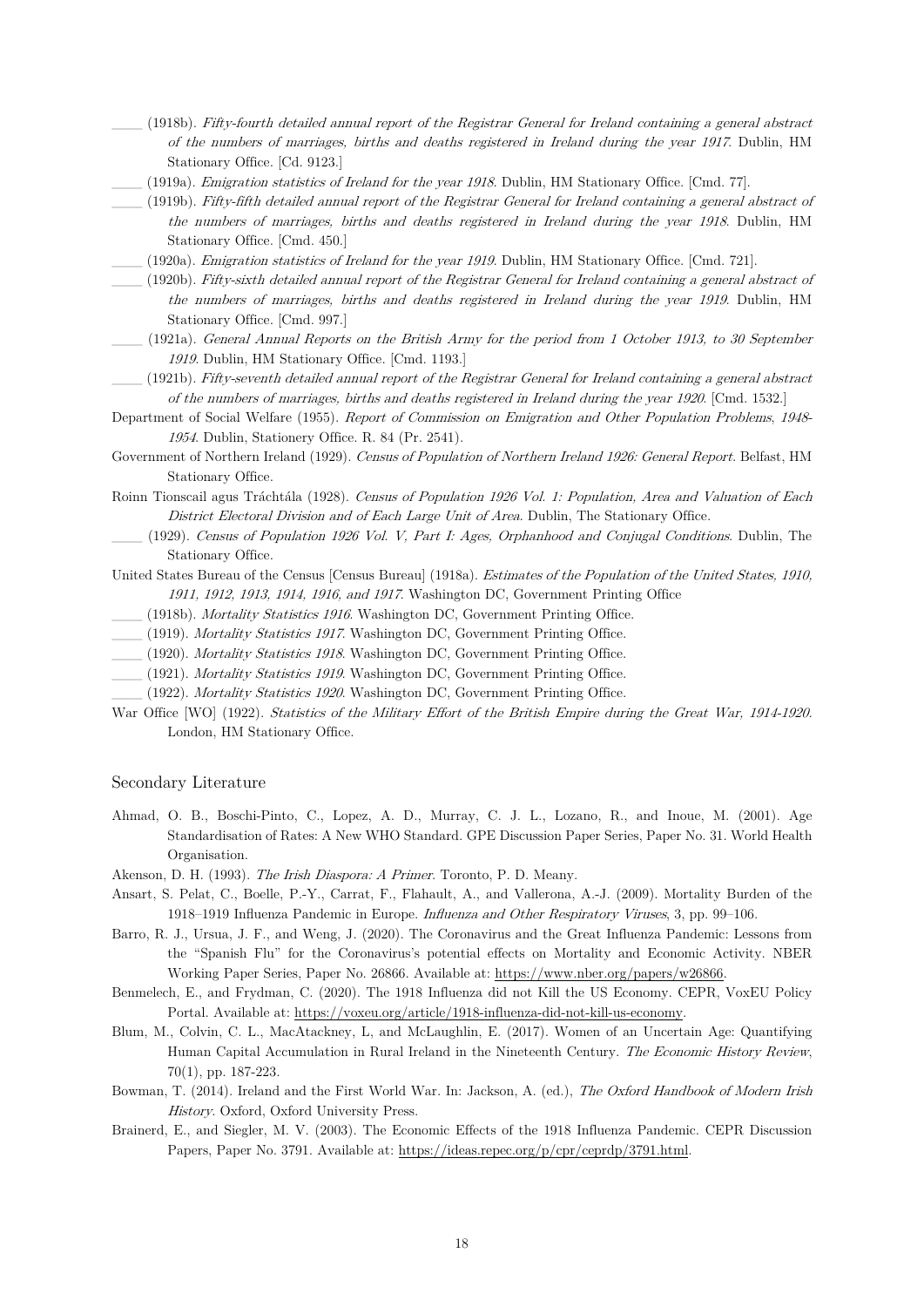- Bryan, T. (2004). Population Estimates. In: Siegel, J. S., and Swanson, D. A. (eds.), The Methods and Materials of Demography. Amsterdam, Elsevier.
- Budd, J., and Guinnane, T. W. (1991). Intentional Age-Misreporting, Age-Heaping, and the 1908 Old Age Pensions Act in Ireland. *Population Studies*, 45(3), pp. 497-518.
- Carillo, M. F., and Jappelli, T. (2020). Pandemic and Local Economic Growth: Evidence from the Great Influenza in Italy. Covid Economics: Vetted and Real-Time Papers, 10, pp. 1-23. Available [https://cepr.org/sites/default/files/news/CovidEconomics10.pdf.](https://cepr.org/sites/default/files/news/CovidEconomics10.pdf)
- Chandra, S., Kuljanin, G., and Wray, H. (2012). Mortality from the Influenza Pandemic of 1918-1919: The Case of India. Demography, (49)3, pp. 857-865
- Colvin, C. L., and McLaughlin, E. (2020). Coronavirus and Spanish Flu: Economic Lessons to Learn from the Last Truly Global Pandemic. The Conversation (11 March). Available at: [https://theconversation.com/coronavirus-and-spanish-flu-economic-lessons-to-learn-from-the-last-truly](https://theconversation.com/coronavirus-and-spanish-flu-economic-lessons-to-learn-from-the-last-truly-global-pandemic-133176)[global-pandemic-133176.](https://theconversation.com/coronavirus-and-spanish-flu-economic-lessons-to-learn-from-the-last-truly-global-pandemic-133176)
- Colvin, C. L., and Winfree, P. (2019). Applied History, Applied Economics, and Economic History. Journal of Applied History (online ahead of publication). Available at: [https://doi.org/10.1163/25895893-00101001.](https://doi.org/10.1163/25895893-00101001)
- Correia, S., Luck, S., and Verner, E. (2020). Pandemics Depress the Economy, Public Health Interventions do not: Evidence from the 1918 Flu. SSRN Working Paper. Available at: [http://dx.doi.org/10.2139/ssrn.3561560.](http://dx.doi.org/10.2139/ssrn.3561560)
- Clarkson, L. A., Kennedy, L., Crawford, E. M., Dowling, M. W. (1997). Database of Irish Historical Statistics: Population, 1821-1911. UK Data Service, University of Essex, SN: 3578. Available at: [http://doi.org/10.5255/UKDA-SN-3578-1.](http://doi.org/10.5255/UKDA-SN-3578-1)
- Clay, K., Lewis, J., and Severnini, S. (2018). Pollution, Infectious Disease, and Mortality: Evidence from the 1918 Spanish Influenza Pandemic. The Journal of Economic History, 78(4), pp. 1179-1209.
- Dahl, C. M., Hansen, C. W., and Jensen, P. S. (2020). The 1918 Epidemic and a V-shaped Recession: Evidence from Municipal Income Data. Covid Economics: Vetted and Real-Time Papers, 6, pp. 137-162. Available at: [https://cepr.org/sites/default/files/news/CovidEconomics6.pdf.](https://cepr.org/sites/default/files/news/CovidEconomics6.pdf)
- Dowd, J. B., Andriano, L., Brazel, D. M., Rotondi, V., Block, P., Ding, X., Liu, Y., and Mills, M. C., (2020). Demographic Science Aids in Understanding the Spread and Fatality Rates of COVID-19. Proceedings of the National Academy of Science, 117(18), pp. 9696-9698.
- de Bromhead, A., Fernihough, A., and Hargaden, E. (2020). Representation of the People: Franchise Extension and the 'Sinn Féin Election' in Ireland, 1918. The Journal of Economic History (in press). Available at: [https://pure.qub.ac.uk/en/publications/representation-of-the-people-franchise-extension-and-the-sinn](https://pure.qub.ac.uk/en/publications/representation-of-the-people-franchise-extension-and-the-sinn-f%C3%A9i-2)[f%C3%A9i-2.](https://pure.qub.ac.uk/en/publications/representation-of-the-people-franchise-extension-and-the-sinn-f%C3%A9i-2)

Dyson, T. (2010). Population and Development: The Demographic Transition. London, Zed Books.

- Eichengreen, B. (2012). Economic History and Economic Policy. The Journal of Economic History, 72(2), pp. 289- 307.
- Fernihough, A., and Ó Gráda, C. (2019). Across the Sea to Ireland: Return Atlantic Migration before the First World War. Queen's University Belfast, QUCEH Working Paper Series, Working Paper No. 2019-08. Available at: [http://www.quceh.org.uk/uploads/1/0/5/5/10558478/wp19-08.pdf.](http://www.quceh.org.uk/uploads/1/0/5/5/10558478/wp19-08.pdf)
- Fitzpatrick, D. (1980). Irish Emigration in the Later Nineteenth Century. Irish Historical Studies, 22(86), pp. 126- 143.
	- (1984). Irish Emigration 1801-1921. Dundalk, Dundalgan Press.
- Foley, C. (2010). 'This Revived Old Plague': Coping with Flu. In: Cox, C., and Luddy, M. (eds.), Cultures of Care in Irish Medical History, 1750-1970. Basingstoke, Palgrave Macmillan.
- (2011). The Last Irish Plague: The Great Flu Epidemic in Ireland 1918–19. Dublin, Irish Academic Press.
- Guinnane, T. W. (1997). The Vanishing Irish: Households, Migrants, and the Rural Economy in Ireland, 1850-1914. Princeton, Princeton University Press.
- Hatchett, R. J., Mecher, C. E., and Lipsitch, M. (2007). Public Health Interventions and Epidemic Intensity during the 1918 Influenza Pandemic. Proceedings of the National Academy of Sciences, 104(18), pp. 7582-7587.
- Hatton, T. J. and Williamson, J. G. (1994). International Migration 1850-1939: An Economic Survey. In: Hatton, T. J., and Williamson, J. G., Migration and the International Labour Market 1850-1939. London, Routledge.
- Johnson, N. P. A. S., and Mueller, J. (2002). Updating the Accounts: Global Mortality of the 1918-1920 "Spanish" Influenza Pandemic. Bulletin of the History of Medicine, 76(1), pp. 105-115.
- Jordan, D., Tumpey, T., and Jester, B. (2018). The Deadliest Flu: The Complete Story of the Discovery and Reconstruction of the 1918 Pandemic Virus. Centers for Disease Control and Prevention. Available at: <https://www.cdc.gov/flu/pandemic-resources/reconstruction-1918-virus.html.>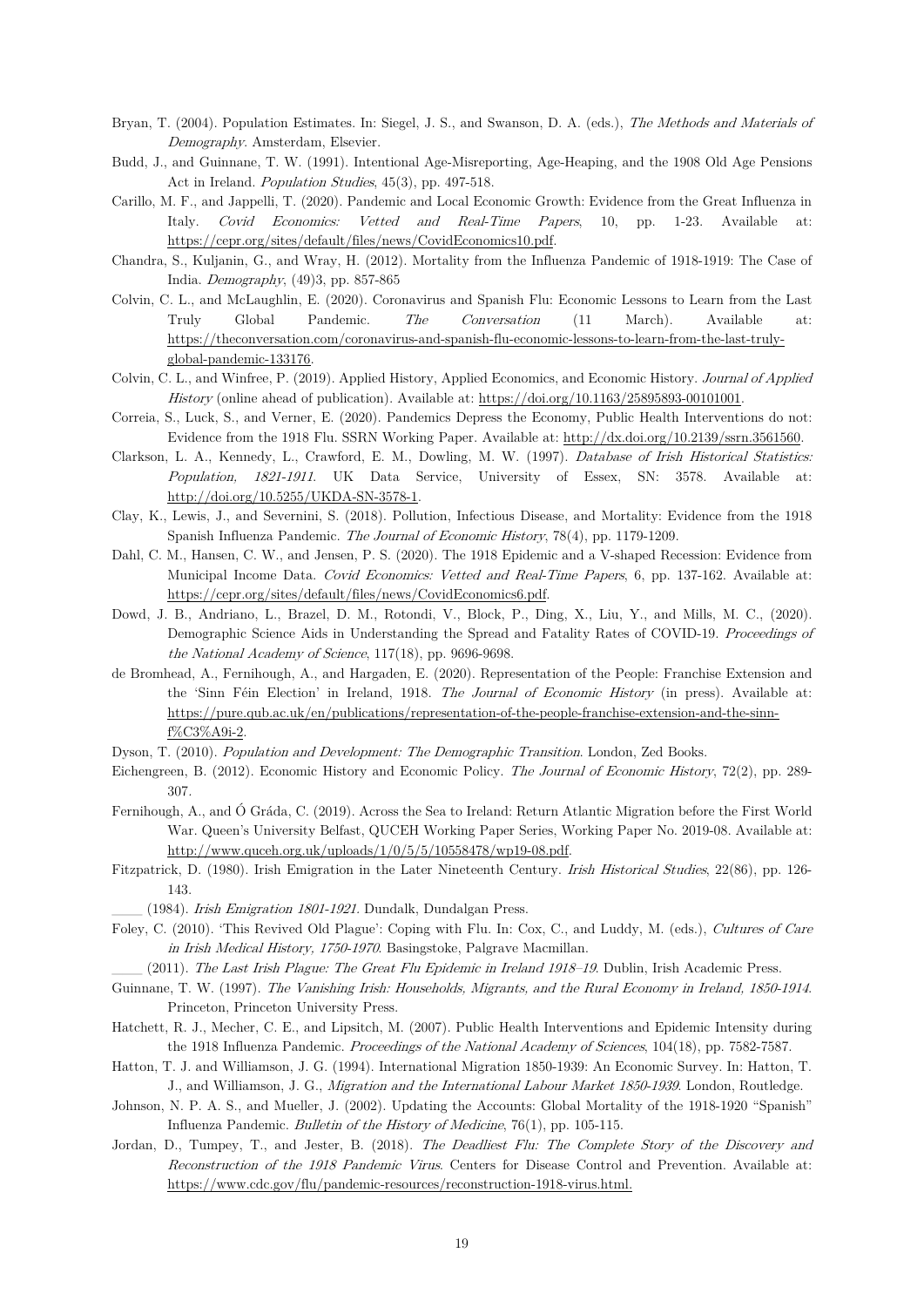- Kochanek, K. D., Murphy, S. L., Xu, J., and Arias, E. (2019). Deaths: Final Data for 2017. National Vital Statistics Reports, 68(9), pp. 1-15.
- Kulu, H., and Dorey, P. (2020). The Contribution of Age Structure to the Number of Deaths from Covid-19 in the UK by Geographical Units. medRxiv preprint (22 April). Available at: [https://doi.org/10.1101/2020.04.16.20067991.](https://doi.org/10.1101/2020.04.16.20067991)
- Lesthaeghe, R. (2014). The Second Demographic Transition: A Concise Overview of its Development. Proceedings of the National Academy of Science, 111(51), pp. 18112-18115.
- Lilley, A., Lilley, M., and Rinaldi, G. (2020). Public Health Interventions and Economic Growth: Revisiting the Spanish Flu Evidence. SSRN Working Paper. Available at: [http://dx.doi.org/10.2139/ssrn.3590008.](https://dx.doi.org/10.2139/ssrn.3590008)
- Lin, P. Z., and Meissner, C. M. (2020). A Note on Long-Run Persistence of Public Health Outcomes in Pandemics. Covid Economics: Vetted and Real-Time Papers, 15, pp. 1-25. Available at: [https://cepr.org/sites/default/files/news/CovidEconomics15.pdf.](https://cepr.org/sites/default/files/news/CovidEconomics15.pdf)
- Linder, F. E. and Grove, R. D. (1947). Vital Statistics Rates in the United States 1900-1940. Washington DC, United States Government Printing Office.
- Long, J. F. (1993). Postcensal Population Estimates: States, Counties, and Places. United States Census Bureau, Population Division Working Paper Series, Paper No. 3. Available at: [https://www.census.gov/population/www/documentation/twps0003.html.](https://www.census.gov/population/www/documentation/twps0003.html)
- Marsh, P. (2010). The Effects of the 1918–19 Influenza Pandemic in Ulster. Unpublished PhD Dissertation, Queen's University Belfast.
- McGehee, M. A. (2004). Mortality. In: Siegel, J. S., and Swanson, D. A. (eds), The Methods and Materials of Demography. Amsterdam, Elsevier.
- Milne, I. (2018). Stacking the Coffins: Influenza, War and Revolution in Ireland, 1918–19. Manchester, Manchester University Press.
- Mitchell, B. R. (2013). International Historical Statistics. Basingstoke, Palgrave Macmillan.
- National Cancer Institute [NCI] (2012). Standard Populations. Maryland, US Government. Available at: [https://seer.cancer.gov/stdpopulations/stdpop.19ages.html.](https://seer.cancer.gov/stdpopulations/stdpop.19ages.html)
- Noymer, A. (2012). The 1918 Influenza Pandemic Hastened the Decline of Tuberculosis in the United States: An Age, Period, Cohort Analysis. Vaccine, 29(S2), pp. B38-B41.
- Noymer, A., and Garenne, M. (2000). The 1918 Influenza Epidemic's Effects on Sex Differentials in Mortality in the United States. Population and Development Review, 26(3), pp. 565-581.
- Omran, A. R. (1971). The Epidemiologic Transition: A Theory of the Epidemiology of Population Change. Millbank Memorial Fund Quarterly, 49, pp. 509-538.
- Palese, P. (2004). Influenza: Old and New Threats. Nature Medicine, 10(12), pp. S82-S87.
- Patterson, D. K., and Pyle, G. F. (1991). The Geography and Mortality of the 1918 Influenza Pandemic. Bulletin of the History of Medicine, 65(1), pp. 4-21.
- Rupar, A. (2020). Trump Won't Stop Saying the 1918 Flu Pandemic Happened in 1917. Vox (1 May). Available at: [https://www.vox.com/2020/5/1/21243980/trump-1918-flu-pandemic-1917.](https://www.vox.com/2020/5/1/21243980/trump-1918-flu-pandemic-1917)
- Smallman-Raynor, M., Johnson N., and Cliff A. D. (2002). The Spatial Anatomy of an Epidemic: Influenza in London and the County Boroughs of England and Wales, 1918–1919. Transactions of the Institute of British Geographers, 27(4), pp. 452-470.
- Taubenberger, J. K., Reid, A. H., Janczewski, T. A., and Fanning T. G. (2001). Integrating Historical, Clinical and Molecular Genetic Data in order to Explain the Origin and Virulence of the 1918 Spanish Influenza Virus. Philosophical Transactions of the Royal Society of London B: Biological Sciences, 356(1416), pp. 1829–1839.
- Taubenberger, J. K. (2006). The Origin and Virulence of the 1918 "Spanish" Influenza Virus. Proceedings of the American Philosophical Society, 150(1), pp. 86-112.
- Thompson, W. J. (1919). Mortality from Influenza in Ireland. Journal of the Statistical and Social Society of Ireland, XCVIII, pp. 1-14.
- Velde, F. R. (2020). What Happened to the US Economy During the 1918 Influenza Pandemic? A View Through High-Frequency Data. Federal Reserve Bank of Chicago, Working Paper Series, Paper No. WP 2020-11. Available at: [https://doi.org/10.21033/wp-2020-11.](https://doi.org/10.21033/wp-2020-11)
- World Health Organization [WHO] (2020. Clinical Management of Severe Acute Respiratory Infection (SARI) when COVID-19 Disease is Suspected. Interim Guidance (13 March). Available at: [https://www.who.int/docs/default-source/coronaviruse/clinical-management-of-novel-cov.pdf.](https://www.who.int/docs/default-source/coronaviruse/clinical-management-of-novel-cov.pdf)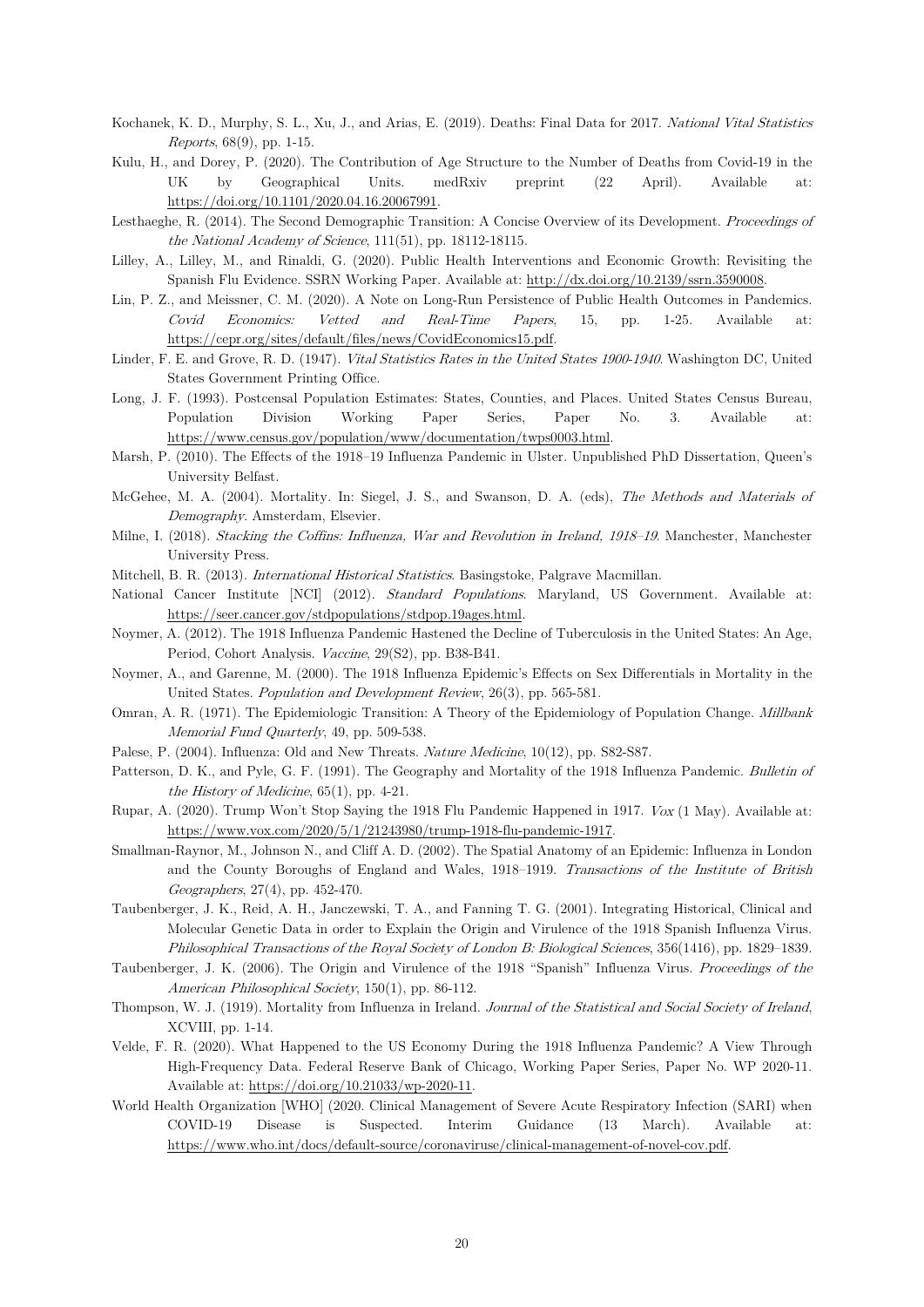## Tables

| Age (years) |      |      |      | Ireland |        | Standard population weights |      |      |       |      |
|-------------|------|------|------|---------|--------|-----------------------------|------|------|-------|------|
|             | Male |      |      |         | Female |                             |      |      | World |      |
|             | 1911 | 1918 | 1919 | 1911    | 1918   | 1919                        | 1940 | 1911 | 1960  | 2000 |
| $0 - 4$     | 0.10 | 0.10 | 0.09 | 0.10    | 0.09   | 0.09                        | 0.08 | 0.11 | 0.12  | 0.09 |
| $5-9$       | 0.10 | 0.11 | 0.11 | 0.10    | 0.10   | 0.10                        | 0.08 | 0.11 | 0.1   | 0.09 |
| $10 - 14$   | 0.10 | 0.10 | 0.10 | 0.10    | 0.09   | 0.09                        | 0.09 | 0.1  | 0.09  | 0.09 |
| $15 - 19$   | 0.10 | 0.10 | 0.10 | 0.09    | 0.09   | 0.09                        | 0.09 | 0.09 | 0.09  | 0.08 |
| $20 - 24$   | 0.09 | 0.09 | 0.10 | 0.08    | 0.09   | 0.09                        | 0.09 | 0.09 | 0.08  | 0.08 |
| $25 - 34$   | 0.14 | 0.13 | 0.15 | 0.15    | 0.15   | 0.16                        | 0.16 | 0.16 | 0.14  | 0.16 |
| $35 - 44$   | 0.12 | 0.11 | 0.12 | 0.12    | 0.12   | 0.13                        | 0.14 | 0.12 | 0.12  | 0.14 |
| $45 - 54$   | 0.09 | 0.09 | 0.09 | 0.09    | 0.09   | 0.09                        | 0.12 | 0.1  | 0.11  | 0.11 |
| $55 - 64$   | 0.06 | 0.07 | 0.07 | 0.07    | 0.07   | 0.07                        | 0.08 | 0.07 | 0.08  | 0.08 |
| Over 65     | 0.09 | 0.08 | 0.08 | 0.11    | 0.09   | 0.09                        | 0.07 | 0.06 | 0.07  | 0.08 |

Table 1: Distribution of the population in Ireland in 1911, 1918, 1919 and in standard population weights

<span id="page-21-1"></span><span id="page-21-0"></span>Source: 1911 census from the Census of Ireland conducted on April 1911 (BPP 1913a); 1918 and 1919 estimates are our calculation using method outlined in text with data from Marriages, Births and Deaths Registered in Ireland (BPP 1911-1919); source for standard population weights are referenced in-text.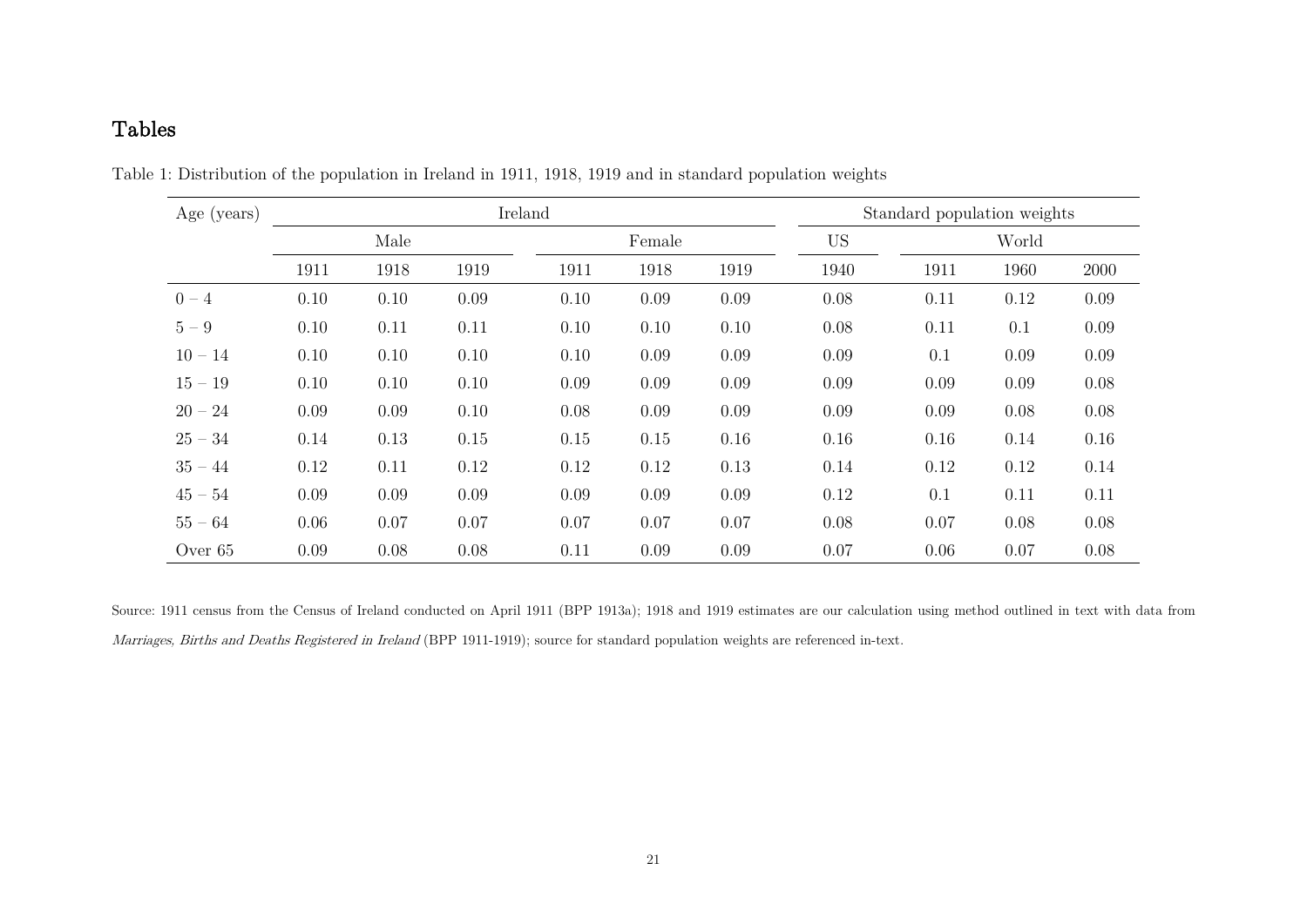|                                  | 1911      | 1918       | Difference      |  |  |  |  |  |  |
|----------------------------------|-----------|------------|-----------------|--|--|--|--|--|--|
|                                  | census    | $estimate$ | $(1918 - 1911)$ |  |  |  |  |  |  |
| Mid-year population              |           |            |                 |  |  |  |  |  |  |
| Ireland                          | 4,394,075 | 4,336,292  | $-57,783$       |  |  |  |  |  |  |
| Leinster                         | 1,154,486 | 1,136,270  | $-18,216$       |  |  |  |  |  |  |
| Munster                          | 1,044,506 | 1,044,167  | $-339$          |  |  |  |  |  |  |
| Ulster                           | 1,583,995 | 1,539,092  | $-44,903$       |  |  |  |  |  |  |
| Connaught                        | 611,088   | 616,762    | 5,674           |  |  |  |  |  |  |
| Deaths                           |           |            |                 |  |  |  |  |  |  |
| <b>Ireland</b>                   | 72,598    | 78,695     | 6,097           |  |  |  |  |  |  |
| Leinster                         | 21,450    | 23,518     | 2,068           |  |  |  |  |  |  |
| Munster                          | 15,990    | 16,432     | 442             |  |  |  |  |  |  |
| Ulster                           | 26,496    | 30,637     | 4,141           |  |  |  |  |  |  |
| Connaught                        | 8,662     | 8,108      | $-554$          |  |  |  |  |  |  |
| Crude mortality rate (per 1,000) |           |            |                 |  |  |  |  |  |  |
| Ireland                          | 16.52     | 18.15      | 1.63            |  |  |  |  |  |  |
| Leinster                         | 18.58     | 20.70      | 2.12            |  |  |  |  |  |  |
| Munster                          | 15.31     | 15.74      | 0.43            |  |  |  |  |  |  |
| Ulster                           | 16.73     | 19.91      | 3.18            |  |  |  |  |  |  |
| Connaught                        | 14.17     | 13.15      | $-1.03$         |  |  |  |  |  |  |
| <b>Births</b>                    |           |            |                 |  |  |  |  |  |  |
| Ireland                          | 101,306   | 87,304     | $-14,002$       |  |  |  |  |  |  |
| Leinster                         | 27,301    | 22,542     | $-4,759$        |  |  |  |  |  |  |
| Munster                          | 23,066    | 19,844     | $-3,222$        |  |  |  |  |  |  |
| Ulster                           | 37,342    | 32,421     | $-4,921$        |  |  |  |  |  |  |
| Connaught                        | 13,597    | 11,314     | $-2,283$        |  |  |  |  |  |  |
| Birth rate (per $1,000$ )        |           |            |                 |  |  |  |  |  |  |
| Ireland                          | 23.06     | 20.13      | $-2.92$         |  |  |  |  |  |  |
| Leinster                         | 23.65     | 19.84      | $-3.81$         |  |  |  |  |  |  |
| Munster                          | 22.08     | 19.00      | $-3.08$         |  |  |  |  |  |  |
| Ulster                           | 23.57     | 21.07      | $-2.51$         |  |  |  |  |  |  |
| Connaught                        | 22.25     | 18.34      | $-3.91$         |  |  |  |  |  |  |

<span id="page-22-0"></span>Table 2: Demographic statistics for Ireland (1911 census versus 1918 estimate)

Source: See Table 1. Mid-year population in 1911 adjusts the April census returns by adding second quarter births, and subtracting second quarter deaths and net migration.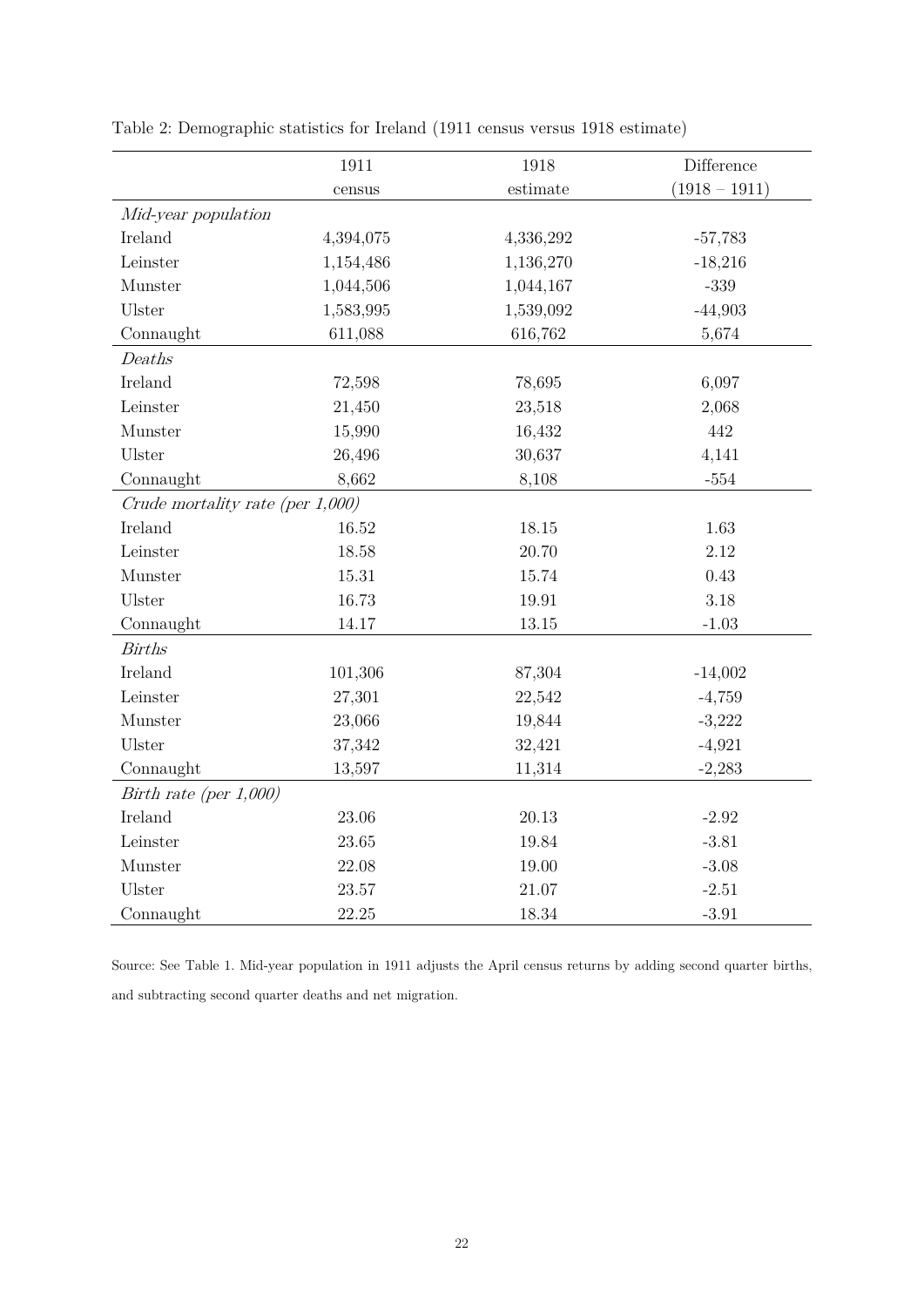| Age (years) |       |           |              | 1918  |                         |              | 1919  |           |       |       |                         |        |  |
|-------------|-------|-----------|--------------|-------|-------------------------|--------------|-------|-----------|-------|-------|-------------------------|--------|--|
|             |       | Influenza |              |       | Influenza and pneumonia |              |       | Influenza |       |       | Influenza and pneumonia |        |  |
|             | Male  | Female    | <b>Total</b> | Male  | Female                  | <b>Total</b> | Male  | Female    | Total | Male  | Female                  | Total  |  |
| $0 - 4$     | 615   | 621       | 1,236        | 1,585 | 1,416                   | 3,001        | 653   | 624       | 1,277 | 1,468 | 1,320                   | 2,788  |  |
| $5-9$       | 224   | 300       | 524          | 349   | 443                     | 792          | 166   | 215       | 381   | 250   | 338                     | 588    |  |
| $10 - 14$   | 207   | 233       | 440          | 283   | 326                     | 609          | 136   | 190       | 326   | 186   | 259                     | 445    |  |
| $15 - 19$   | 524   | 441       | 965          | 685   | 573                     | 1,258        | 398   | 362       | 760   | 492   | 444                     | 936    |  |
| $20 - 24$   | 681   | 556       | 1,237        | 912   | 743                     | 1,655        | 545   | 388       | 933   | 684   | 508                     | 1,192  |  |
| $25 - 34$   | 1,390 | 1,032     | 2,422        | 1,866 | 1,351                   | 3,217        | 1,008 | 775       | 1,783 | 1,314 | 1,001                   | 2,315  |  |
| $35 - 44$   | 706   | 579       | 1,285        | 1,005 | 810                     | 1,815        | 628   | 517       | 1,145 | 929   | 719                     | 1,648  |  |
| $45 - 54$   | 448   | 427       | 875          | 765   | 620                     | 1,385        | 473   | 419       | 892   | 781   | 605                     | 1,386  |  |
| $55 - 64$   | 317   | 321       | 638          | 610   | 521                     | 1,131        | 363   | 379       | 742   | 667   | 584                     | 1,251  |  |
| Over 65     | 469   | 550       | 1,019        | 924   | 971                     | 1,895        | 551   | 616       | 1,167 | 1,067 | 1,056                   | 2,123  |  |
| Total       | 5,581 | 5,060     | 10,641       | 8,984 | 7,774                   | 16,758       | 4,921 | 4,485     | 9,406 | 7,838 | 6,834                   | 14,672 |  |

Table 3: Raw influenza-related death counts, by age and sex (1918 and 1919)

Source: See Table 1.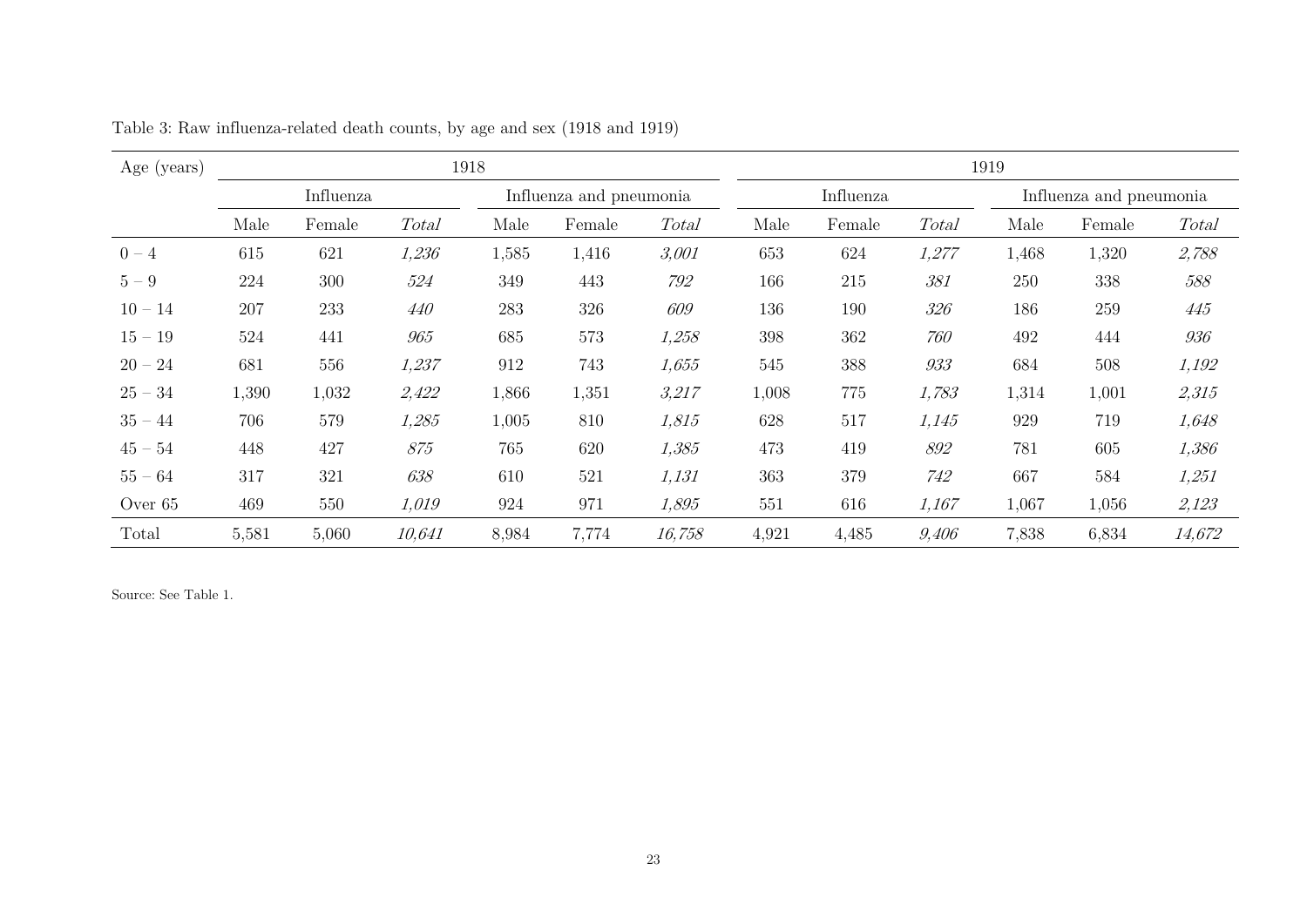<span id="page-24-1"></span><span id="page-24-0"></span>

| Age (years)                      |         |           |         | 1918 |                         |         | 1919    |           |              |         |                         |         |  |
|----------------------------------|---------|-----------|---------|------|-------------------------|---------|---------|-----------|--------------|---------|-------------------------|---------|--|
|                                  |         | Influenza |         |      | Influenza and pneumonia |         |         | Influenza |              |         | Influenza and pneumonia |         |  |
|                                  | Male    | Female    | Total   | Male | Female                  | Total   | Male    | Female    | <b>Total</b> | Male    | Female                  | Total   |  |
| $0 - 4$                          | 279     | $289\,$   | 284     | 718  | 658                     | 689     | 296     | 290       | 293          | 665     | 614                     | 640     |  |
| $5-9$                            | 101     | 139       | 120     | 157  | $205\,$                 | 181     | 75      | 100       | 87           | 113     | 157                     | 134     |  |
| $10 - 14$                        | 95      | 111       | 103     | 130  | 155                     | 143     | 63      | 91        | 76           | 86      | 123                     | 104     |  |
| $15 - 19$                        | 244     | $212\,$   | 228     | 319  | 275                     | 298     | 186     | 174       | 180          | 229     | 213                     | 221     |  |
| $20 - 24$                        | 356     | $302\,$   | 329     | 477  | 403                     | $440\,$ | $285\,$ | 210       | 248          | 357     | 276                     | 317     |  |
| $25 - 34$                        | 445     | $319\,$   | 381     | 598  | 417                     | 506     | $323\,$ | 239       | 280          | 421     | 309                     | 364     |  |
| $35 - 44$                        | 258     | $220\,$   | 239     | 368  | $307\,$                 | $338\,$ | 230     | 196       | 213          | 340     | 273                     | 307     |  |
| $45 - 54$                        | $226\,$ | $217\,$   | $222\,$ | 386  | 316                     | 351     | 239     | $213\,$   | $226\,$      | $394\,$ | 308                     | 351     |  |
| $55 - 64$                        | 230     | 221       | $225\,$ | 442  | 359                     | $399\,$ | 263     | 261       | 262          | 483     | 402                     | 442     |  |
| Over 65                          | 229     | $232\,$   | $230\,$ | 451  | 409                     | $429\,$ | 269     | 260       | 264          | 521     | 445                     | $480\,$ |  |
| Crude rate                       | 255     | $230\,$   | 242     | 410  | 353                     | 382     | 224     | 204       | 214          | 357     | 311                     | $334\,$ |  |
| Age standardised mortality rates |         |           |         |      |                         |         |         |           |              |         |                         |         |  |
| 1911 global                      | 257     | $231\,$   | 244     | 414  | 354                     | $383\,$ | $225\,$ | 201       | 213          | 356     | 306                     | 331     |  |
| 1940 USA                         | 262     | $232\,$   | 247     | 414  | 349                     | $381\,$ | 230     | 204       | 217          | 359     | 304                     | 332     |  |
| 1960 WHO                         | 255     | 231       | 243     | 418  | 358                     | $387\,$ | 227     | 205       | 216          | 366     | 315                     | 340     |  |
| 2000 WHO                         | 260     | $232\,$   | 246     | 416  | 352                     | $384\,$ | 230     | 206       | 218          | 365     | 310                     | $337\,$ |  |

Table 4: Influenza-related mortality, by age and sex (using both 1911 census and 1918/1919 estimated weights)

Panel A: Mortality rates per 100,000 population (1911 census weights)

24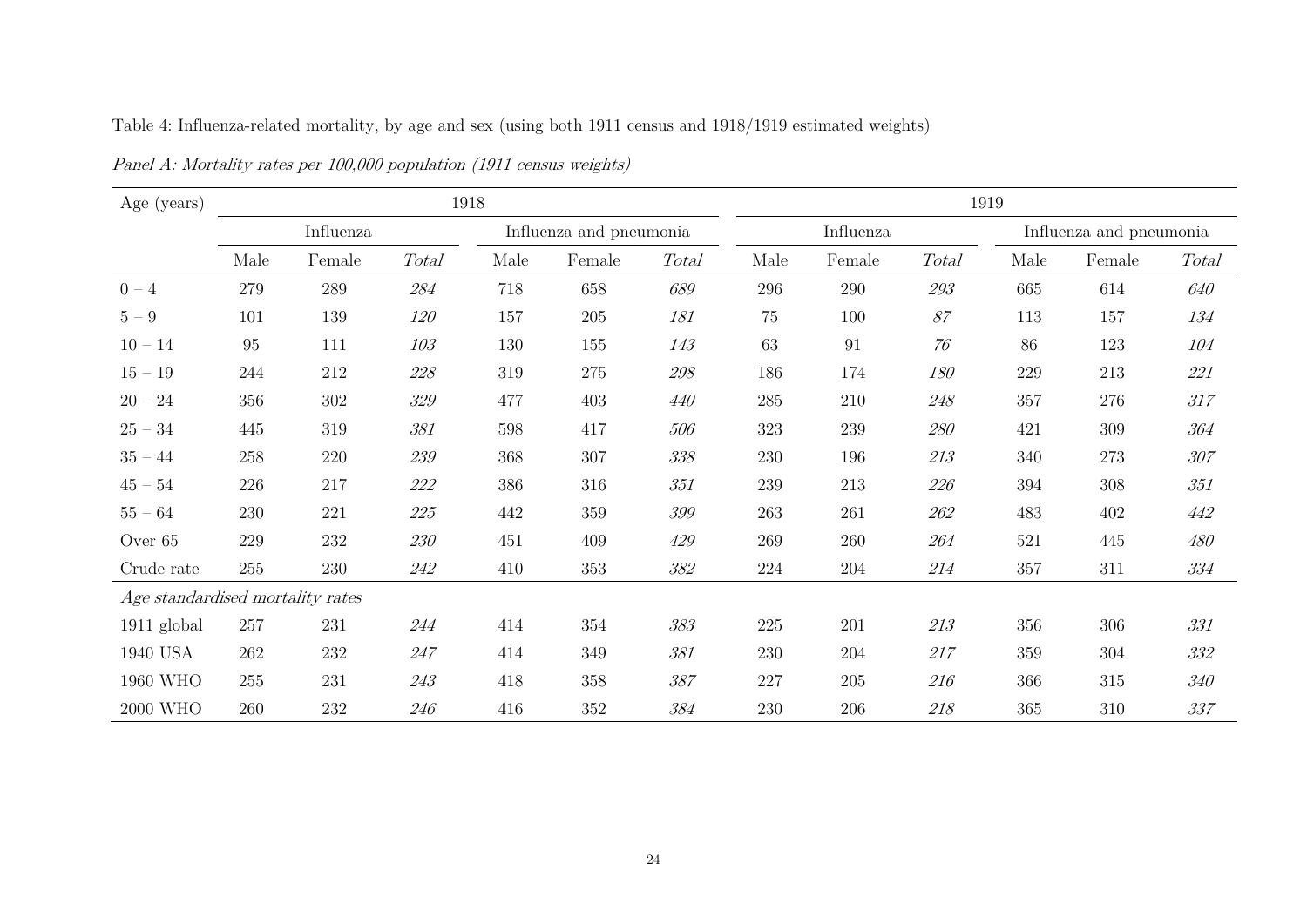| Age (years)                      |      |           |         | 1918    |                         |         | 1919    |            |         |      |                         |              |  |
|----------------------------------|------|-----------|---------|---------|-------------------------|---------|---------|------------|---------|------|-------------------------|--------------|--|
|                                  |      | Influenza |         |         | Influenza and pneumonia |         |         | Influenza  |         |      | Influenza and pneumonia |              |  |
|                                  | Male | Female    | Total   | Male    | Female                  | Total   | Male    | Female     | Total   | Male | Female                  | <b>Total</b> |  |
| $0 - 4$                          | 286  | $298\,$   | $292\,$ | 738     | 679                     | 709     | 312     | $307\,$    | 310     | 702  | 650                     | 676          |  |
| $5-9$                            | 94   | 129       | 112     | 147     | 191                     | 169     | 71      | 94         | 82      | 106  | 148                     | 127          |  |
| $10 - 14$                        | 95   | 110       | 103     | 130     | 154                     | 142     | 63      | $90\,$     | 76      | 86   | 123                     | 104          |  |
| $15 - 19$                        | 242  | $212\,$   | $228\,$ | $317\,$ | 276                     | $297\,$ | 184     | 173        | 178     | 227  | 212                     | 220          |  |
| $20 - 24$                        | 380  | $\,290$   | 333     | 509     | 387                     | 446     | 256     | <b>200</b> | $229\,$ | 321  | 261                     | $293\,$      |  |
| $25 - 34$                        | 493  | $298\,$   | 386     | 662     | 391                     | 512     | $302\,$ | $222\,$    | 261     | 393  | 286                     | $339\,$      |  |
| $35 - 44$                        | 308  | 208       | $254\,$ | 439     | $\,292$                 | $358\,$ | 234     | 185        | 209     | 346  | $257\,$                 | 300          |  |
| $45 - 54$                        | 230  | 210       | $220\,$ | 392     | 304                     | 347     | 246     | $205\,$    | $225\,$ | 406  | 296                     | 349          |  |
| $55 - 64$                        | 206  | 203       | $205\,$ | $397\,$ | 330                     | 363     | 234     | 238        | 236     | 431  | 366                     | $398\,$      |  |
| Over 65                          | 269  | 274       | $272\,$ | 530     | 483                     | $505\,$ | 324     | 315        | 319     | 626  | 540                     | 580          |  |
| Crude rate                       | 266  | 226       | $245\,$ | 428     | 347                     | 386     | $223\,$ | 201        | 211     | 702  | 306                     | $330\,$      |  |
| Age standardised mortality rates |      |           |         |         |                         |         |         |            |         |      |                         |              |  |
| 1911 global                      | 274  | $225\,$   | 248     | 438     | 348                     | $390\,$ | $222\,$ | 198        | 210     | 356  | 304                     | $329\,$      |  |
| 1940 USA                         | 280  | $227\,$   | 251     | 440     | 343                     | $388\,$ | $227\,$ | 200        | 214     | 359  | 301                     | 330          |  |
| 1960 WHO                         | 271  | $226\,$   | 247     | 442     | $354\,$                 | $394\,$ | 226     | 203        | 214     | 368  | 314                     | 341          |  |
| 2000 WHO                         | 278  | 227       | 250     | 442     | 348                     | $391\,$ | $229\,$ | $203\,$    | 216     | 366  | 309                     | $337\,$      |  |

Panel B: Mortality rates per 100,000 estimated population (1918/1919 estimated weights)

<span id="page-25-0"></span>Source: See Table 1.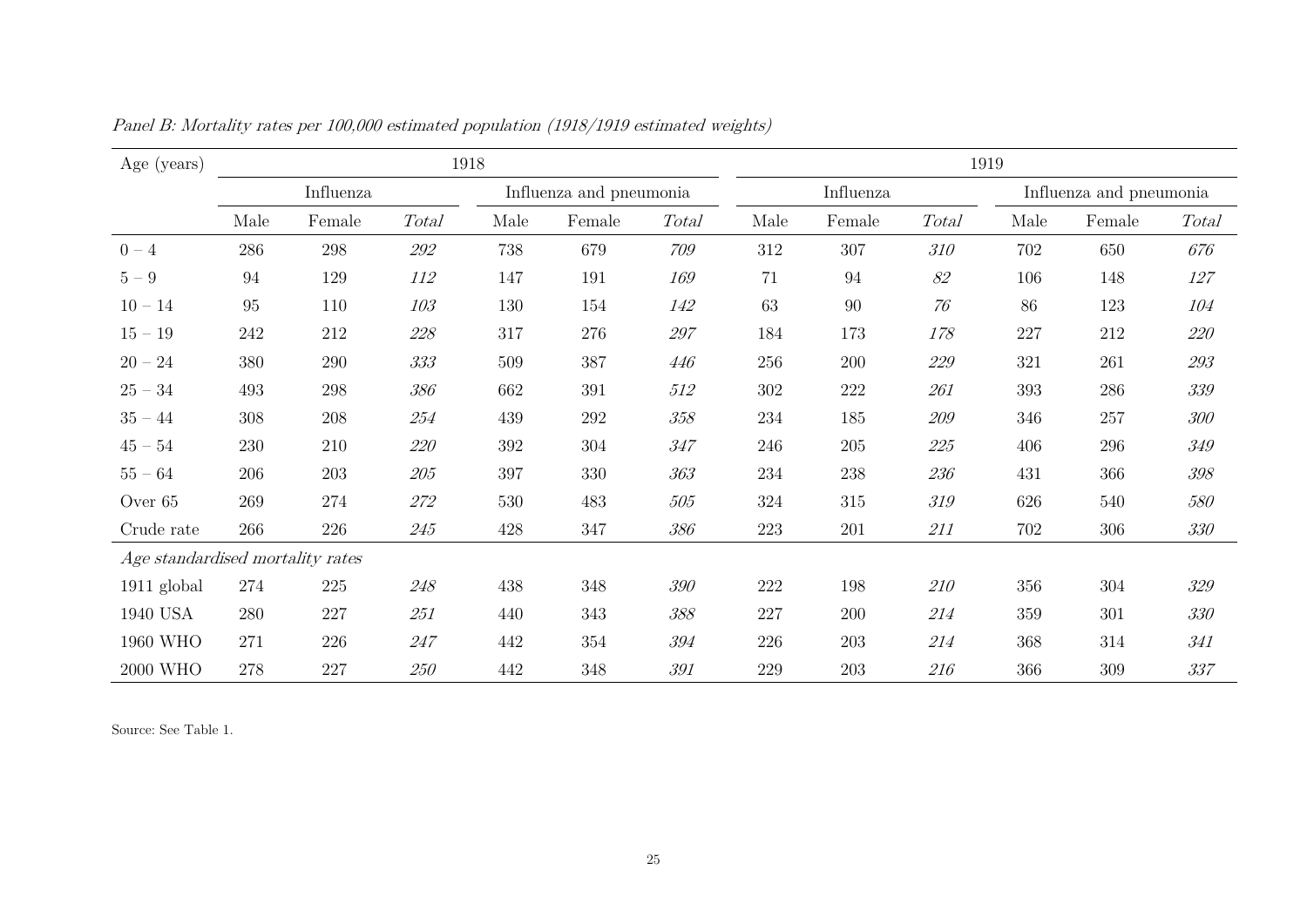| Age (years)                      |          |         |        | Males     |                                     |         |          |         |        | Females   |         |         |
|----------------------------------|----------|---------|--------|-----------|-------------------------------------|---------|----------|---------|--------|-----------|---------|---------|
|                                  | Leinster | Munster | Ulster | Connaught | Urban                               | Rural   | Leinster | Munster | Ulster | Connaught | Urban   | Rural   |
| $0 - 4$                          | 922      | 488     | 962    | 251       | 1,901                               | $517\,$ | 892      | 447     | 846    | 240       | 1,674   | 484     |
| $5-9$                            | 178      | 130     | 163    | 80        | 250                                 | 127     | 260      | 139     | 221    | 76        | $370\,$ | 155     |
| $10 - 14$                        | 184      | 68      | 160    | 67        | 243                                 | 109     | 233      | 110     | 173    | $46\,$    | $257\,$ | 134     |
| $15 - 19$                        | 379      | $204\,$ | 417    | 150       | 501                                 | 282     | 345      | 184     | 347    | 130       | 516     | $228\,$ |
| $20 - 24$                        | 589      | 422     | 602    | $304\,$   | 828                                 | $460\,$ | 485      | 248     | 498    | 154       | 723     | $315\,$ |
| $25 - 34$                        | 900      | 441     | 787    | 318       | 1,424                               | 561     | 481      | 228     | 502    | 152       | 650     | 329     |
| $35 - 44$                        | 633      | 318     | 492    | 165       | 1,087                               | 362     | 360      | 202     | 343    | 138       | $493\,$ | $245\,$ |
| $45 - 54$                        | 496      | 257     | 455    | 275       | 751                                 | 336     | 344      | $201\,$ | 403    | 108       | $547\,$ | 253     |
| $55 - 64$                        | 461      | 324     | 460    | 244       | 718                                 | 350     | 358      | 229     | 420    | $200\,$   | 588     | 285     |
| Over 65                          | 674      | 376     | 702    | 246       | $\mathcal{G}\mathcal{S}\mathcal{A}$ | 492     | 535      | 315     | 696    | $225\,$   | 695     | 459     |
| Crude rate                       | 556      | 304     | 514    | 208       | 848                                 | 362     | 429      | 228     | 441    | 147       | 639     | 289     |
| Age standardised mortality rates |          |         |        |           |                                     |         |          |         |        |           |         |         |
| 1911 global                      | 564      | 308     | 532    | 211       | 917                                 | 365     | 434      | 229     | 440    | 143       | 661     | 285     |
| 1940 USA                         | 568      | 310     | 531    | 217       | 908                                 | $371\,$ | 422      | $225\,$ | 435    | 143       | 632     | 284     |
| 1960 WHO                         | 567      | 310     | 537    | 213       | 923                                 | 368     | 438      | 233     | 448    | 146       | 671     | 290     |
| 2000 WHO                         | 570      | 312     | 535    | 217       | 915                                 | 372     | 428      | 228     | 442    | 145       | 643     | 288     |

Table 5: Influenza-related mortality rates per 100,000 in 1918, by region and urbanisation level (using 1918 estimated weights)

<span id="page-26-0"></span>Source: See Table 1.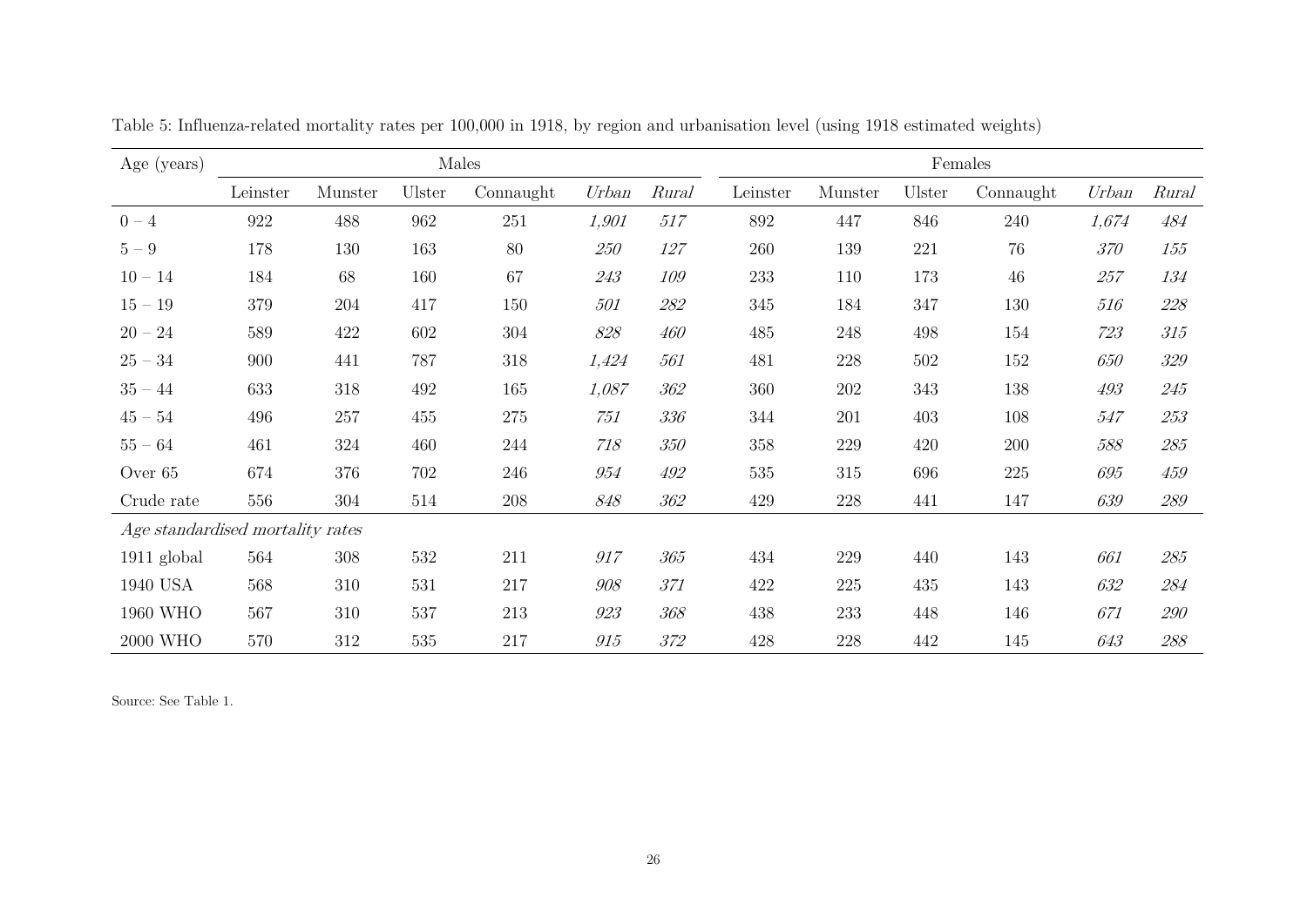## <span id="page-27-0"></span>Figures



<span id="page-27-1"></span>Figure 1: Mortality rate in Ireland and other countries (1900-1920)

Note: 1911 and 1918 are indicated with vertical lines. US data are reported by ethnicity only. Source: Mitchell (2013).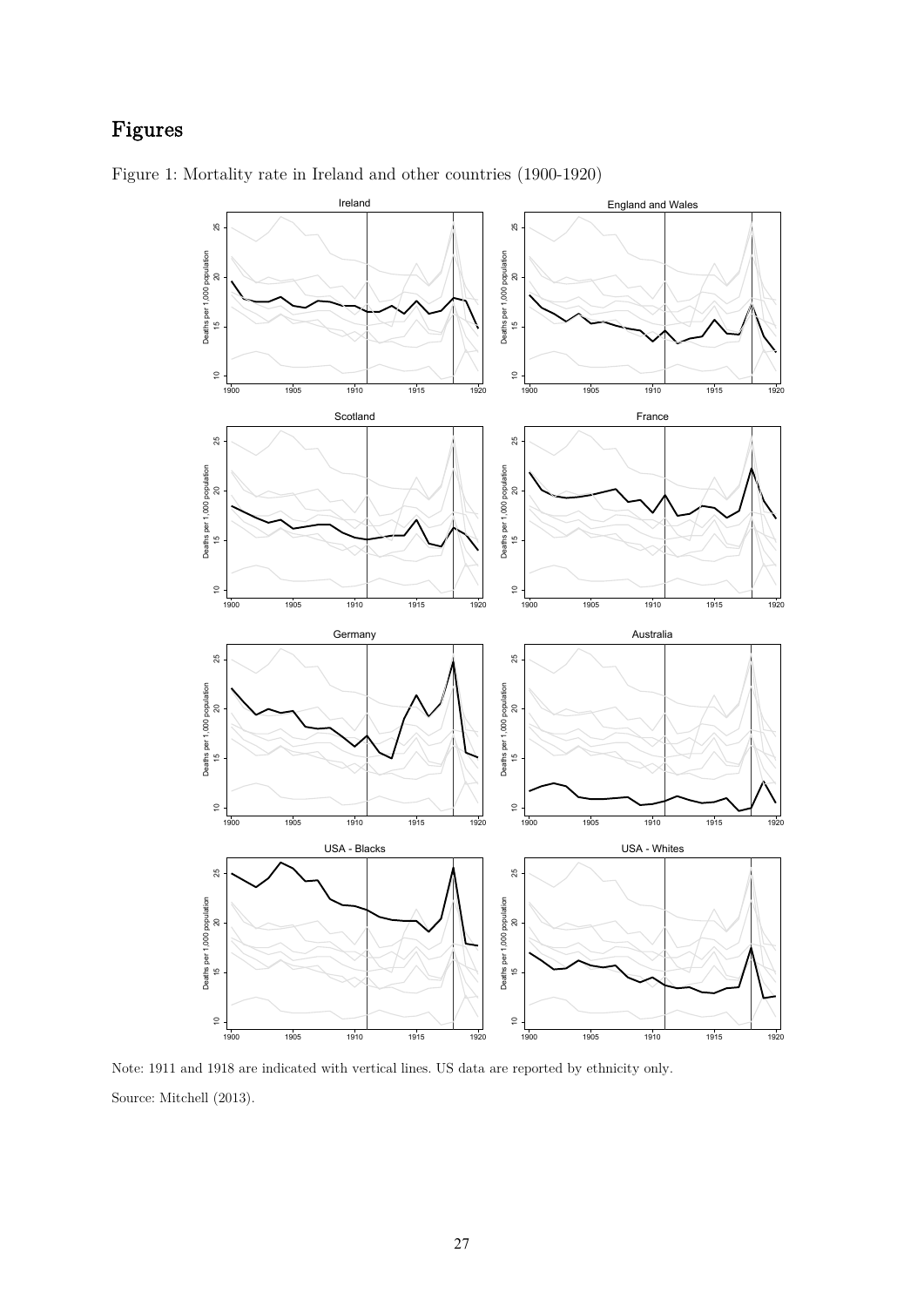#### <span id="page-28-0"></span>Figure 2: Population pyramids for Ireland

#### <span id="page-28-1"></span>Panel A: National level (1911 census versus 1918 estimated)

![](_page_28_Figure_2.jpeg)

![](_page_28_Figure_3.jpeg)

<span id="page-28-2"></span>Panel B: National level (1926 census)

![](_page_28_Figure_5.jpeg)

![](_page_28_Figure_6.jpeg)

![](_page_28_Figure_7.jpeg)

1926 NI Population

![](_page_28_Figure_9.jpeg)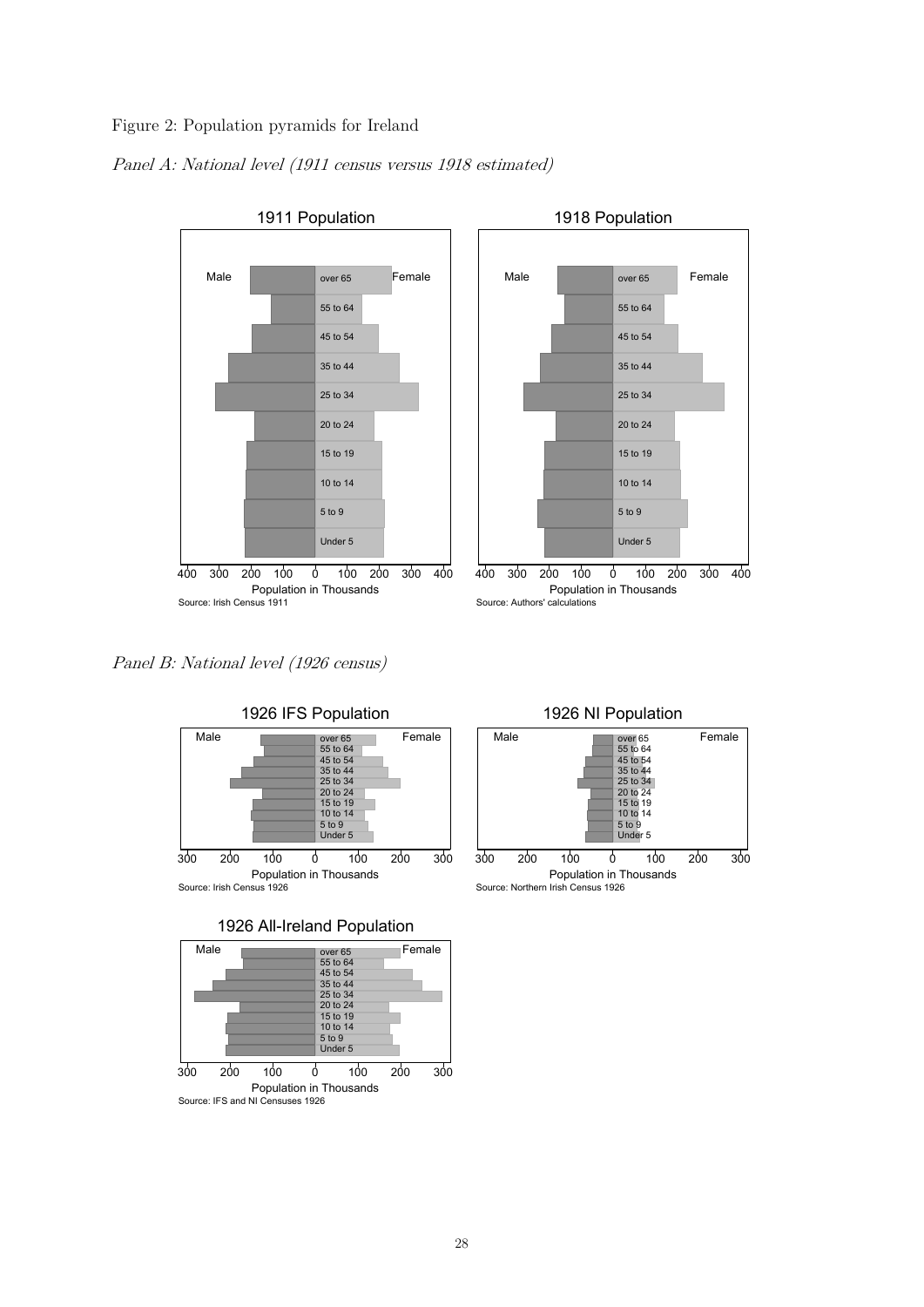<span id="page-29-0"></span>![](_page_29_Figure_1.jpeg)

Population in Thousands Source: Irish Census 1911

1911 Ulster

| Male |          | Female |
|------|----------|--------|
|      | over 65  |        |
|      | 55 to 64 |        |
|      | 45 to 54 |        |
|      | 35 to 44 |        |
|      | 25 to 34 |        |
|      | 20 to 24 |        |
|      | 15 to 19 |        |
|      | 10 to 14 |        |
|      | 5 to 9   |        |
|      | Under 5  |        |

100 80 60 40 20 0 20 40 60 80 100 Population in Thousands Source: Irish Census 1911

1911 Munster

![](_page_29_Figure_7.jpeg)

100 80 60 40 20 0 20 40 60 80 100 Population in Thousands

Source: Irish Census 1911

#### 1911 Connaught

|     | Male                    |    |    |    |   | over 65    |    |    | Female |     |
|-----|-------------------------|----|----|----|---|------------|----|----|--------|-----|
|     |                         |    |    |    |   | 55 to 64   |    |    |        |     |
|     |                         |    |    |    |   | 45 to 54   |    |    |        |     |
|     |                         |    |    |    |   | 35 to 44   |    |    |        |     |
|     |                         |    |    |    |   | 25 to 34   |    |    |        |     |
|     |                         |    |    |    |   | 20 to 24   |    |    |        |     |
|     |                         |    |    |    |   | 15 to 19   |    |    |        |     |
|     |                         |    |    |    |   | 10 to 14   |    |    |        |     |
|     |                         |    |    |    |   | $5$ to $9$ |    |    |        |     |
|     |                         |    |    |    |   | Under 5    |    |    |        |     |
|     |                         |    |    |    |   |            |    |    |        |     |
| 100 | 80                      | 60 | 40 | 20 | 0 | 20         | 40 | 60 | 80     | 100 |
|     | Population in Thousands |    |    |    |   |            |    |    |        |     |

Source: Irish Census 1911

1918 Leinster

![](_page_29_Figure_14.jpeg)

100 80 60 40 20 0 20 40 60 80 100 Population in Thousands Source: Authors' calculations

1918 Ulster

| Male |                    | Female |
|------|--------------------|--------|
|      | over <sub>65</sub> |        |
|      | 55 to 64           |        |
|      | 45 to 54           |        |
|      | 35 to 44           |        |
|      | 25 to 34           |        |
|      | 20 to 24           |        |
|      | 15 to 19           |        |
|      | 10 to 14           |        |
|      | 5 to 9             |        |
|      | Under 5            |        |
|      |                    |        |

100 80 60 40 20 0 20 40 60 80 100 Population in Thousands Source: Authors' calculations

1918 Munster

![](_page_29_Picture_20.jpeg)

![](_page_29_Figure_21.jpeg)

Source: Authors' calculations

1918 Connaught

| Male |          | Female |
|------|----------|--------|
|      | over 65  |        |
|      | 55 to 64 |        |
|      | 45 to 54 |        |
|      | 35 to 44 |        |
|      | 25 to 34 |        |
|      | 20 to 24 |        |
|      | 15 to 19 |        |
|      | 10 to 14 |        |
|      | 5 to 9   |        |
|      | Under 5  |        |
|      |          |        |
|      |          |        |

100 80 60 40 20 0 20 40 60 80 100 Population in Thousands Source: Authors' calculations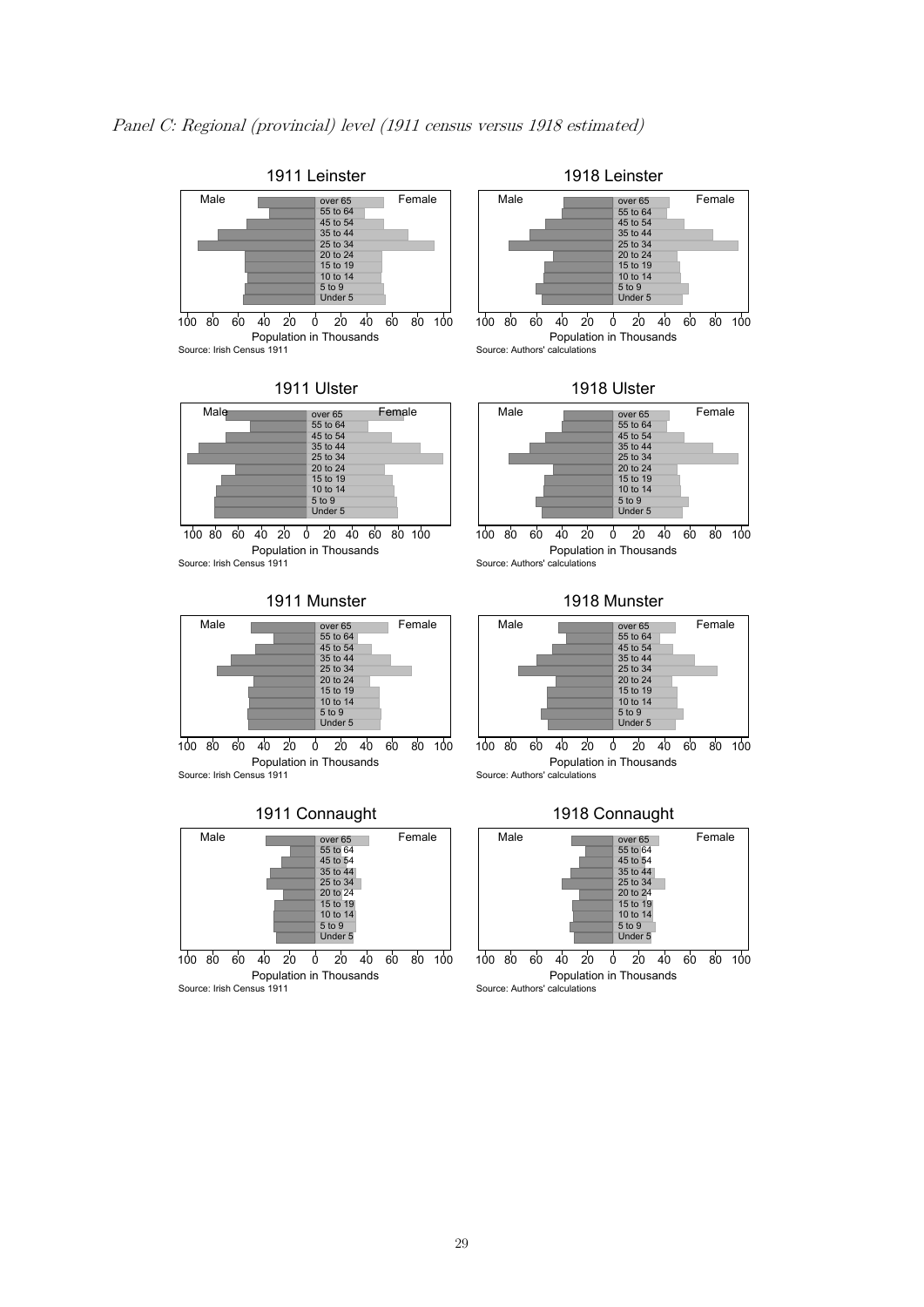<span id="page-30-0"></span>![](_page_30_Figure_1.jpeg)

Note: Urban is defined here as Dublin City and Belfast, the island's two main urban centres.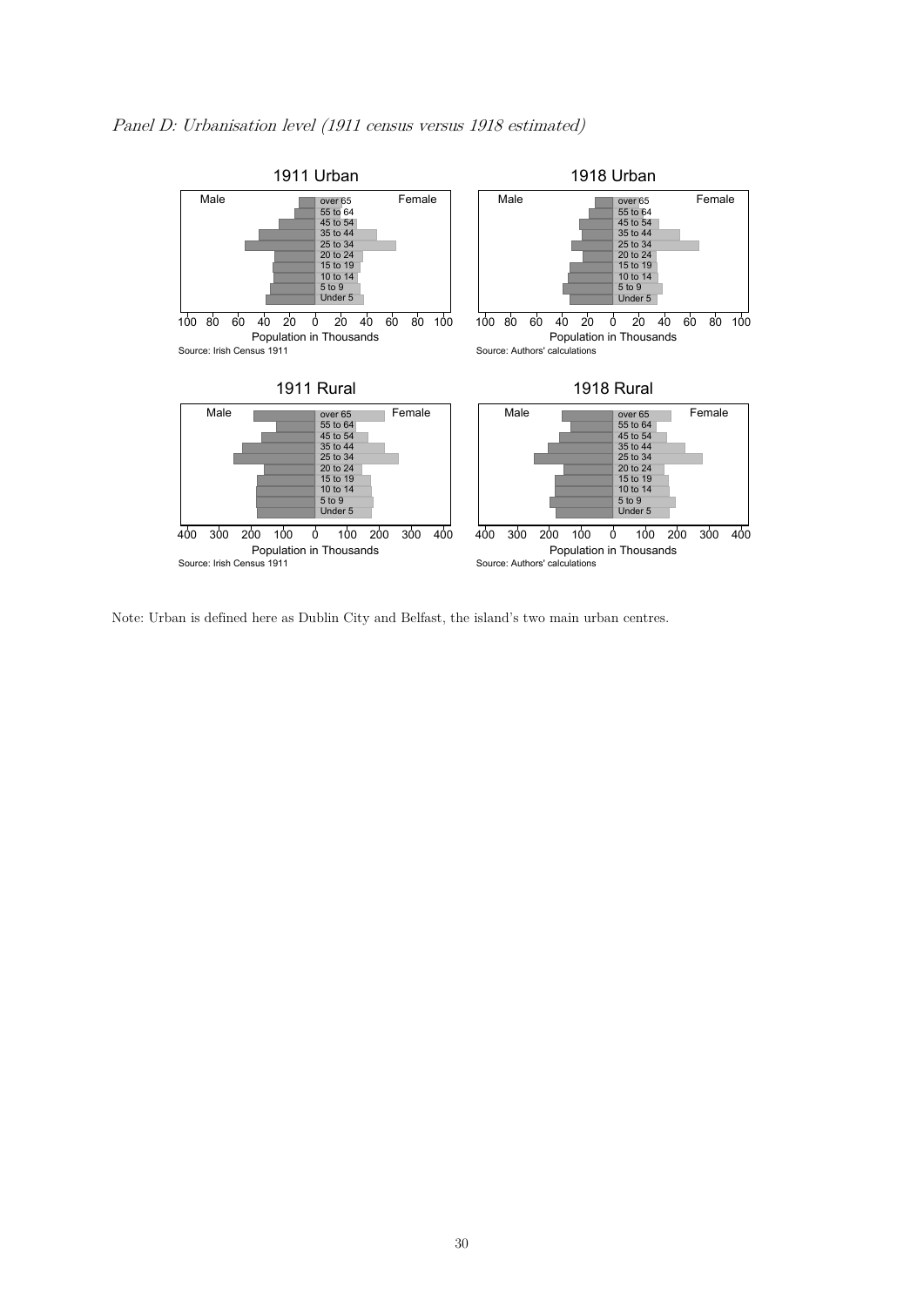<span id="page-31-1"></span><span id="page-31-0"></span>Figure 3: Mortality rate by age group (1911 census versus 1918 estimated weights) Panel A: All causes of death

![](_page_31_Figure_1.jpeg)

80 60 40 20 0 20 40 60 80 per 1,000 Source: Marriages, Births, and Deaths registered in Ireland in 1918 1911-14 Deaths (1918 weights)

![](_page_31_Figure_4.jpeg)

Source: Marriages, Births, and Deaths registered in Ireland in 1918

![](_page_31_Figure_6.jpeg)

Source: Marriages, Births, and Deaths registered in Ireland in 1918

#### <span id="page-31-2"></span>Panel B: Influenza-related deaths

![](_page_31_Figure_9.jpeg)

![](_page_31_Figure_10.jpeg)

1919 Flu & Pneu (1911 weights)

![](_page_31_Figure_12.jpeg)

#### 1918 Flu & Pneu (1918 weights)

![](_page_31_Figure_14.jpeg)

Source: Marriages, Births, and Deaths registered in Ireland in 1918

![](_page_31_Figure_16.jpeg)

![](_page_31_Figure_17.jpeg)

Source: Marriages, Births, and Deaths registered in Ireland in 1919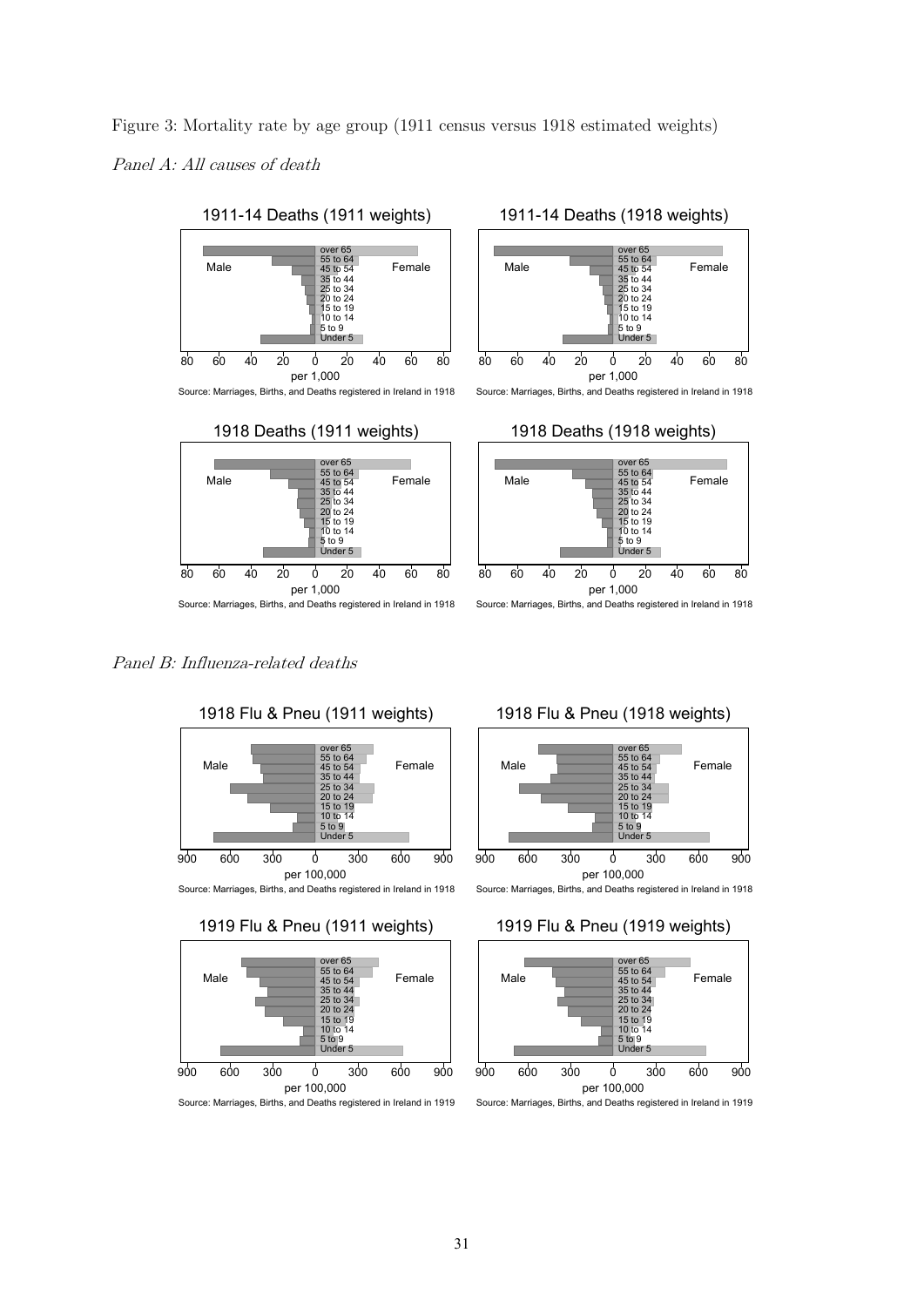Figure 4: County map of age-adjusted influenza-related mortality rate (using 1918/1919 estimated weights)

![](_page_32_Figure_2.jpeg)

<span id="page-32-0"></span>Note: Mortality rate for influenza and pneumonia. Shading divided into five categories by equal quantiles for 1918 in scale.

Deaths per 100,000 99 - 224 224 - 286 286 - 377  $377 - 472$ 472 - 754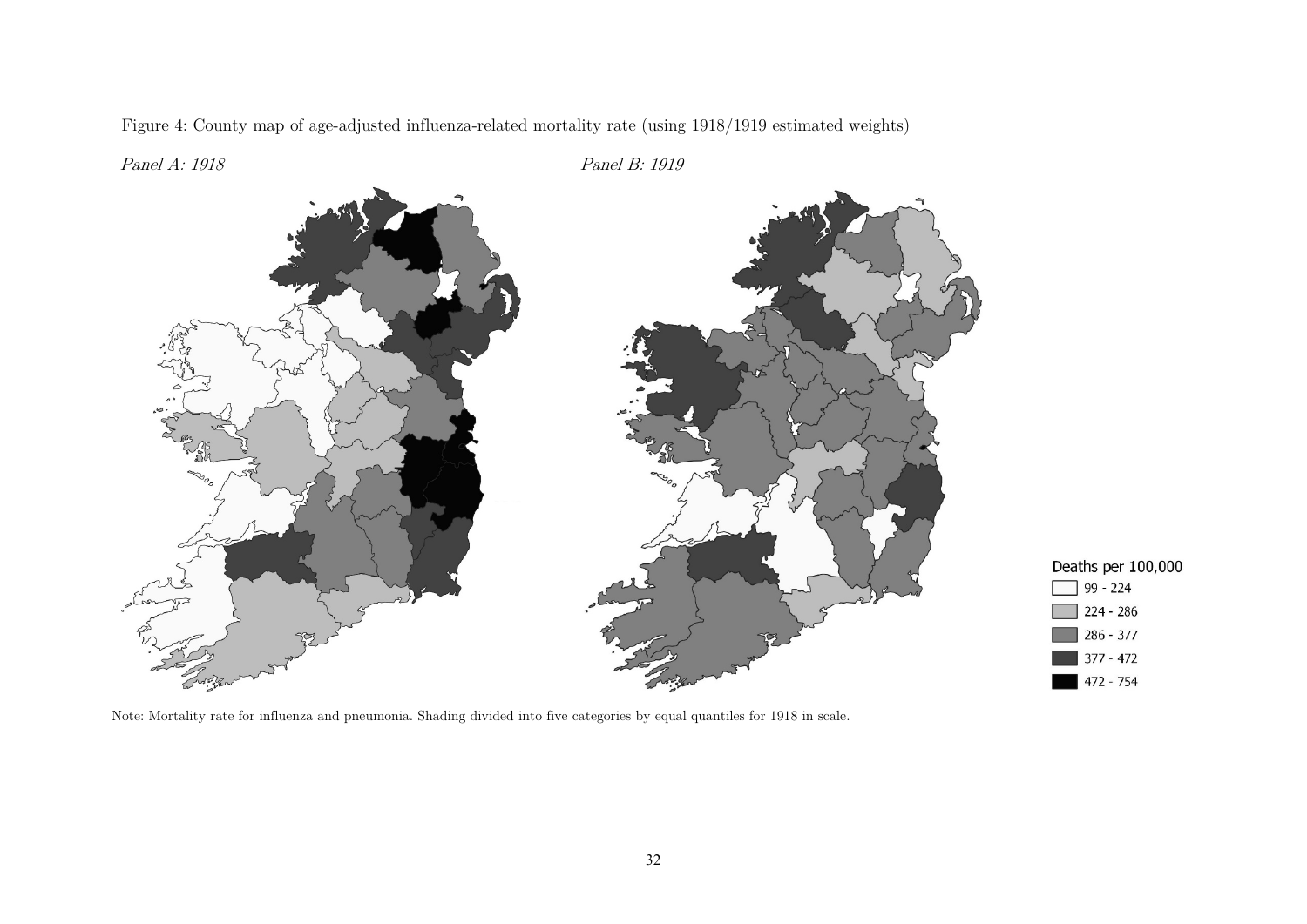<span id="page-33-0"></span>![](_page_33_Figure_0.jpeg)

![](_page_33_Figure_1.jpeg)

Source: Marriages, Births, and Deaths registered in Ireland in 1918

![](_page_33_Figure_3.jpeg)

![](_page_33_Figure_4.jpeg)

![](_page_33_Figure_5.jpeg)

Source: Marriages, Births, and Deaths registered in Ireland in 1918

Under 5 5 to 9 10 to 14  $\frac{20}{15}$  to  $\frac{21}{19}$ 20 to 24 25 to 34 35 to 44 45 to 54 55 to 64 over 65 -200 -100 0 100 200 300 400 per 100,000 Female (1918 weights)

Source: Marriages, Births, and Deaths registered in Ireland in 1918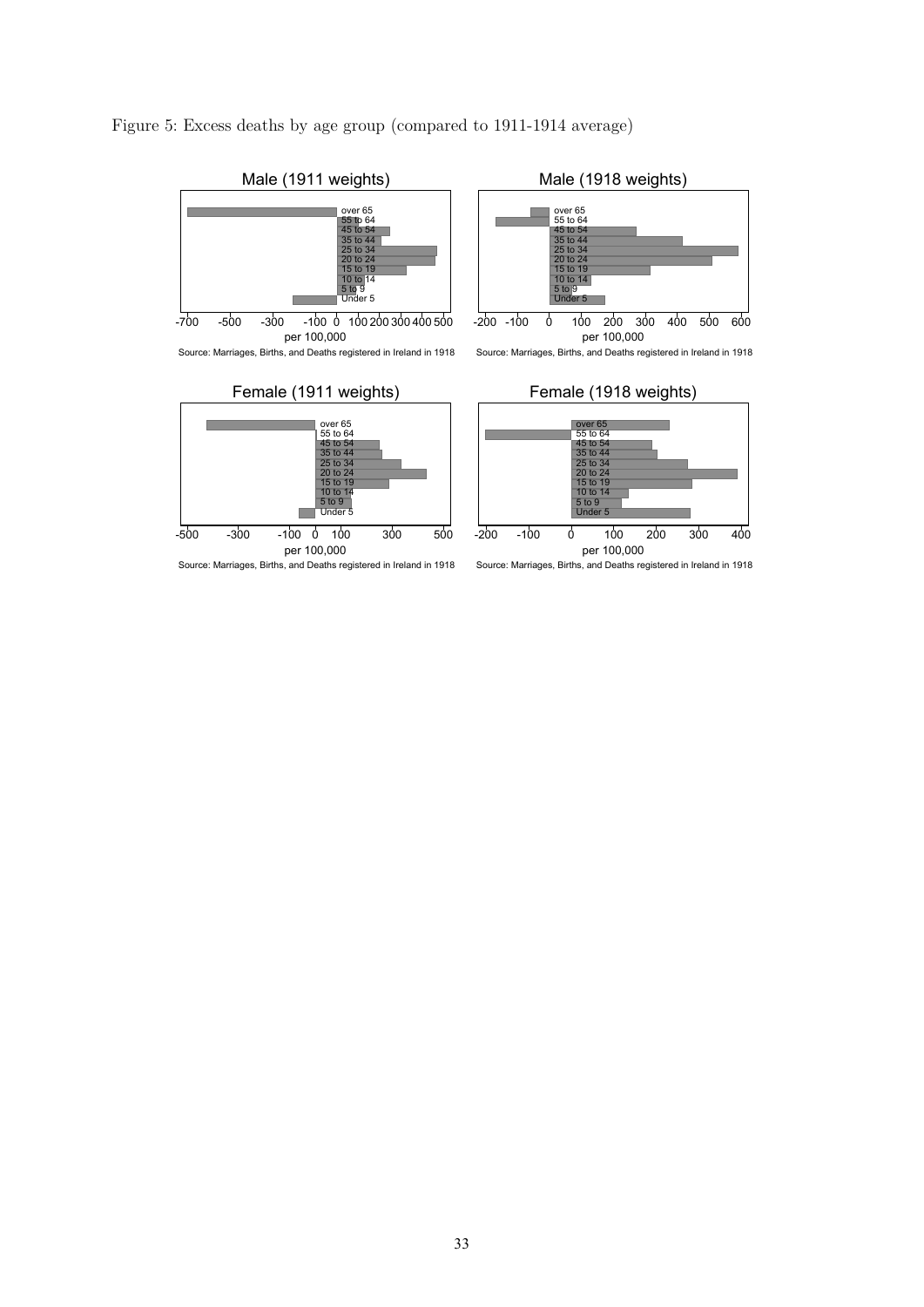Figure 6: County map of age-adjusted excess mortality rate (compared to 1911-1914 average)

Panel A: 1918 Panel B: 1919

![](_page_34_Figure_3.jpeg)

![](_page_34_Figure_4.jpeg)

![](_page_34_Figure_5.jpeg)

300 - 729

<span id="page-34-0"></span>Note: Shading divided into five categories by equal quantiles for 1918 in scale.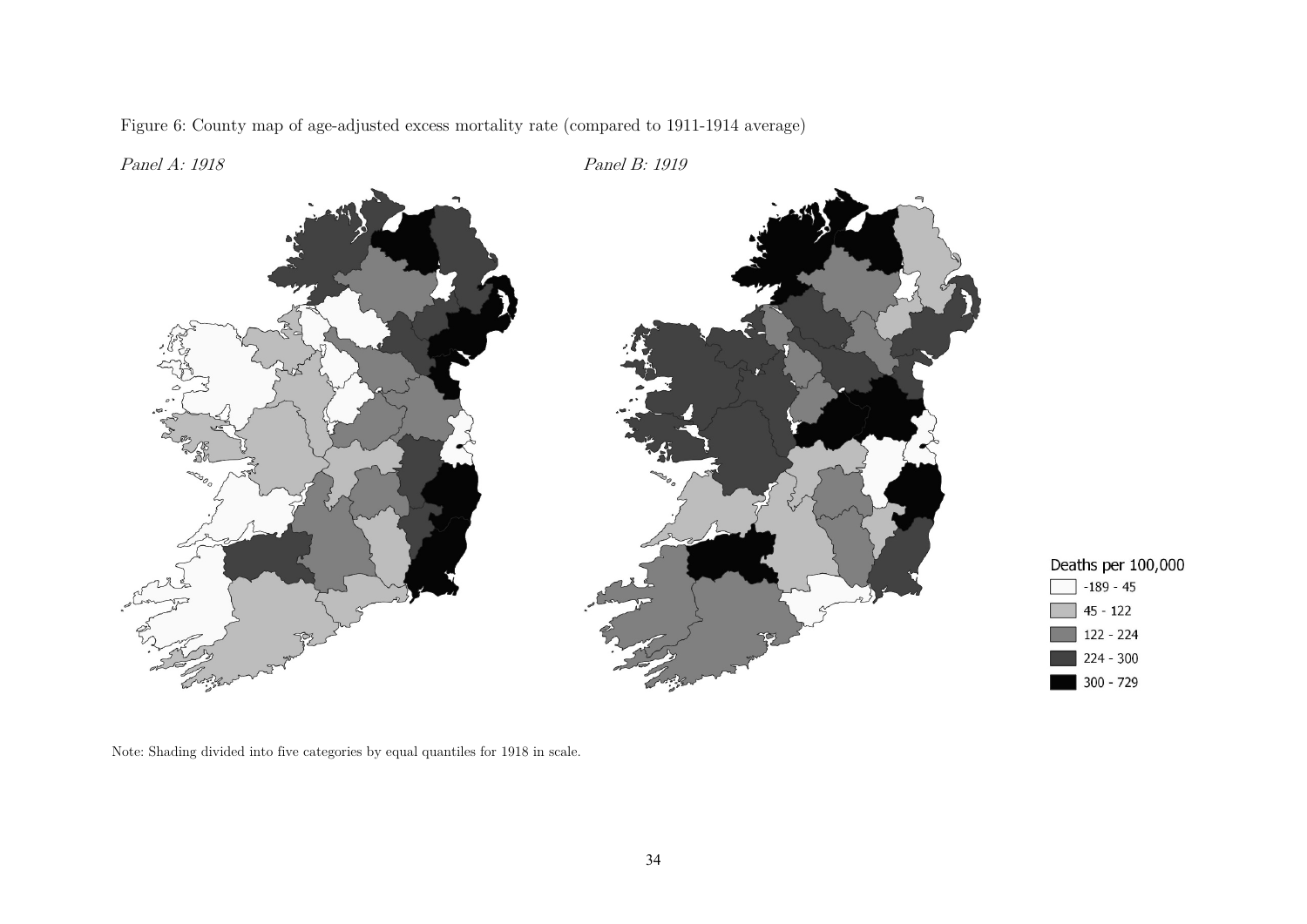<span id="page-35-0"></span>Figure 7: Scatter plots of age-adjusted influenza-related mortality and excess mortality Panel A: 1918 (using 1918 estimated weights)

![](_page_35_Figure_1.jpeg)

Panel B: 1919 (using 1919 estimated weights)

![](_page_35_Figure_3.jpeg)

Note: Each point refers to a county or urban district using standard abbreviations.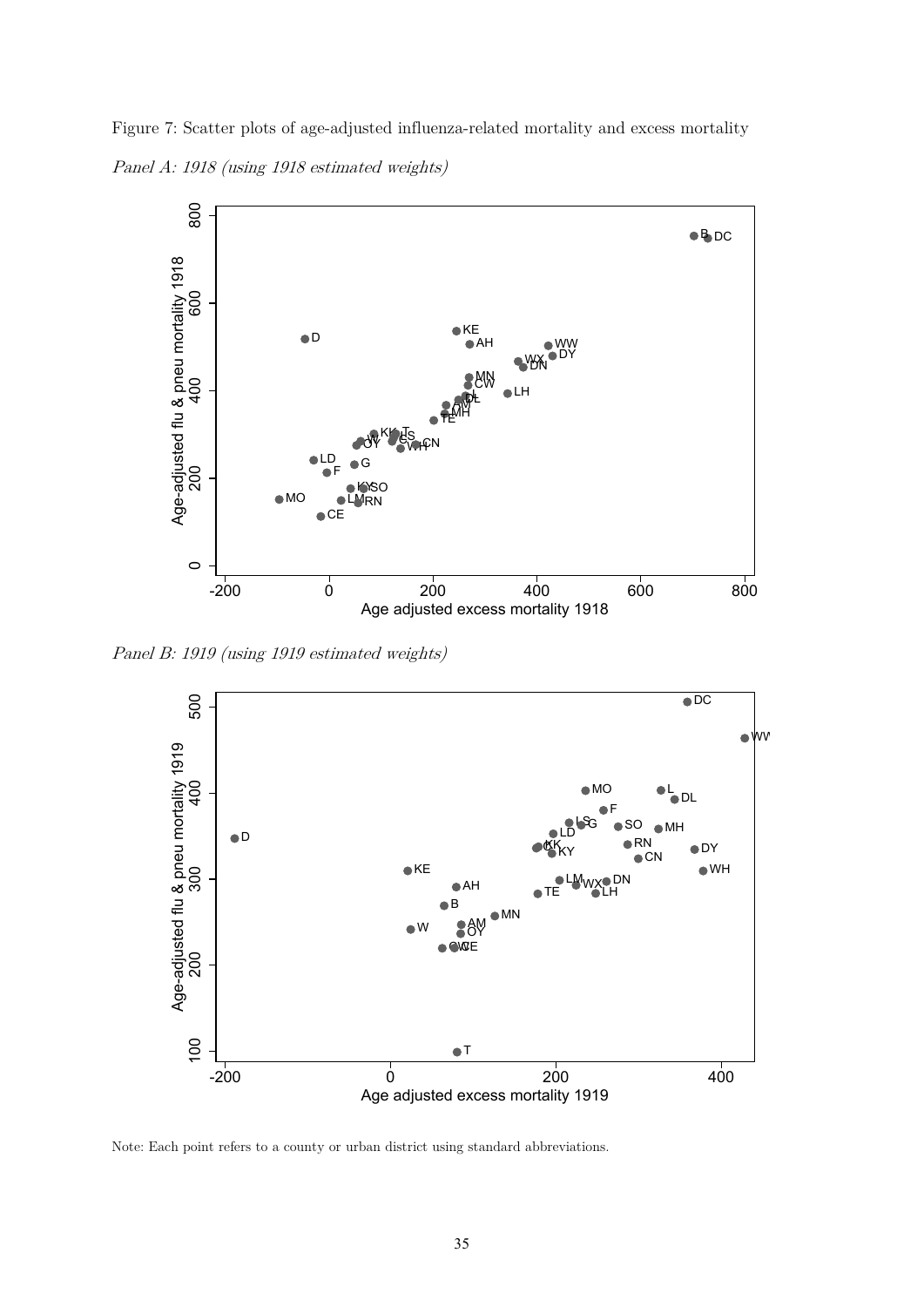<span id="page-36-0"></span>Figure 8: Scatter plots of age-adjusted influenza-related mortality in 1918 (using 1918 estimated weights) and economic variables from the 1911 census

![](_page_36_Figure_1.jpeg)

![](_page_36_Figure_2.jpeg)

Panel B: Manufacturing share

![](_page_36_Figure_4.jpeg)